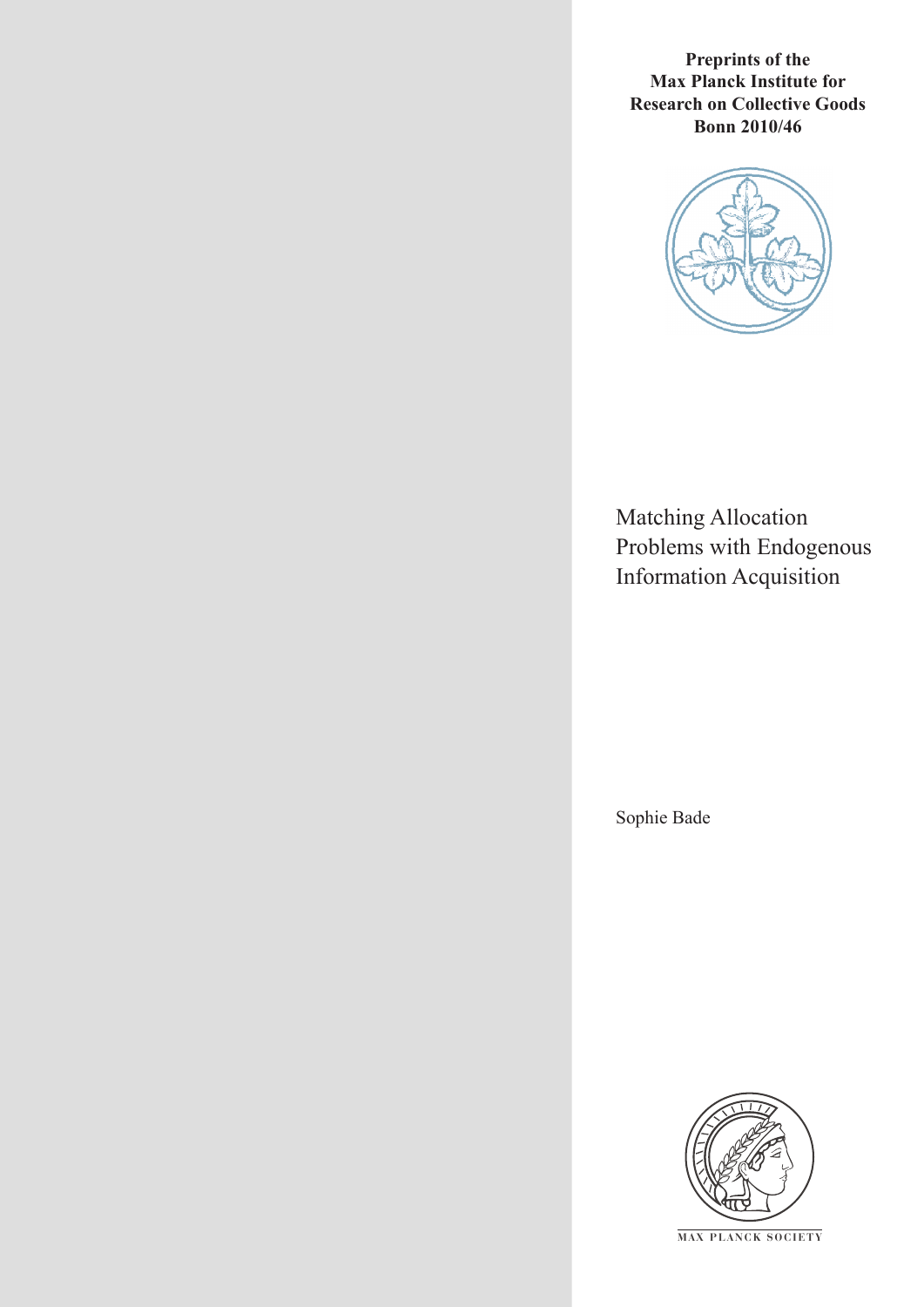

# **Matching Allocation Problems with Endogenous Information Acquisition**

Sophie Bade

May 2011

Max Planck Institute for Research on Collective Goods, Kurt-Schumacher-Str. 10, D-53113 Bonn http://www.coll.mpg.de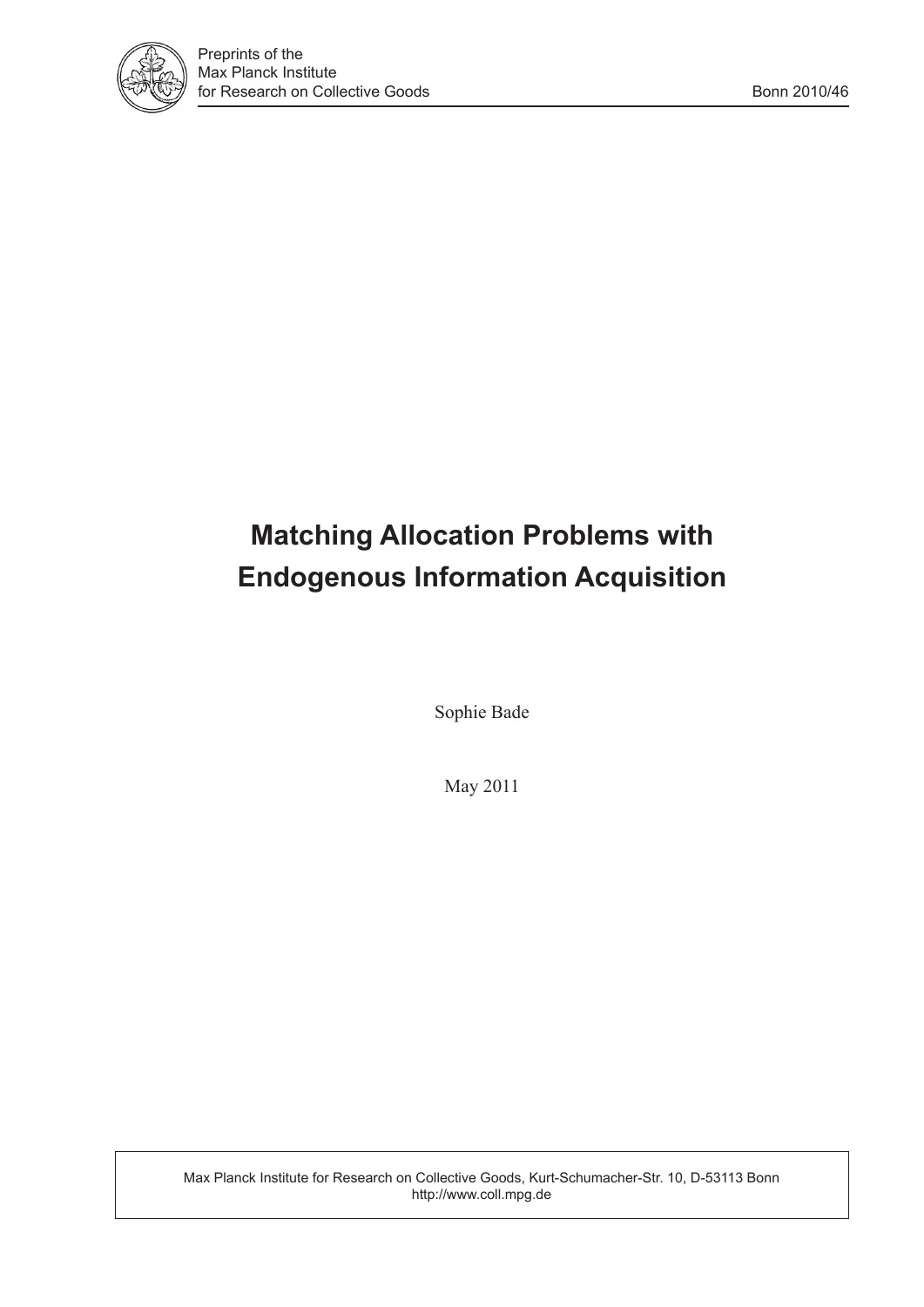# Matching Allocation Problems with Endogenous Information Acquisition

Sophie Bade∗†

May 12, 2011

#### Abstract

The paper introduces the assumption of costly information acquisition to the theory of mechanism design for matching allocation problems. It is shown that the assumption of endogenous information acquisition greatly changes some of the cherished results in that theory: in particular, the first-best might not be implementable. Moreover, it might not even be possible to implement the second-best through trade. In addition, the paper highlights the use of randomness in setting incentives for efficient learning. The trade-offs among simultaneous and sequential learning and among efficient learning and efficient allocations are discussed.

KEYWORDS: Serial Dictatorship, House Allocation Problems, Endogenous Information. JEL Classification Numbers: C78.

<sup>∗</sup>Max Planck Institute for Research on Collective Goods, Kurt-Schumacher-Str. 10, D-53113 Bonn, Germany.

<sup>†</sup>Thanks to Anne-Katrin Roesler for excellent research assistance. Thanks to Felix Bierbrauer, Christoph Engel, Guillaume Haeringer, Martin Hellwig, Andreas Nicklisch, Timofiy Mylovanov, Ludovic Renou, and the seminar participants at Centro de Modelación Matemática in Santiago de Chile, at the University of California in Berkeley, at the University of Cologne, and at the Universidad Autónoma de Barcelona for their comments.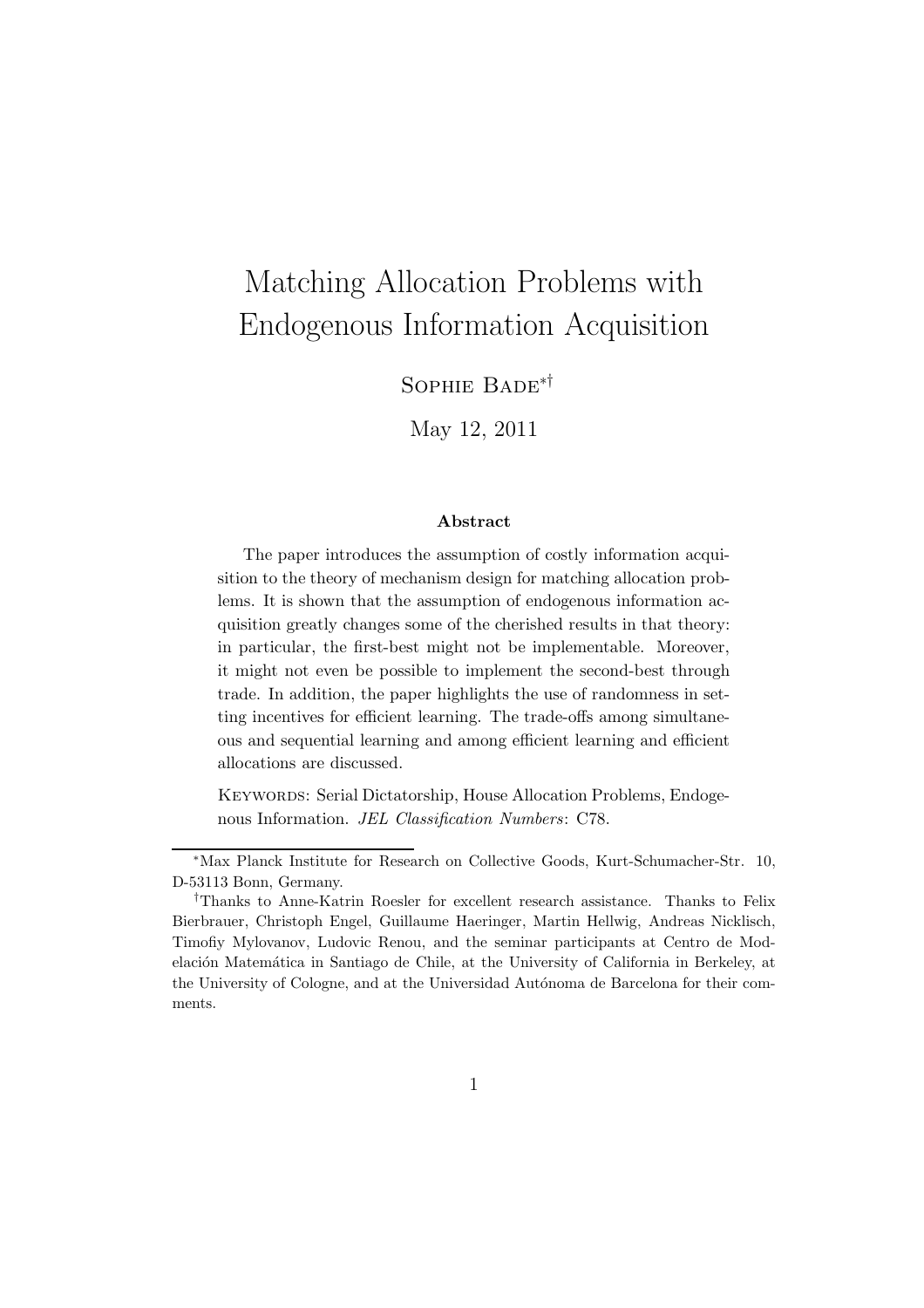### 1 Introduction

The central question of allocation theory is how goods and services should be assigned to people. The answer depends on people's valuations for these goods and services. If people know these valuations, the only question is whether this information can be used in an incentive-compatible way. The subfield of allocation theory that is concerned with the design of mechanisms that match indivisible goods to agents has been particularly successful in that respect. For such allocation problems, there is a large class of efficient and incentive-compatible matching mechanisms. However, in many cases, the requisite information cannot be taken as given, but must be acquired at a cost. Whether kidneys, school slots or medical residency programmes need to be matched to agents, it always holds that agents spend time and money to learn about the available options before announcing their choices to the designer. This article is concerned with the design of matching mechanisms when the agents' information is endogenously acquired.

Matching mechanisms specify rules according to which agent choices are mapped to matchings of objects to agents. In the standard case of agents knowing their own preferences, mechanisms implement social choice functions that map profiles of preferences to allocations via the equilibrium behavior of agents. When information acquisition is costly, agents face two kinds of strategic choices. They have to decide on their information acquisition, as well as on the actions to take in the mechanism. Just as in the case with known preferences, mechanisms incentivize the behavior of agents for their *ex post* preferences. However, in the case of costly information acquisition, these *ex post* preferences are - to some extent - endogenous to the agents' behavior, since they depend on the agents' learning choices. Mechanisms do set the incentives for learning choices, as the value an agent assigns to some particular piece of information depends on the usefulness of that information in the mechanism.

In a nutshell: in an environment of endogenous learning, mechanisms implement the learning behavior of agents, as well as social choice functions for ex post preferences. Given that these purposes potentially conflict not all ex-ante Pareto optima are implementable. The trade-off between the efficient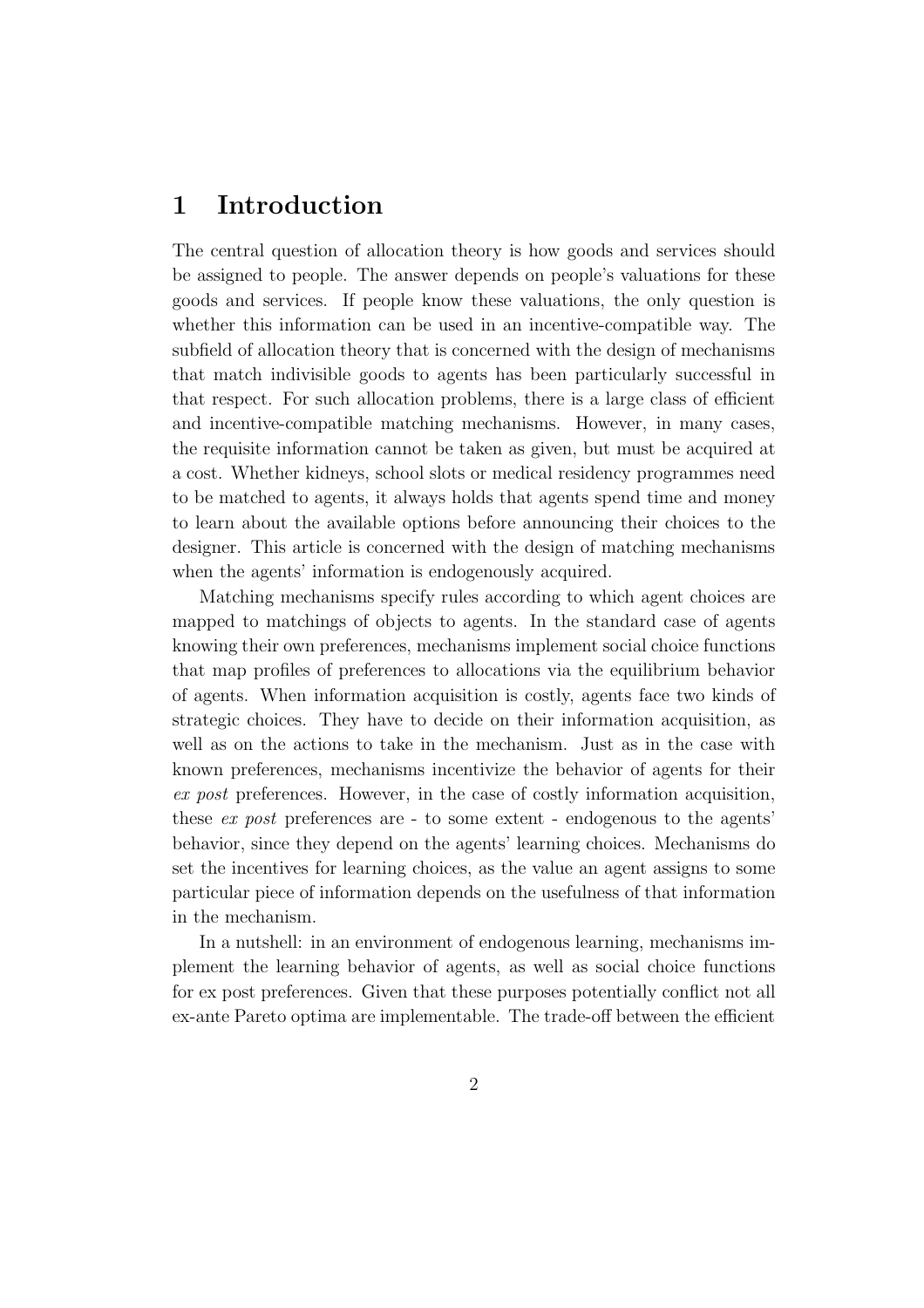elicitation of information and the efficient usage of this information has garnered interest in the nascent literature on mechanism design with endogenous information acquisition<sup>1</sup>: Gerardi and Yariv (2008) illustrate this trade-off by showing that welfare-optimal voting rules might not efficiently use all available information, since such a voting rule not only serves to aggregate information, but also to elicit the acquisition of this information. Bergemann and Valimaki (2007) discuss this same trade-off within a framework of auctions.

I show that first-best learning in matching allocation problems is generally sequential. This stands in contrast with the mechanisms that are used in practice to match kidneys or school slots. These mechanisms typically require agents to submit their preferences simultaneously. This suggests that sequential forms of these mechanisms might lead to welfare improvements. The sequentiality of optimal information acquisition has also been featured in the literature on mechanism design with endogenous information acquisition. Gershkov and Szentes (2009) as well as Smorodinsky and Tennenholtz (2006) present voting models in which the voters' optimal acquisition of information is sequential. Similarly, for auctions, Compte and Jehiel (2007) find that ascending price auctions dominate sealed bid auctions in terms of expected welfare and, for a sufficiently large set of bidders, in terms of expected seller revenue.

Trade plays a major role in allocation theory: in matching allocation problems with exogenous information, any one of the plethora of "trading mechanisms" can be used to implement any Pareto-optimal allocation (see for instance Papai (2000)). The result that ex-ante Pareto optima are not always implementable with endogenous information, of course, prevents us from obtaining such a far-reaching result for the present framework. However, one might ask whether the second-best (namely the ex-ante Pareto optima among the implementable set) are implementable through trade. The answer is negative. I provide cases of matching allocation problems, in which some mechanisms yield strictly higher ex ante welfare than the maximal ex-ante welfare that is implementable through trade. The designer can generally improve welfare by retaining more control over the available options than

<sup>1</sup>a review of this literature can be found in Bergemann and Valimaki (2007)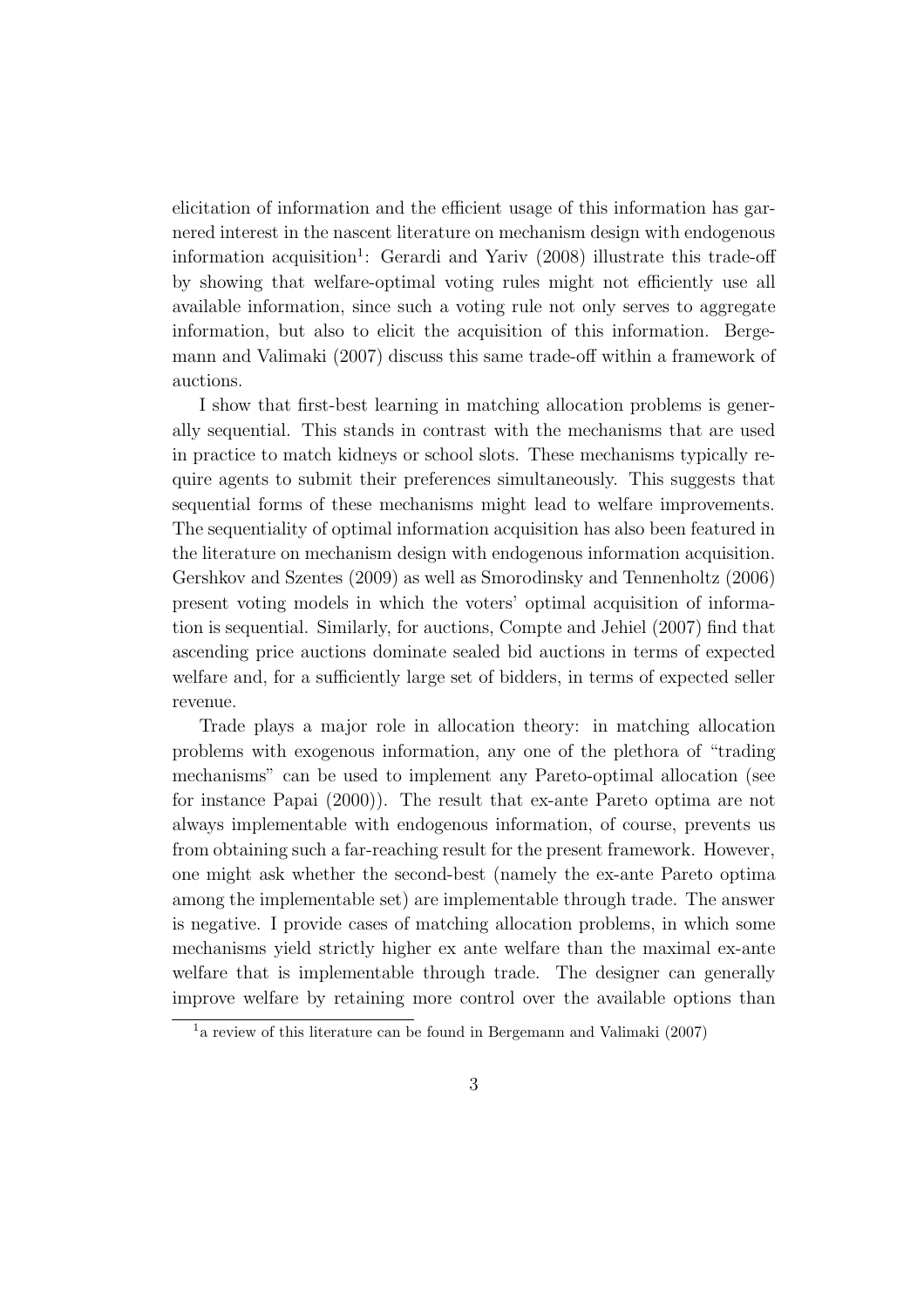any trading mechanism would permit.

There are some similarities and differences between the present paper and the existing literature on endogenous information acquisition in markets (see Grossman and Stiglitz (1980), Verrecchia (1982), and more recently Dang  $(2008)$ ).<sup>2</sup> One of the main findings of that literature is that the first-best outcome is generally not achievable through trade in the presence of endogenous information acquisition. Here I show that even the second-best might not be implementable through trade in the context of matching problems with endogenous information acquisition. Different externalities generate the different sub-optimalities: in the literature on markets it is generally assumed that agents can acquire information on some common value. So there is an informational externality. Very differently in my model, the different agents' values of the same house are independent draws. So there is no informational externality. A different kind of externality is present in my model: the fact that mechanisms need to determine matchings implies an interdependency of the assignments to the different agents. This, in turn, means that if some house  $h^*$  is offered to some agent to give him the incentive to acquire a signal on yet another house, the same house cannot be offered to a different agent at the same time.

There is another feature of optimal matching mechanisms for housing problems with endogenous information acquisition that I wish to highlight: their use of randomness. On the one hand, the observation that randomness aids implementation could count as a stylized fact of the theory of mechanism design. On the other hand, there is a perfectly non-random mechanism that can be used to implement any Pareto optimum in a matching allocation problem with exogenous information: serial dictatorship. In a serial dicta-

 $2$ One of the basic tenets of this literature is that the equilibrium price does not perfectly aggregate the available information when agents can endogenously decide whether to acquire costly information about the values of the traded assets. If prices perfectly aggregated this information, no agent would have any incentive to acquire information. For such incentives to exist, the agents who choose to obtain (costly) information must end up better informed than those who choose not to acquire information. As a consequence, markets with endogenous information acquisition are inefficient. These results are driven by the assumption that information concerns the common value of some asset; conversely, the present paper concerns purely idiosyncratic values.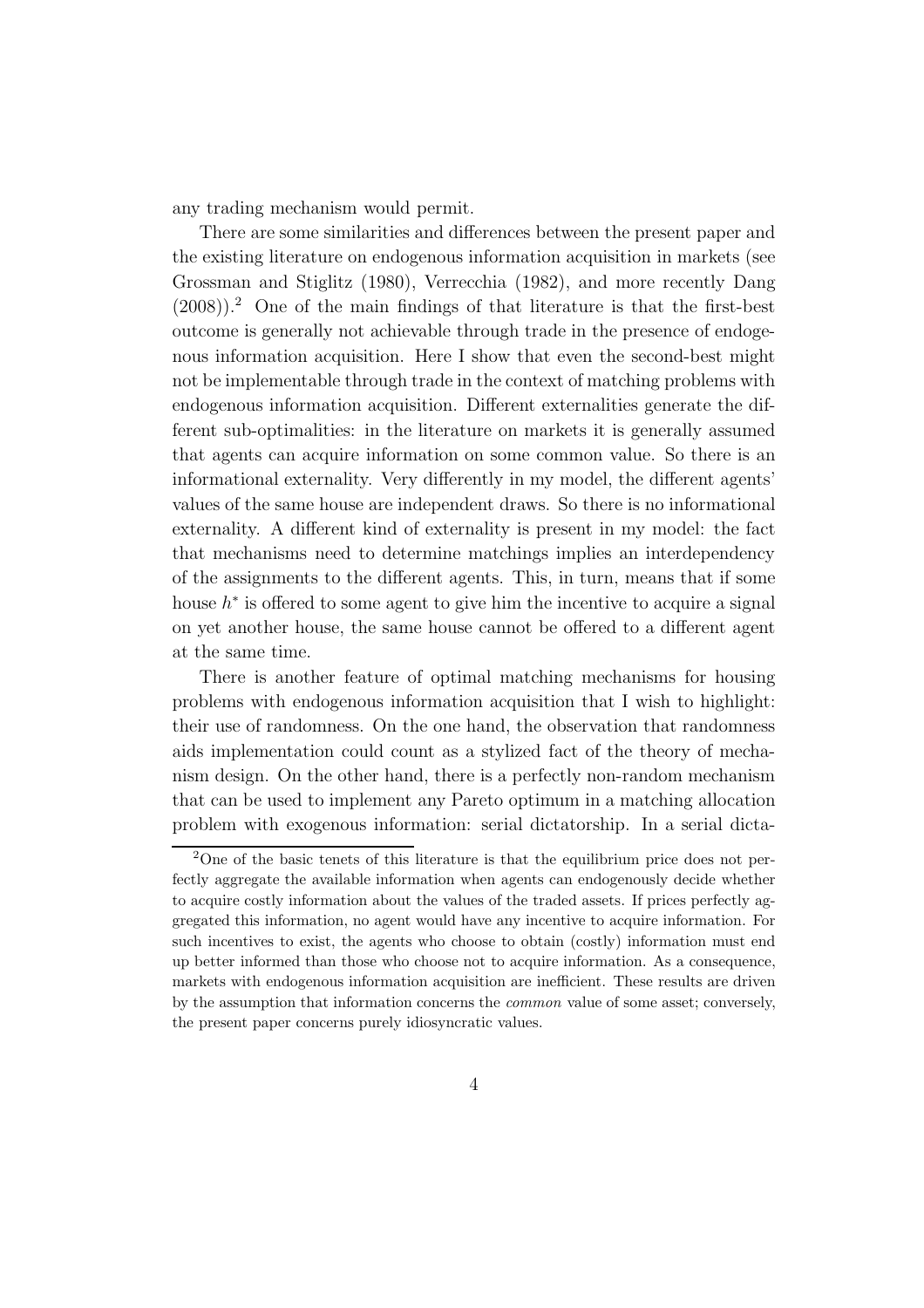torship, a first agent (the first dictator) gets to choose one house out of the grand set, a next agent (the second dictator) gets to choose one house out of the remainder. This process goes on until no houses are left. Observe that any action an agent takes in this mechanism has a non-random outcome.

Once again, the case of matching allocation problems with endogenous information acquisition differs starkly from the standard case: I provide examples of housing problems in which the second-best cannot be implemented through mechanisms in which each action corresponds to the deterministic appropriation of some house. Instead, there have to be some actions with uncertain outcomes. Randomness is a valuable tool to incentivize learning. Moreover, randomness is useful to attenuate the clash between the objectives of efficient learning and efficient allocations. Since randomness can be generated via simultaneous learning, it might well be that agents need to learn simultaneously according to the second-best mechanism - even if the first-best strategy always prescribes sequential learning.

I frame all these questions in a very simple environment of "house allocation problems", in which some objects, henceforth called houses, need to be (bijectively) matched to some agents. The model deviates as parsimoniously as possible from the model of exogenous information inasmuch as as that agents are able to learn the value of at most one house each. To avoid the issue of informational externalities, the values of the houses are assumed to be independently distributed. I assume, moreover, that agents are ex-ante identical in the sense that they all assign the same expected values to houses that they have not investigated. This assumption of ex-ante identity makes it reasonable to focus on mechanisms that maximize ex-ante welfare (as opposed to ex-ante Pareto optimality). In the given model, the maximization of ex-ante welfare corresponds to the maximization of expected individual utility if each agent has an equal chance to obtain any role within the mechanism. Since ex-ante welfare optima are also ex-ante Pareto optima, the results on welfare optima not being implementable directly imply that some ex-ante Pareto optima are not implementable.

The paper is structured as follows: first, I discuss the main concepts and findings at the hand of an introductory example (Section 2). In Section 3, I formally define the model and the important concepts of the paper. I go on to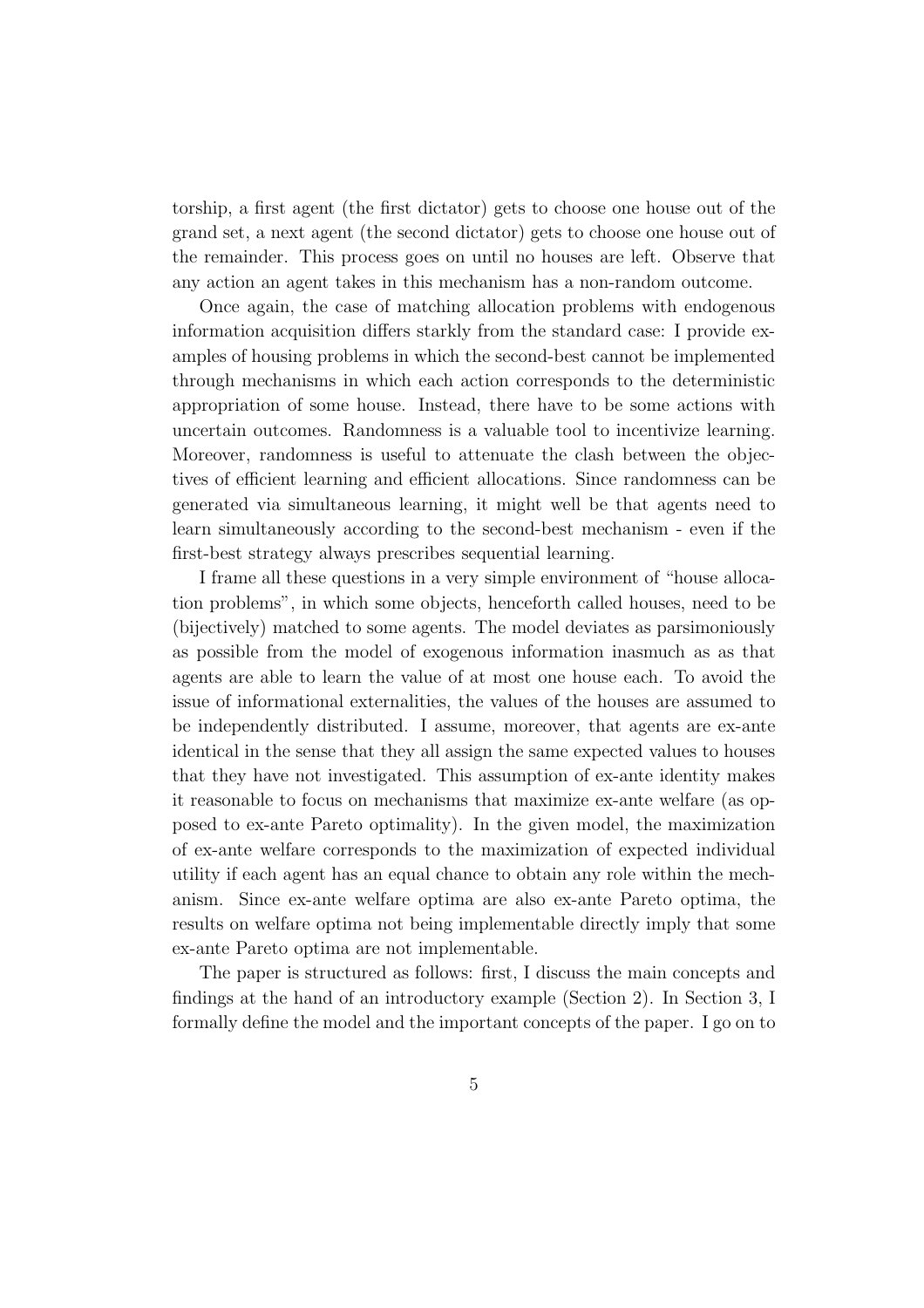characterize first-best behavior within the model (Section 4). In the following Section 5, I show that some learning and allocative behavior in a matching allocation problem is implementable, if and only if it is implementable by a suitably defined "sequential revelation mechanism". Building on the results from the prior two sections, Section 6 provides a sufficient and necessary condition for the implementablitiy of the first-best. In Section 7, I show that the second-best need not be implementable through trade. Section 8 is devoted to the trade-offs between efficient learning and efficient allocations and between the sequential and the simultaneous elicitation of preferences. Section 9 concludes.

### 2 An Introductory Example

### 2.1 The Housing Problem

Consider a housing problem with three houses  $h_1$ ,  $h_2$  and  $h_3$  and three agents. Assume that the agents' true valuations of  $h_1$  and  $h_2$  are drawn from binary distributions  $(p_1, A_1, a_1) = (\frac{3}{4}, 8, 0)$  and  $(p_2, A_2, a_2) = (\frac{1}{2}, 3, -2)$  (with the interpretation that  $h_1$  is of high value  $A_1 = 8$  with probability  $p_1 = \frac{3}{4}$  $\frac{3}{4}$ , and of low value  $a_1 = 0$  otherwise, ditto for  $h_2$ ). These draws are independent across houses and agents. The value of house  $h_3$  is known to be  $\alpha_3 = -1$ . Consequently, each agent has the same a priori ranking  $h_1 \succ h_2 \succ h_3$  over the three houses. Agents 1 and 2 can each investigate one house of their choosing. Agent 3 evaluates  $h_1, h_2$  and  $h_3$  by their expected values  $\alpha_1 = 6, \alpha_2 = .5$  and  $\alpha_3 = -1$  in turn.

In terms of substance, these assumptions can be interpreted as follows. The agents agree on an a priori ranking that depends on publicly known aspects of the houses, such as whether a house is large or small, whether it lies right by the highway or not, etc. A priori (before any investigations have taken place) all agents rank the houses by their agreed expected values of  $\alpha_i = p_i A_i + (1 - p_i) a_i$ . The independence assumption implies that agents value the initially unknown features of houses in a truly idiosyncratic manner: the walls of a house might, for example, be painted in a shade of blue that to some appears "fresh"; they would assign value  $A_i$  to the house, whereas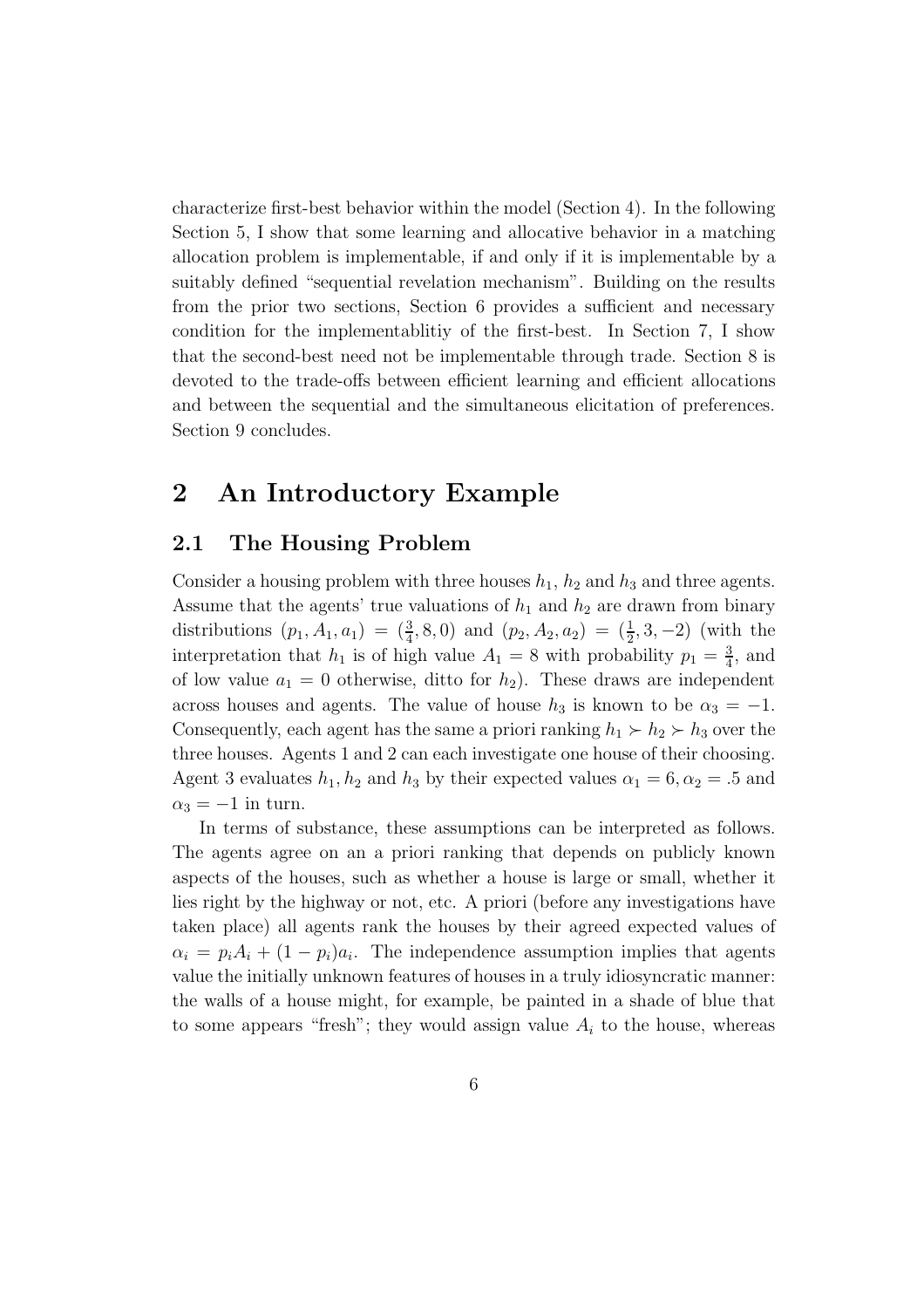

Figure 1: Serial Dictatorship

to others the same shade would just appear "icy".

### 2.2 Serial Dictatorship

To get a grasp on the effects that mechanisms may have on information acquisition *as well as* on allocations, consider serial dictatorship. In a serial dictatorship with three houses, some agent (the first dictator) gets to choose a house out of the set  $\{h_1, h_2, h_3\}$ , then another agent (the second dictator) gets to pick a house out of the remainder. Figure 1 graphically represents serial dictatorship. The tree in Figure 1 is considered a *rule-tree*, since it summarizes the rules set by the mechanism designer. The nodes are labeled with the agents, the vertices represent actions. The outcome vectors represent allocations, where the top (bottom) element represents agent  $1$ 's  $(3)$ 's) assignment.

To comprehend the game that is being played under a given set of rules, we also need to consider the learning decisions of agents. To this end, I assume that, right before choosing, agents 1 and 2 may investigate any house. The information whether and which house an agent investigates is private, just like the outcome of that investigation. The induced game tree is large, Figure 2 provides a partial sketch of it. Any node in this tree that is not explicitly labeled with payoffs is to be considered a non-terminal node. Note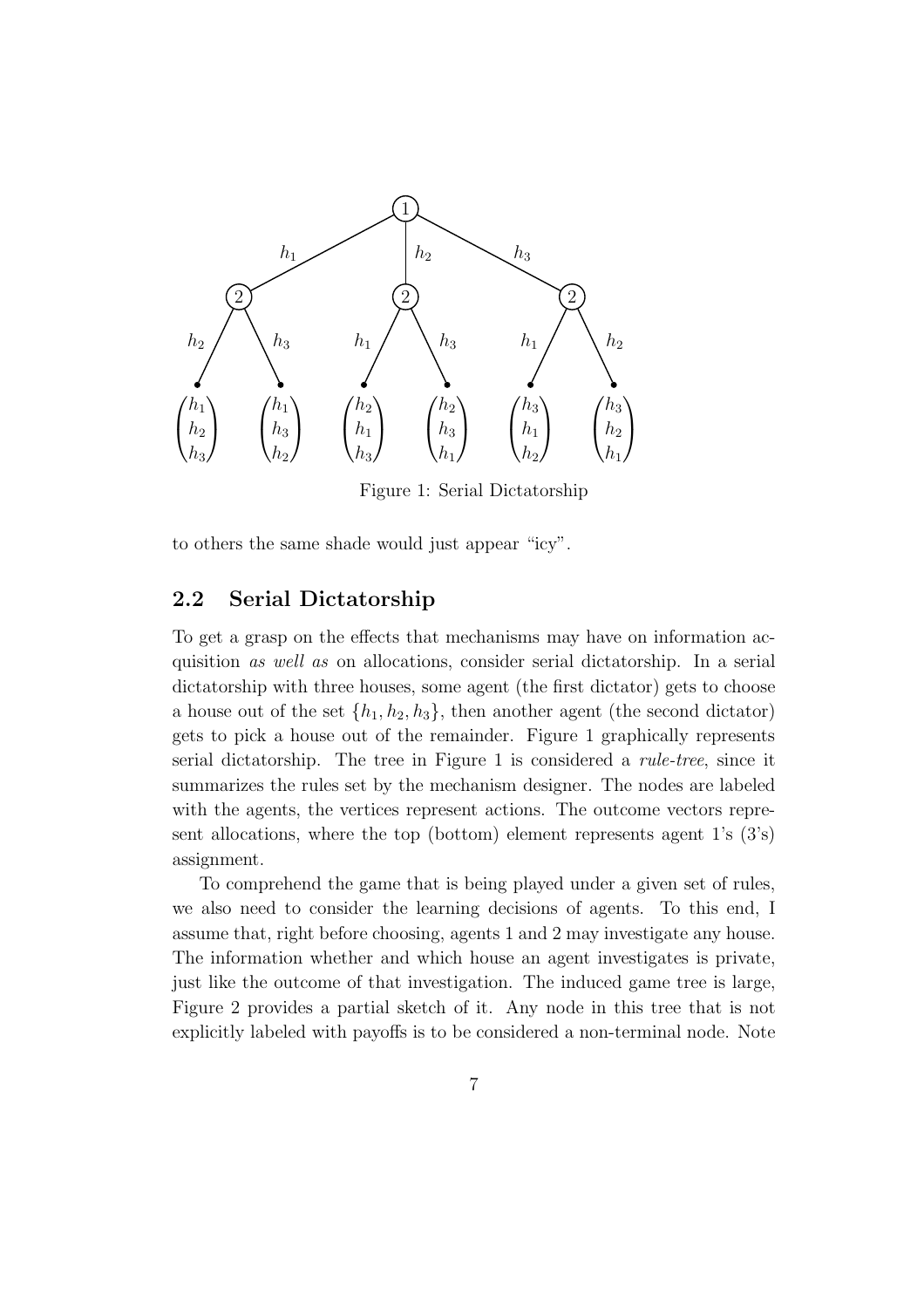

Figure 2: Sketched Game Tree: Serial Dictatorship

that the game starts with a move of nature, in which the agents' valuations of the houses are determined. I only sketched the subtree following the draw of the state  $\omega$ , in which every agent values every house highly. The initial node  $N$  of the (full) tree has a branch for every possible profile of the agents' preferences.

Any one of nature's moves is followed by a decision node for agent 1, in which he has to choose whether and which house to investigate (actions:  $l : h_1, l : h_2$  and  $\emptyset$ ). All these "learning" nodes of agent 1 belong to the same information set. Any one of these learning choices is followed by another node for agent 1; in each of these, agent 1 can choose one out of the 3 houses.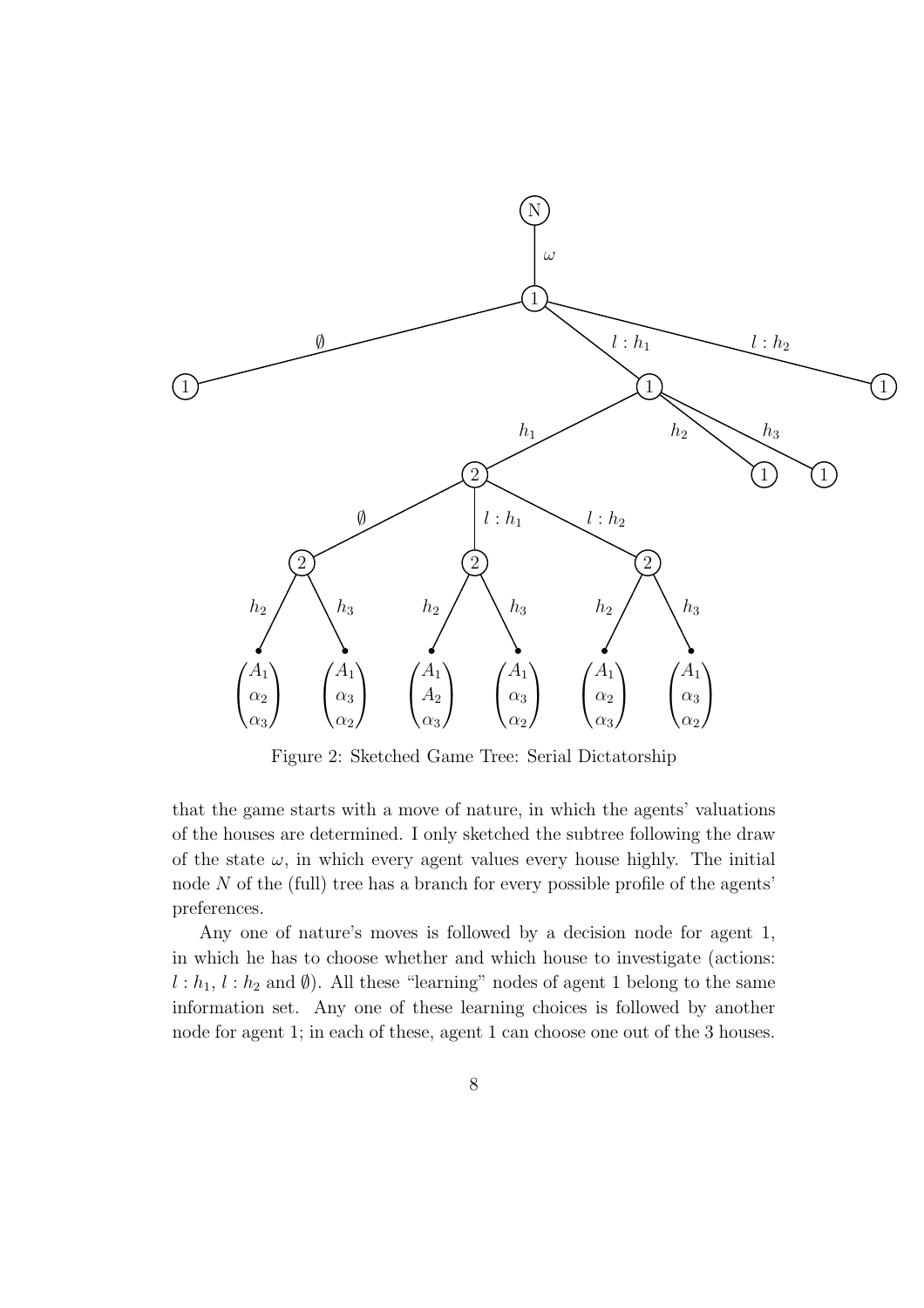I chose to only sketch the subtree according to which agent 1 investigates house  $h_1$  and chooses that same house. Once agent 1 has chosen a house, it is up to agent 2 to decide whether and which house to investigate. Each of these possible choices of an investigation is followed by the choice of a house that is still available  $(h_2 \text{ or } h_3 \text{ in the subtree I chose to draw}).$ 

The payoffs reflect the knowledge of agents right before they move into their respective houses. Consider the case in which agent 2 is assigned  $h_2$ . If he did investigate  $h_2$ , he obtains  $A_2$  for the given state  $\omega$ ; if not, he just obtains  $\alpha_2$ . To complete the tree information-sets would have to be drawn as well. They are such that learning is private. When agent 2 decides whether and which house to investigate, he knows which house agent 1 has chosen; he does, however, not know anything about agent 1's preceding investigation.

To find the unique perfect Bayesian equilibrium, observe that there is only one case in which  $h_1$  is not agent j's most preferred house: agent j did investigate  $h_1$  and found it to be of low value. In this case, agent j ranks  $h_2$  at the top. It is therefore optimal for the first dictator to investigate  $h_1$ , to keep it if he finds it of high value and to keep  $h_2$  otherwise. Consequently, there are only two choice sets on the equilibrium path for the second dictator: if the first dictator has chosen to keep  $h_1$ , the second gets to choose from  $\{h_2, h_3\}$ , otherwise the second dictator gets to choose from  $\{h_1, h_3\}$ . In the latter case, the second dictator will choose  $h_1$  without any investigation, since he prefers  $h_1$  to  $h_3$ , no matter whether the value of  $h_1$  is high or low (since  $a_1 = 0 > -1 = \alpha_3$ . In the first case, it is best for the second dictator to learn his valuation of  $h_2$  and to choose it, if and only if it is of high value (since  $A_2 = 3 > \alpha_3 = -1 > a_2 = -2$ ).

It is useful to separate the agents' learning choices analytically from the choices that matter for the allocation. This allows me to consider separately efficient allocations for given ex post preferences and efficient learning. It also facilitates the use backwards induction of determine first-best behavior.

The learning choices are represented by *learning trees*, which specify follow-up investigations for any history of outcomes of preceding investigations. In the case under discussion, the learning tree starts with agent 1's investigation of  $h_1$ . Learning continues with agent 2's investigation of  $h_2$ , if and only if agent 1 has found  $h_1$  to be of high value; otherwise agent 2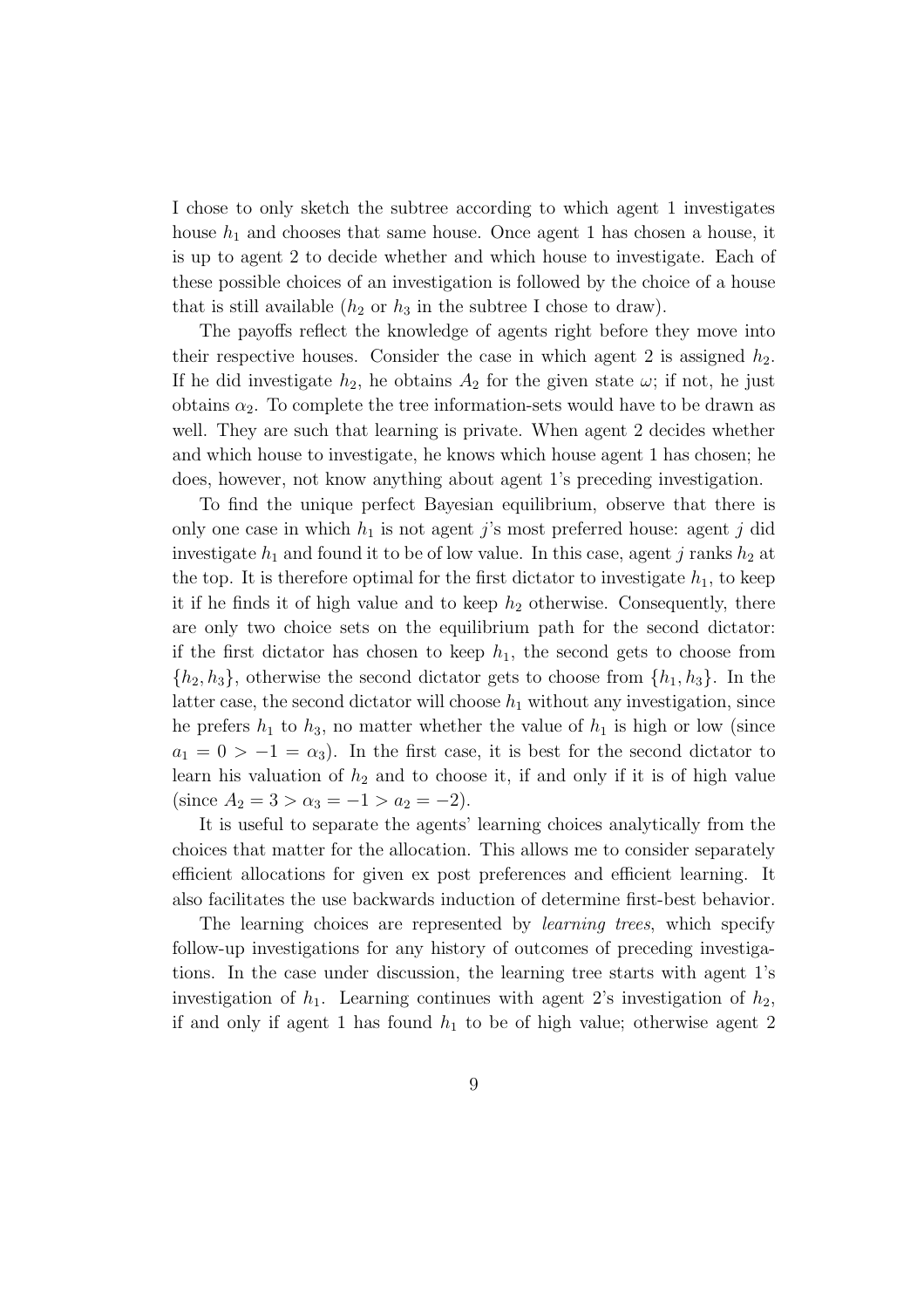

Figure 3: Learning Tree, Serial Dictatorship

will not investigate any house. The choices that matter for the allocation of the houses are summarized by an allocation function which maps any (feasible) a posteriori preference profiles to an allocation. Figure 3 illustrates the learning tree and allocation function implemented by serial dictatorship: nodes correspond to investigations, branches to values, and outcomes to the allocations prescribed for the different a posteriori preference profiles.

### 2.3 First-Best Learning and Allocations

Serial dictatorship is but one example of a mechanism. In this subsection, I investigate the question whether there is some learning behavior and allocation functions that yield higher ex ante welfare than the learning behavior and allocation function implemented by serial dictatorship. To determine first-best learning behavior and allocation functions, abstract away from any incentive constraints. Start by fixing some profile of a posteriori preferences. If possible,  $h_1$  should be assigned to someone who values it highly. If no one values  $h_1$  highly, it should be assigned to someone who did not investigate it. The same holds for  $h_2$ . Since agent 3 cannot investigate any house, such an allocation is always feasible.

This description of efficient allocations has two immediate implications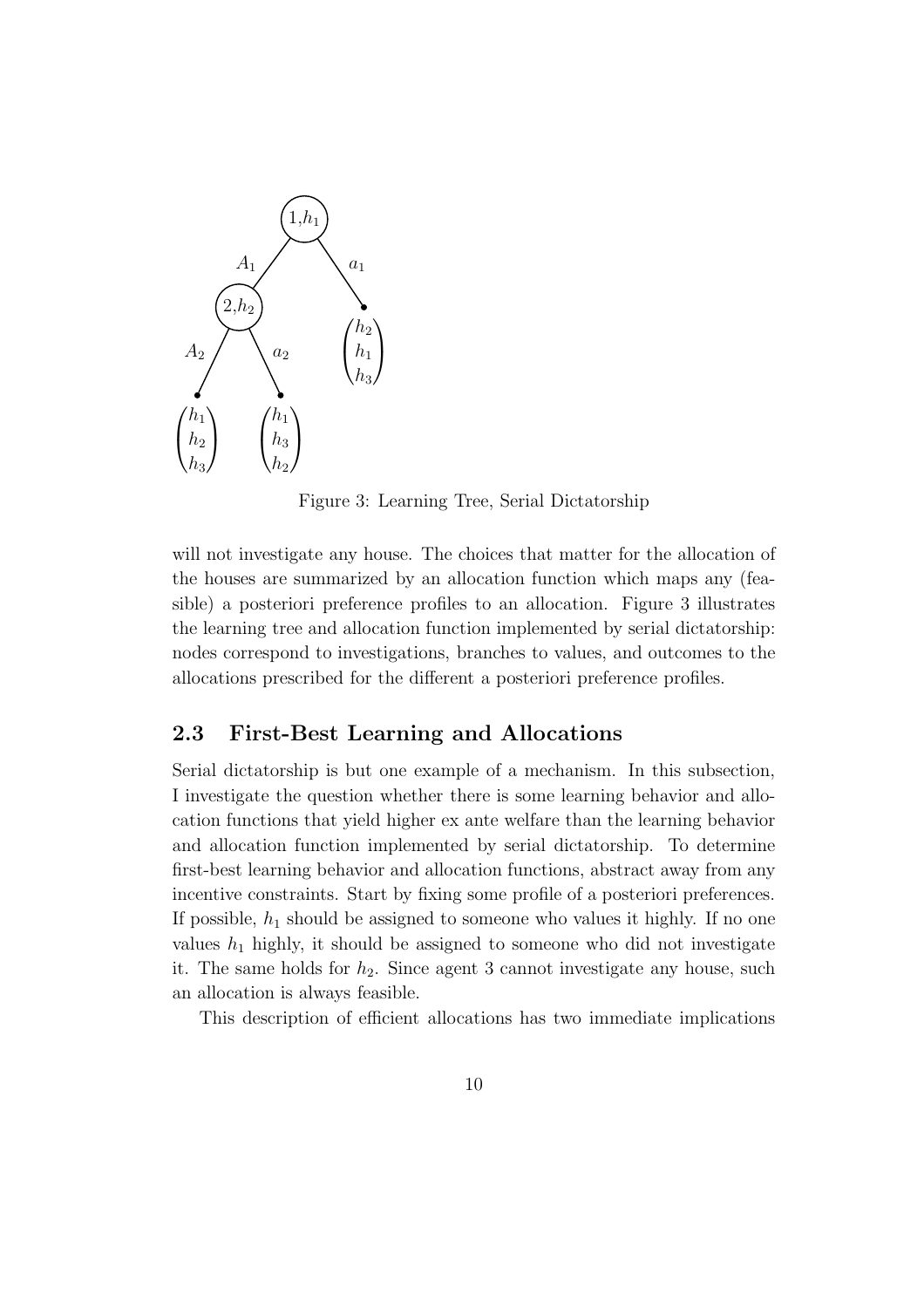for first-best learning: firstly, if an agent found some house to be of high value, it makes no sense to let the other agent investigate the same house. Secondly, both options to investigate a house should always be used. These two preliminary observations leave us with just three candidates for the firstbest learning tree. Either one agent investigates  $h_1$  and the other investigates  $h_2$ . Or one agent investigates  $h_1$  and the next agent investigates  $h_1$ , if and only if the first found  $h_1$  to be of low value. Exchanging  $h_1$  and  $h_2$ , one obtains the third alternative. The welfare of three learning trees is  $O_1 + O_2 + B$ ,  $O_1+(1-p_1)O_1+p_1O_2+B$ , and  $O_2+(1-p_2)O_2+p_2O_1+B$ , with  $B: \alpha_1+\alpha_2+\alpha_3$ and  $O_i$ :  $p_i(A_i - a_i)$  for all i. The term B can be interpreted as a base value of welfare which arises when randomly assigning houses. Next,  $O_i$  is called *option value* of  $h_i$ . To gain some intuition for this statistic, consider a hypothetical choice problem in which an agent gets to choose one of two houses with identically and independently distributed values. The option value of a house is the agent's maximal willingness to pay for the right to learn the value of one of these two houses. Intuitively, the option value summarizes the value of learning. In this particular case,  $p_1(A_1 - \alpha_1) = 1.5$  and  $p_2(A_2 \alpha_2$ ) = 1.25 hold, and therefore the optimal learning tree prescribes that agent 1 investigates house  $h_1$  and agent 2 conditions his investigation on the outcome of that first investigation. This observation is generalized in Lemma 1 in Section 4, which shows that according to the first-best learning tree and allocation function houses should be investigated in order of their option value.

### 2.4 Revelation Principle

In the standard case, without endogenous learning, the search for an optimal mechanism is greatly simplified by the revelation principle, which states that any social choice function that can be implemented by some mechanism can also be implemented by a direct revelation mechanism. How does this principle translate to the environment with endogenous learning? Can any implementable learning tree and allocation function also be implemented by a mechanism in which the designer simultaneously and truthfully elicits the agents' types? The preceding discussion of the first-best learning tree imme-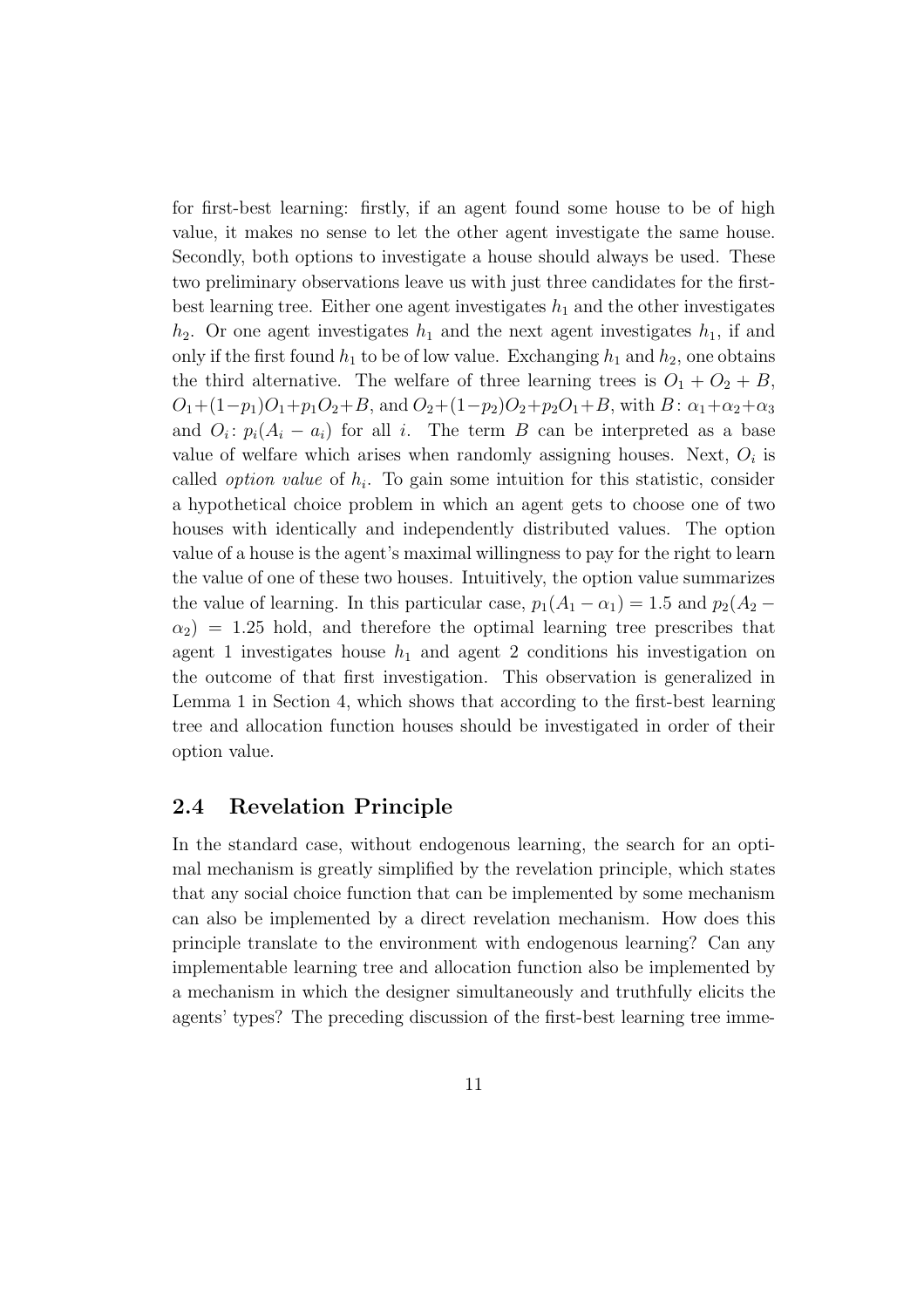

Figure 4: Rule Tree of Sequential Revelation Mechanism

diately yields a negative answer to this question. According to the first best learning tree, agent 2 conditions his investigation of a house on the outcome of the first investigation. Consequently, there exists no mechanism which, on the one hand, implements the first best learning tree and, on the other hand, has simultaneous announcements of preferences. In Section 5, I show a dynamic version of the revelation principle, according to which a learning tree and allocation function are implementable if and only if they are implementable by a mechanism according to which the designer truthfully elicits the agents' types in the proper sequence. The following subsection illustrates the principle of sequential truthful revelation.

#### 2.5 Implementation of the First-best

The following mechanism implements the first-best learning tree and allocation function by *sequential truthful implementation*: if agent 1 declares  $A_1$ , he gets  $h_1$ ; if not, he is wait-listed. In the first case, agent 2 gets house  $h_2$ , if he declares  $A_2$ , and  $h_3$  otherwise. In the second case, the allocation is  $(h_2, h_1, h_3)$  if agent 2 declares  $A_1$ , and  $(h_3, h_2, h_1)$  otherwise. The mechanism is illustrated by the rule-tree in Figure 4.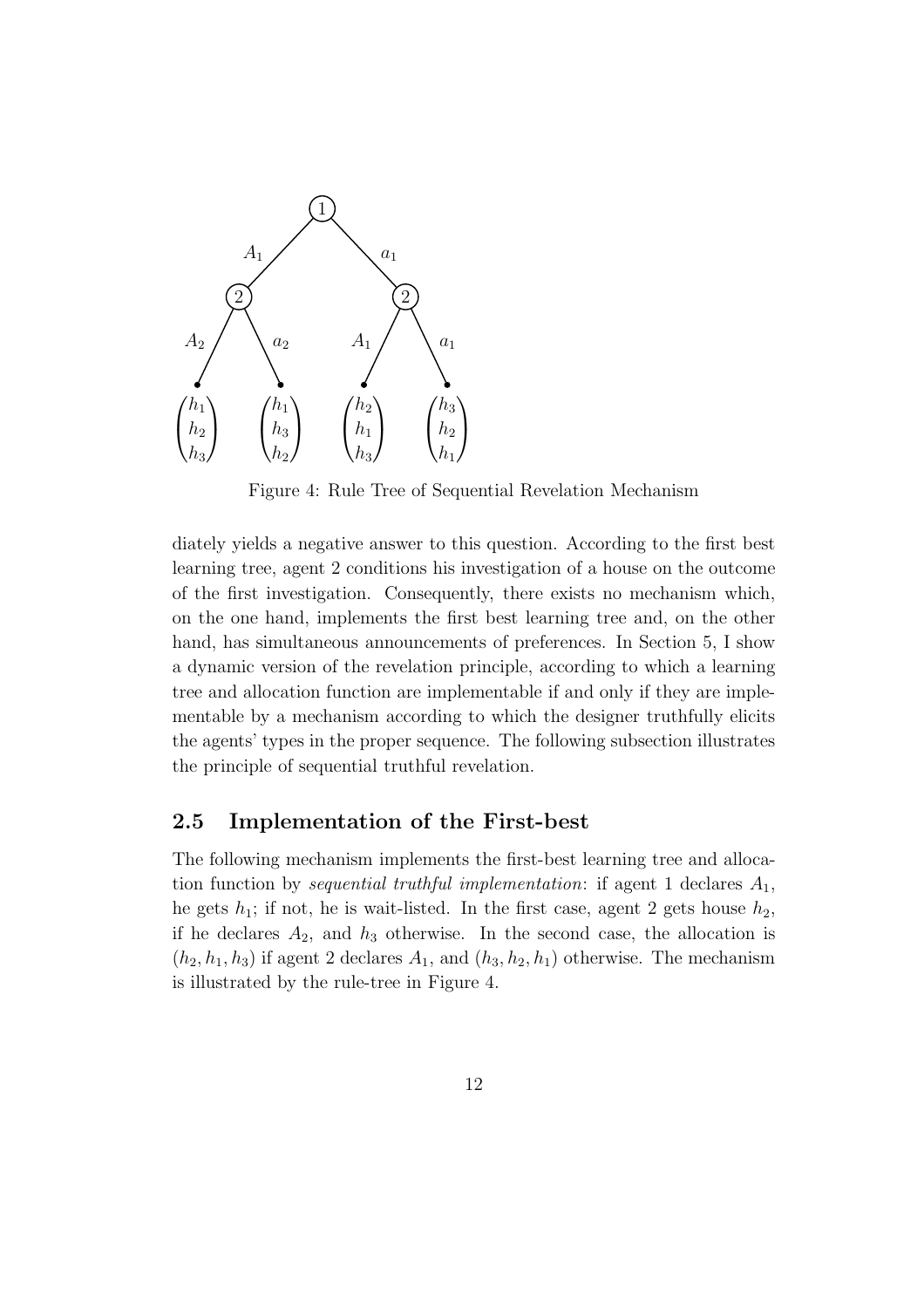To see that truthful revelation is equilibrium behavior consider the decision problems of the two agents. If agent 1 did announce  $A_1$ , agent 2's announcement of  $A_2$  or  $a_2$  effectively corresponds to a choice between  $h_2$  and  $h_3$ . I already observed in the discussion of serial dictatorship (Section 2.2) that an agent who faces this choice maximizes utility by investigating  $h_2$  and keeping it, if and only if he finds it to be of high value. Similarly, if agent 1 has announced  $a_1$ , the choice of agent 2 is effectively one between  $h_1$  and  $h_2$ , which implies that investigating  $h_1$  and telling the truth is a best reply for agent 2 in this node.

Now let us consider agent 1's decision whether to announce  $A_1$  or  $a_1$ . If he announces  $A_1$ , he is being assigned  $h_1$ ; if he announces  $a_1$ , his assignment depends on the decision of agent 2. If agent 2 announces  $A_1$ , agent 1 is assigned  $h_2$ ; otherwise he is assigned  $h_3$ . But we just showed that agent 2 best responds by announcing  $A_1$ , if and only if he finds  $h_1$  to be of high value, which in turn happens with a probability of  $\frac{3}{4}$ . Given the choice between  $h_1$ and the lottery according to which he obtains  $h_2$  with probability  $\frac{3}{4}$  and  $h_3$ otherwise, an investigation of  $h_1$  is strictly preferable to no investigation, as the expected value of the lottery lies strictly between the two possible values of  $h_1$ . Investigating  $h_1$  is preferable to investigating  $h_2$ , since knowing the value of  $h_2$  has no impact on the agent's preference among  $h_1$  and  $h_2$  ( $h_1$  is preferable to the lottery no matter whether the value of  $h_2$  is high or low).

Observe that the learning tree implemented by the mechanism is indeed the first-best learning tree. To see that the mechanism also implements a first-best allocation function, observe that any agent who claims to have found a house to be of high value obtains that house, and no agent who claims to have found a house to be of low value obtains this house.

Note that agent 1 faces some randomness in the sequential revelation mechanism: If he claims that he found  $h_1$  to be of low value, his assignment depends on the action of agent 2. In equilibrium agent 2 investigates  $h_1$ and truthfully declares the result of his investigation. Consequently, agent 1 faces some randomness on the equilibrium path. I argue in Section 7 that such randomness is actually necessary for the implementation of the ex ante welfare optimum in the present example. Also note that the sequential revelation mechanism is not a trading mechanism. In Section 7 I argue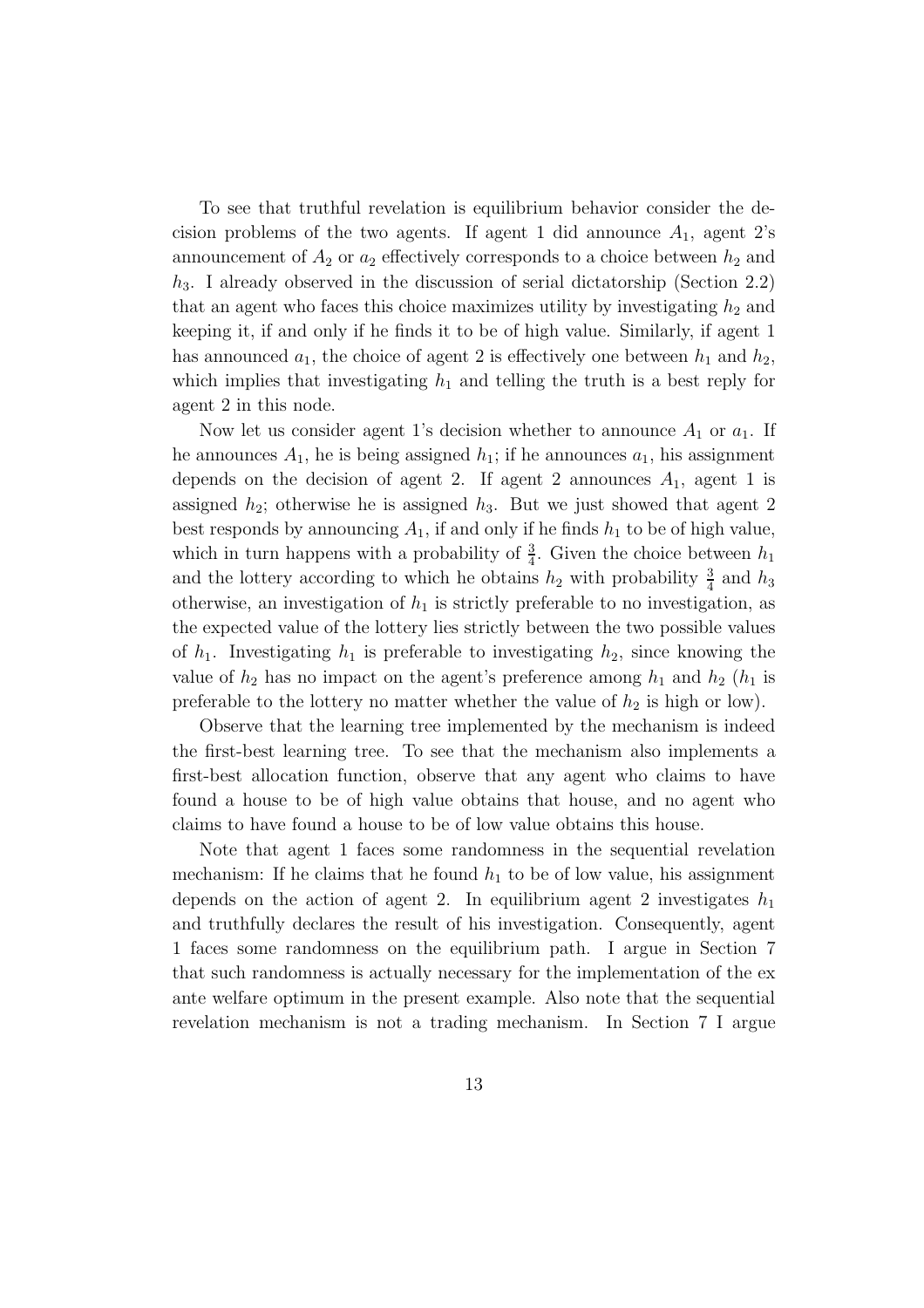that there is no trading mechanism which would also implement the ex-ante welfare optimum in the present example.

### 3 The Model

### 3.1 Agents, Houses, Values

There are finite sets of agents  $N: = \{1, \dots, n\}$  and of houses  $H: =$  $\{h_1, \dots, h_n\}$ . Agent j values house  $h_i$  at  $\omega_i^j$  $i<sup>j</sup>$ . The goal of the designer is to maximize welfare by matching houses to agents; formally, the objective is to find a bijection  $\mu: H \to N$  such that  $\sum_i \omega_i^{\mu(i)}$  $\mu^{(i)}_i$  is maximized. This problem is easily solved, if all values  $\omega_i^j$  $i$  are known to the designer. If this is not the case, the question is whether the designer has any means of learning the values  $\omega_i^j$  $i<sub>i</sub>$ . If this information is available to the individual agents, the question is how he can get them to reveal it. This is the standard problem of mechanism design. If the information is not exogenously given to the individual agents, but must be acquired by them at a cost, there is the added issue of their incentives for information acquisition. The present paper posits that - initially at least - neither the designer nor the agents know the values of  $\omega_i^j$ <sup>j</sup>. The agents may learn some of their own valuations  $\omega_i^j$  $i$ . Therefore a mechanism sets incentives not only for the allocation of houses for given (ex post) preferences, but also for the acquisition of information on houses.

The values of  $\omega_i^j$  $i$  are assumed to be drawn from binary distributions that are identical across agents. The draws are independent across agents and across houses. Formally, for any agent any house  $h_i$  has high value  $A_i$  with probability  $p_i$  and low value  $a_i$  with the complementary probability. This assumption of independent draws is essential to rule out informational externalities.

Agents 1 through  $n-1$  can learn their (idiosyncratic) value of exactly one house each (investigate one house). There is no explicit cost of learning in the model. An agent who opts to learn the value of some house  $h_i$  only faces the opportunity cost of not being able to investigate any other house.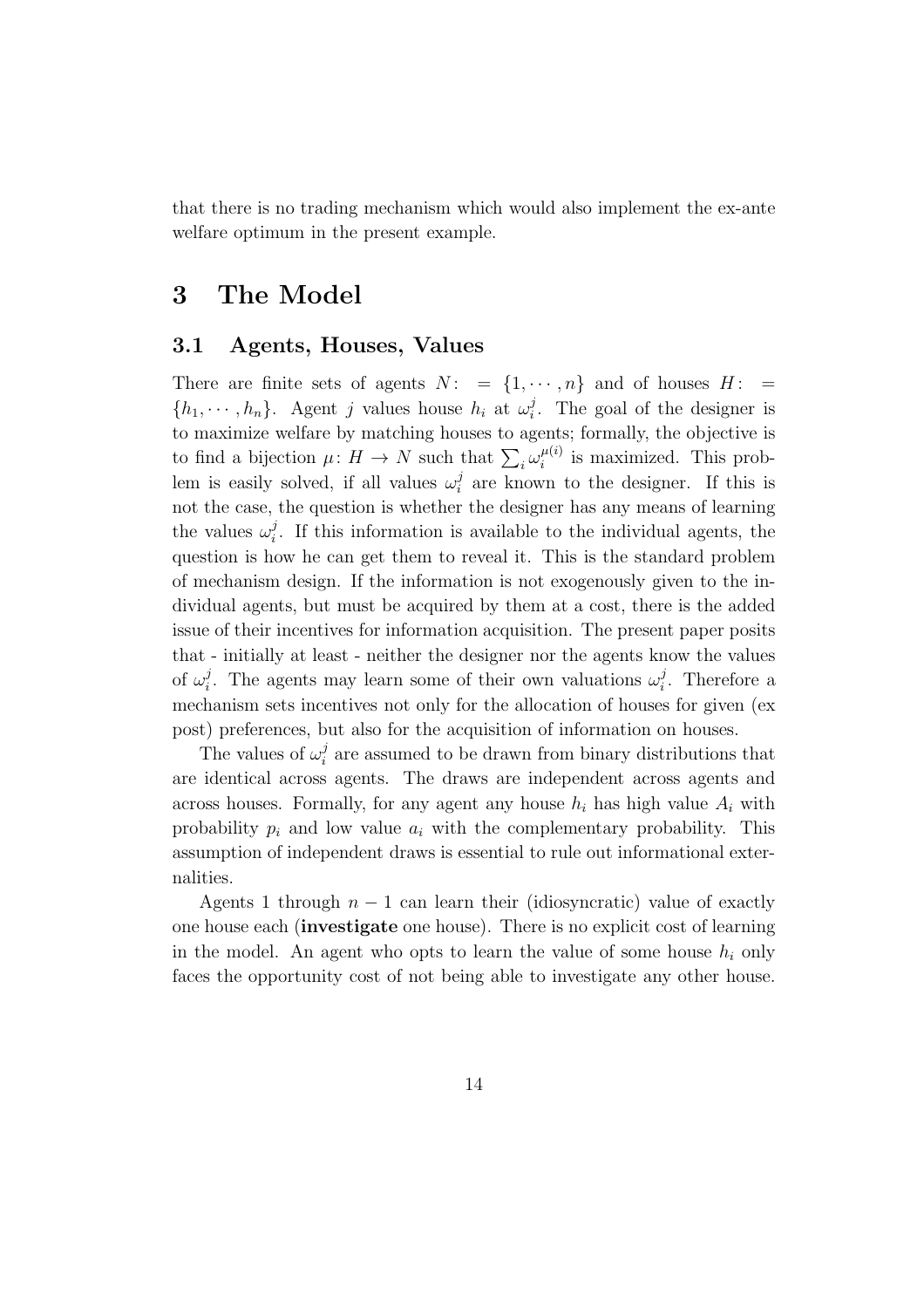The *nth* agent cannot investigate any house.<sup>3</sup>

Formally, an agent's type is identified with the vector of values he assigns to the houses  $\omega^j = (\omega_i^j)$  $i_{i}^{j}$ <sub>i</sub>,...,n. The set of all possible types of agent j is denoted by  $\Omega^j$ . The underlying state space of the model is  $\Omega = \Omega^1 \times \cdots \times \Omega^n$ , the space of all possible profiles of values  $\omega = (\omega^1, \dots, \omega^n) = (\omega_i^j)$  $i^{j}$ <sub>i</sub>,j=1,...,n. The distribution of states is denoted by  $P$ , and can be constructed from the assumptions on the distributions of the separate values  $\omega_i^j$  $i<sup>j</sup>$ . The space of a posteriori preference profiles  $\overline{\Omega}$  is defined as the space of all  $n \times n$  matrices  $\overline{\omega}$  with the feature that  $\overline{\omega}_i^j = A_i$ , or  $\overline{\omega}_i^j = a_i$  for at most one *i* for each  $j < n$ , and  $\overline{\omega}_i^j = \alpha_i$  for all other *i*, *j*. If house  $h_i$  was investigated by agent *j* then  $\overline{\omega}^j_i$  $i^j \neq \alpha_i$ .<sup>4</sup>

### 3.2 Allocation Mechanisms

A mechanism  $\Gamma = (R, g)$  is a collection of *n* strategy sets  $R := (R^1, \ldots, R^n)$  and an outcome function  $g : R \to M$  that maps every strategy profile  $r := (r^1, \dots, r^n)$  to an allocation in M. While this definition of a mechanism is standard, the function that such a mechanism serves in the context of the present setup differs from the standard case. In the standard case, agents know their types  $\omega^j$  and condition their strategies on these. In the present case, types arise endogenously out of learning choices. Said differently: the same mechanism  $\Gamma = (R, g)$  induces different games in cases where agents know their types and the alternative cases, in which types can be learned at a cost. In the latter case, the extensive form game induced by  $\Gamma = (R, g)$  needs to be augmented by nodes that reflect the learning decisions of agents.

In the case of endogenous information acquisition, a mechanism  $\Gamma =$  $(R, g)$  induces an extensive form game  $(T, j, D, \mathcal{I})$  where T denotes the set of

<sup>&</sup>lt;sup>3</sup>The significantly more complicated case, in which all  $n$  agents can investigate a house is discussed in the Appendix (Section 10.2).

<sup>4</sup>This notion of a posteriori preferences corresponds to the moment right after the investigations. Of course, once the agents occupy houses, they will find out whether they like their respective houses. If one was to study re-trading of houses, one would probably want to detail more stages information acquisition, assuming always that an occupant of a house would learn the value of the house he is living in.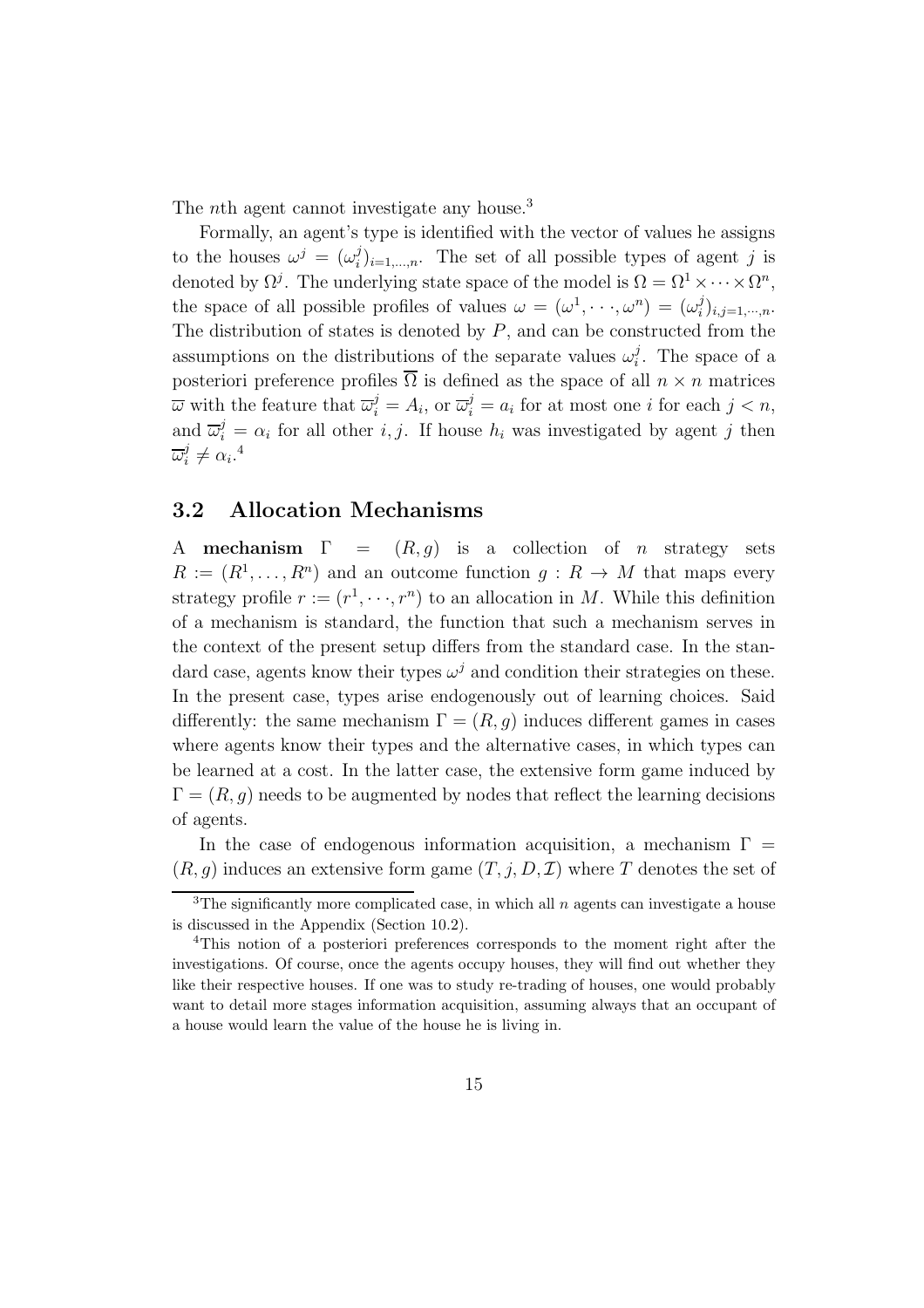nodes, j and D are functions such that  $j(t)$  is the agent who gets to choose from a action sets  $D(t)$  at node t and I describes the information sets as follows:

The game tree starts off with a move of nature in which the state  $\omega$ is drawn from  $P$ . The remaining nodes  $T$  can be partitioned into set of learning nodes  $T_l$ , rule nodes  $T_R$ , and terminal nodes  $T_{\tau}$ . At any learning node  $t \in T_l$ , agent  $j(t)$  gets to choose whether and which house to investigate, so  $D(t) = \{\emptyset, l : h_1, l : h_2, \cdots, l : h_n\}$  for  $t \in T_l$ , where the  $l : h_i$  stands for the choice to investigate house  $h_i$ , and  $\emptyset$  stands for the choice not to investigate a house. The set of rule nodes  $T_R$  is determined by the mechanism  $\Gamma$ . The game is structured such that rule node  $t$  is prefaced with a learning node for agent  $j(t)$ , if  $j(t)$  has not yet investigated a house on the path leading up to t and if  $j(t) < n$ . It is useful to go back to the sketch of the game tree induced by serial dictatorship in Figure 2. Agent 1's first node after the draw of nature is a learning node. Any learning node is succeeded by three rule nodes  $t^{\alpha}, t^{\beta}$ , and  $t^{\gamma}$  for agent 1 (note that due to restrictions of space I only drew the subtree following agent 1's choice to investigate  $h_1$ ). In each of these three rule nodes, agent 1 faces the same decision  $(D(t) = \{h_1, h_2, h_3\})$ for  $t = t^{\alpha}, t^{\beta}$  and  $t^{\gamma}$  as prescribed by the mechanism of serial dictatorship.

Some information sets  $\mathcal I$  are directly determined by  $\Gamma = (R, q)$ : if the rules set by the mechanism designer are such that agent 3 knows which action agent 2 chose at some preceding rule node, the information sets need to reflect this knowledge. In addition, information sets  $\mathcal I$  are such that learning is private, in the sense that only an agent knows whether or which house he investigated, and he is also the only one to know the outcome of that investigation.<sup>5</sup>

The terminal nodes specify the payoffs of agents, which are calculated as follows. The decisions in the rule nodes of the path leading up to some terminal node  $t \in T_{\tau}$  determine a matching  $\mu$  of houses to agents. The payoff to agent  $j$  is the a posteriori value he assigns to the house he has been allocated. The a posteriori value that agent j assigns to house  $h_i$  at some

<sup>5</sup>This assumption implies that the placement of the learning nodes directly before the relevant rule nodes is without loss of generality. Given that agents can communicate only through the channels given by the mechanism, there is no strategic benefit to the anticipation of learning decisions.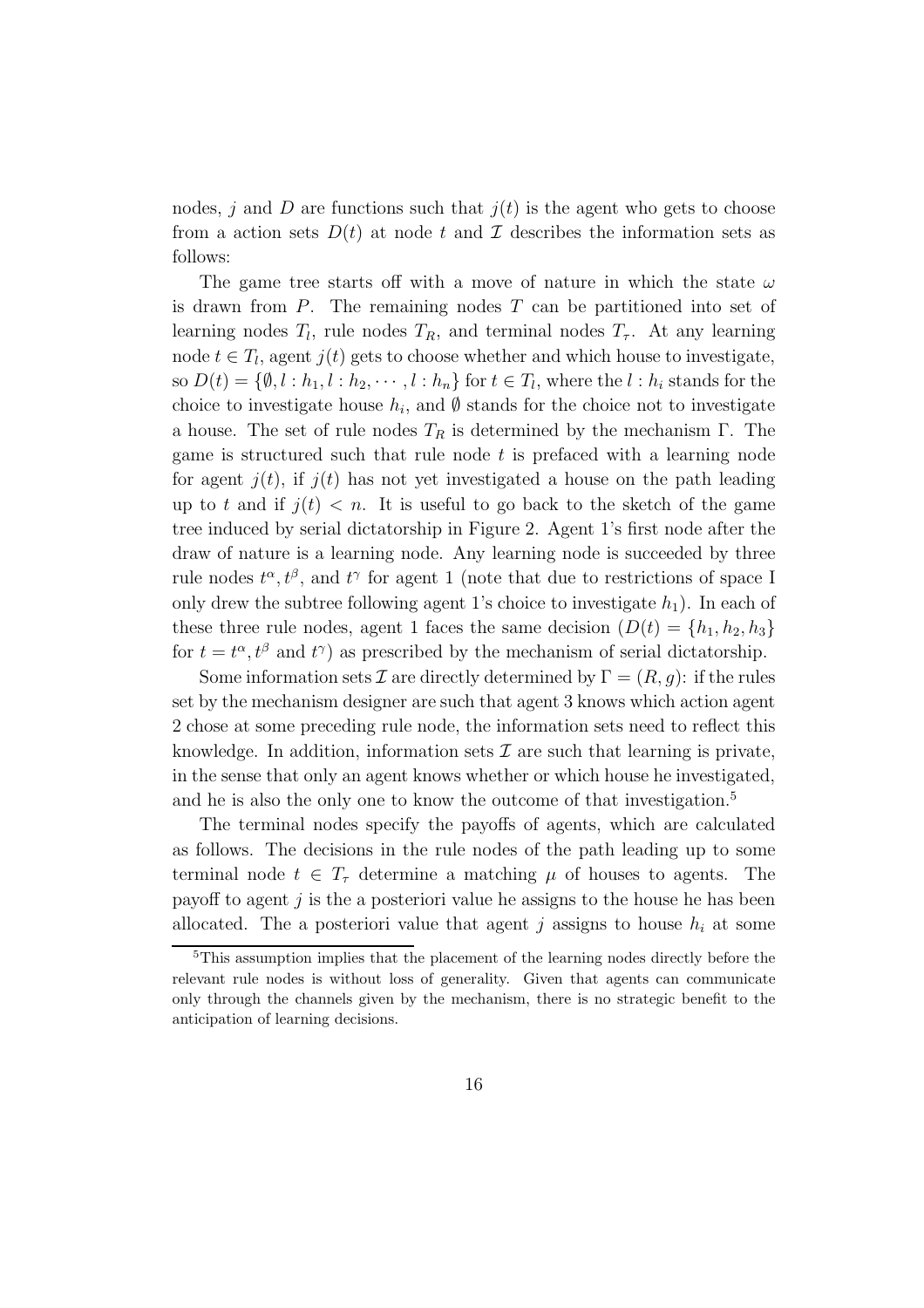terminal node  $t \in T_{\tau}$  is  $\alpha_i$ , if the agent did not investigate that house on the path leading up to t. If j did investigate his assigned house, his value is  $\omega_i^j$  $\frac{j}{i}$ , where the first branch of the tree leading up to t is  $\omega$ .

Consider the left-most terminal node in the sketch in Figure 2. The allocation in this terminal node is determined through agents 1's choice of  $h_1$  and agent 2's choice of  $h_2$  in their respective rule nodes. According to the state of nature  $\omega$ , each agent values each house highly. However, according to the learning decisions, only agent 1 knows the value of the house he is being assigned. So the vector of a posteriori values is  $(A_1, \alpha_2, \alpha_3)$ .

A strategy of agent j in the given extensive form game is denoted by  $s^j \in$  $S^j$ , where  $S^j$  denotes the set of his strategy profiles. Strategy profiles and sets of strategy profiles are denoted by  $s = (s_1, \dots, s_n)$  and  $S := (S_1, \dots, S_n)$ , respectively.

### 3.3 Learning Trees and Allocation Functions

For any mechanism  $\Gamma = (R, g)$  and the corresponding game with endogenous information acquisition, I define two functions describing the learning and allocations for given states and strategy profiles:  $g^l : S \times \Omega \to \overline{\Omega}$  and  $g^F$ :  $S \times g^l(S \times \Omega) \to M$ . The function  $g^l: S \times \Omega \to \overline{\Omega}$  maps strategy profiles and states to a posteriori preference profiles. For a house  $h_i$  that has been investigated by some agent j under some strategy profile at state  $\omega$ , we have that  $\overline{\omega}_i^j = \omega_i^j$ <sup>j</sup>; for all other pairs of agents and houses, we have that  $\overline{\omega}_i^j = \alpha_i$ . The function  $g<sup>F</sup>$  describes the allocation determined by the mechanism for given a posteriori preferences  $\overline{\omega} \in g^{l}(S \times \Omega) \subset \overline{\Omega}$  and given strategy profiles s. 6

To analyze the learning behavior and allocations implemented by mechanisms, I next define learning trees and allocation functions.

Definition 1 *For a given housing problem, a* learning tree *and* allocation **function**  $(l, F)$  *is defined as follows:* 

*A* learning tree is a function  $l: \Omega \to \overline{\Omega}$  whose values are determined us-

<sup>&</sup>lt;sup>6</sup>Since allocations can only depend on the known values, the allocation function  $g<sup>F</sup>$ maps  $g^l(S \times \Omega) \subset \overline{\Omega}$  instead of  $\Omega$  to M.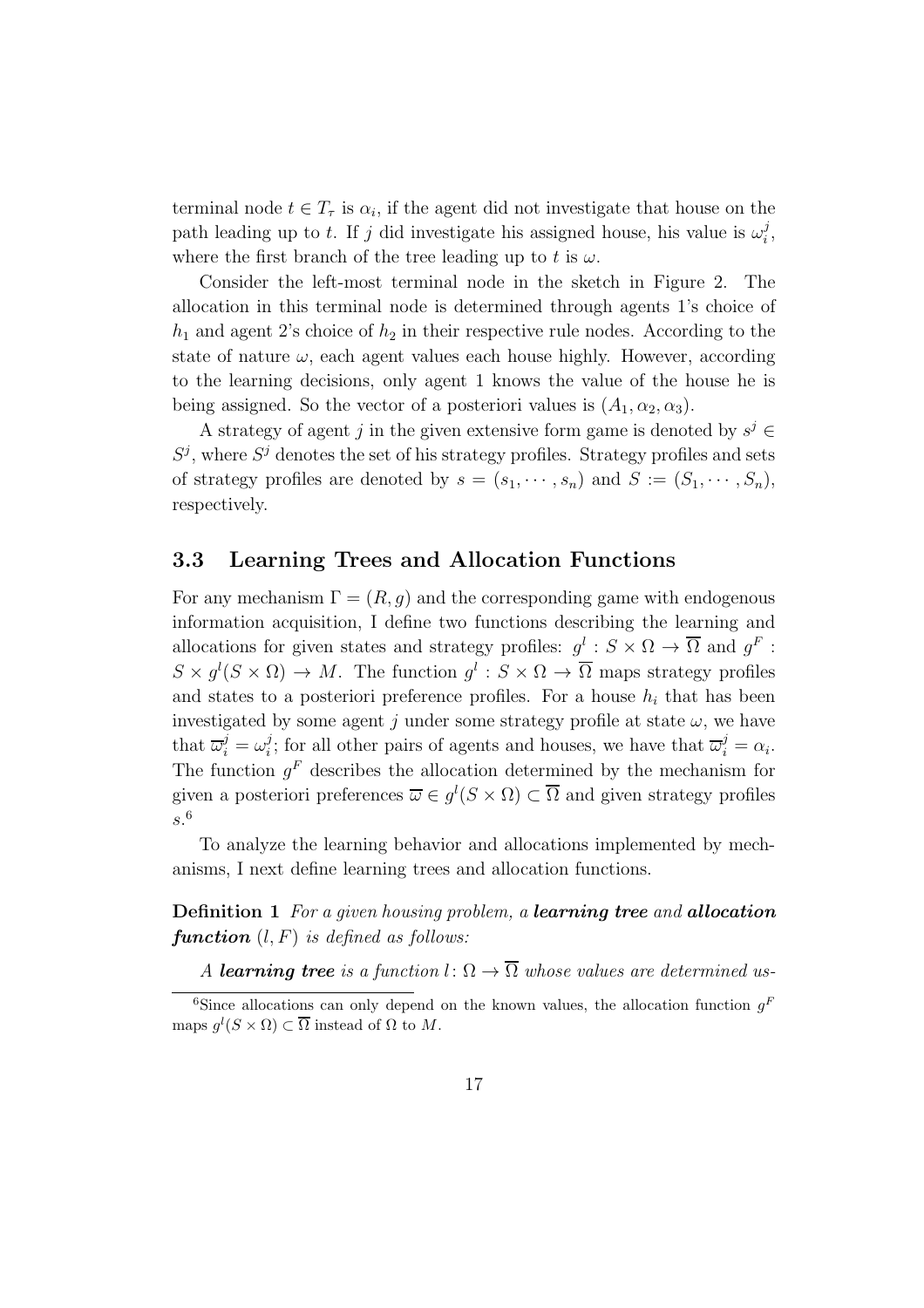$ing\ a\ rooted\ binary\ tree\ with\ house-agent-pairs\  $(h_i, j)$ \ as\ the\ nodes\ and\ values$  $A_i$  and  $a_i$  as the edges with the following properties. The root node  $(h_{i_r}, j_r)$ *prescribe agent*  $j_r$  *to start off the learning process with an investigation of*  $h_{i_r}$ . From then on, learning follows  $(*)$ 

*(\*) If the value is high and the node has an edge representing the high value, learning continues with the house-agent-pair prescribed by that node. and* (∗) *is repeated. If the node has no such edge, learning terminates. The same holds for low values.*

*The tree has the property that there is no path on which the same agent appears twice. Agent* n *never appears on the tree. The a posteriori profile of preferences*  $l(\omega) = \overline{\omega}$  *is such that*  $\overline{\omega}_i^j = \omega_i^j$  $\int_i^j$  holds for any node  $(h_i, j)$  that is *visited for*  $\omega$ ; *otherwise we have*  $\overline{\omega}_i^j = \alpha_i$ .

#### *Any function*  $F: l(\Omega) \to M$  *is called an allocation function.*

The procedural description reflects the fact that the choice to investigate some house can only depend on the outcomes of *prior* investigations. The assumptions that no agent can investigate two houses and that agent n cannot investigate any house are reflected in the condition on the paths of the tree. The condition that agents can only learn true values determines the calculation of the values of l. Note that the domain of the allocation function depends on the learning tree; learning trees and allocations functions are therefore defined as pairs. House  $h_i$  is assigned to agent  $j = F(l(\omega))(h_i)$ at state  $\omega$ , if the learning tree and allocation function are  $(l, F)$ .

From now on, I restrict attention to learning trees  $l$ , according to which agents move in the order of their index. This makes sense, since the identity of the agents who learn houses has no relevance for total welfare.<sup>7</sup> All uniqueness results in the sequel are understood modulo renaming of agents.

Any mechanism  $\Gamma$  together with a strategy profile s can be associated with a learning tree l and an allocation function F, through  $l(\omega) = g^{l}(s, \omega)$ and  $F(\overline{\omega}) = g^F(s, \overline{\omega})$ . For the particular case that the strategy profile under

<sup>7</sup>This is implied by the assumption that agents are a priori identical, in the sense that their preferences are independent draws from identical distribution, together with the assumption that each agent can investigate at most one house.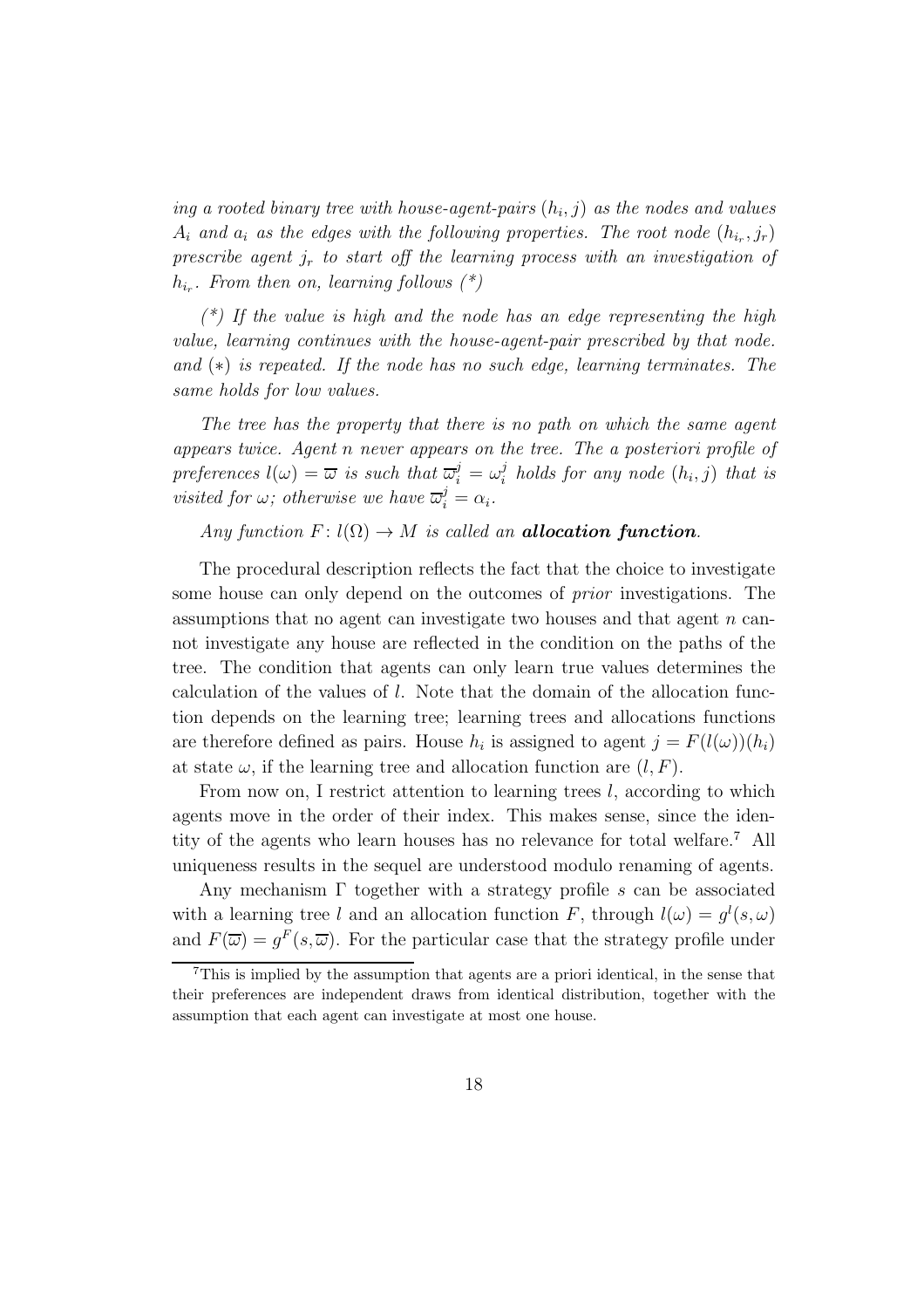consideration is a perfect Bayesian equilibrium, we say that the associated  $(l, F)$  are implemented by Γ.

**Definition 2** The mechanism  $\Gamma$  **implements**  $(l, F)$  (**via**  $s^e$ ) if the game *induced by* Γ *has a perfect Bayesian equilibrium strategy profile*  $s^e$ , such that  $l = g^l(s^e, \cdot)$  and  $F = g^F(s^e, \cdot)$  on  $g^l(\cdot, \Omega)$ .

Note that  $\Gamma$  might have multiple equilibria. Therefore, one can use the same mechanism Γ to implement different learning trees and allocation functions. At times, it is useful to single out the equilibrium strategy profile  $s<sup>e</sup>$  for which  $l = g^{l}(s^{e},.)$  and  $F = g^{F}(s^{e},.)$  holds, in which case  $\Gamma$  is said to implement  $(l, F)$  *via*  $s^e$ . Also note that a concept of equilibrium in *pure* strategies is used.

The designer's goal to choose a mechanism that maximizes welfare can now be expressed as:

> $\max W(l, F)$ s.t.  $\exists \Gamma : \Gamma$  implements  $(l, F)$ .

where

$$
W(l, F) : = \sum_{\omega \in \Omega} P(\omega) \left( \sum_{i=1}^{n} \omega_i^{F(l(\omega))(h_i)} \right)
$$

is defined as total expected welfare for the given learning tree  $l$  and allocation function F. The first best learning tree and allocation function  $(l^*, F^*)$ is defined as the learning tree and allocation function that maximize social welfare  $W(l, F)$ , ignoring implementability. The **second best learning** tree an allocation function  $(l^{\circ}, F^{\circ})$  is defined as the learning tree and allocation function that maximize social welfare, conditional on  $(l^{\circ}, F^{\circ})$  being implementable.

## 4 The First-Best Learning Process and Allocation Function

The main statistic needed to characterize the first best learning tree and allocation function  $(l^*, F^*)$  is the expected increase in welfare associated with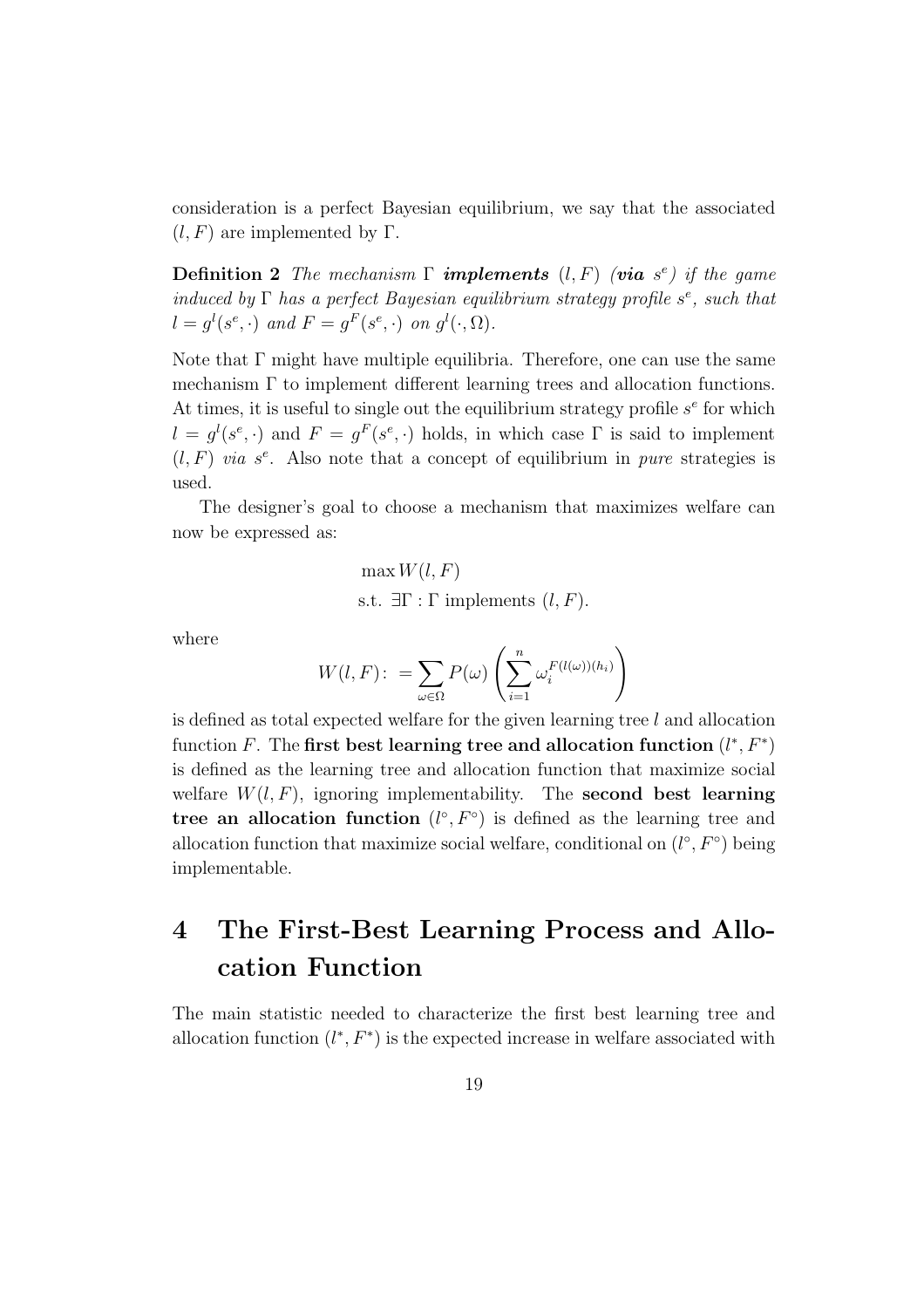the investigation of a house when the designer is free to allocate that house at its expected value or at its observed value. Formally, the option value  $O_i$  of house  $h_i$  is defined as  $O_i: = p_i(A_i - \alpha_i)$ . I assume from now on that there are no two houses with the same option value:  $O_i \neq O_{i'}$  for all  $i \neq i'$ . <sup>8</sup> I assume, in addition, that houses are indexed in terms of their option value such that  $O_i > O_{i+1}$  for all i.

**Lemma 1** *Any first-best learning tree and allocation function*  $(l^*, F^*)$  *can be described as follows:*

- *after any history of investigations,* l <sup>∗</sup> *prescribes to investigate a house with maximal option value among all houses which have not yet been found to be of high value in some prior investigation. This process continues until agent*  $n-1$ *.*
- $F^*: l^*(\Omega) \to M$  matches  $h_i$  with agent *j*, if agent *j* found house  $h_i$  to *be of high value. All other houses are assigned to agents who evaluate them at their expected values.*

According to  $l^*$ , agents should investigate  $h_1$  as long as no one has found it of high value. Once this happens they should move on to the  $h_2$  and so forth. Observe that  $F^*$  is well-defined, since for any  $\overline{\omega} \in l^*(\Omega)$  at most one agent knows a particular house to be of high value. If we drop the assumption that no two houses have the same option value, there are as many optimal learning trees as there are ways to order the houses according to their option value.<sup>9</sup> The set of efficient allocation functions is large, since there are many different ways to assign houses to agents who did not investigate them.

Here I just discuss some of the main features of the proof, which can be found in the Appendix. In the proof, I define a set of learning processes and allocation functions  $(l, \overline{F})$  that prescribe continuation strategies for

<sup>8</sup>This assumption is not without loss of generality. However, while the results only change slightly, the notation becomes significantly less cumbersome. Throughout the text, I will point out how the results need to be amended to account for the case that  $O_i \neq O_{i'}$  holds for some  $i \neq i'$ .

<sup>&</sup>lt;sup>9</sup>This presumes, of course, that agents move in order of their index, as discussed at the end of Section 3.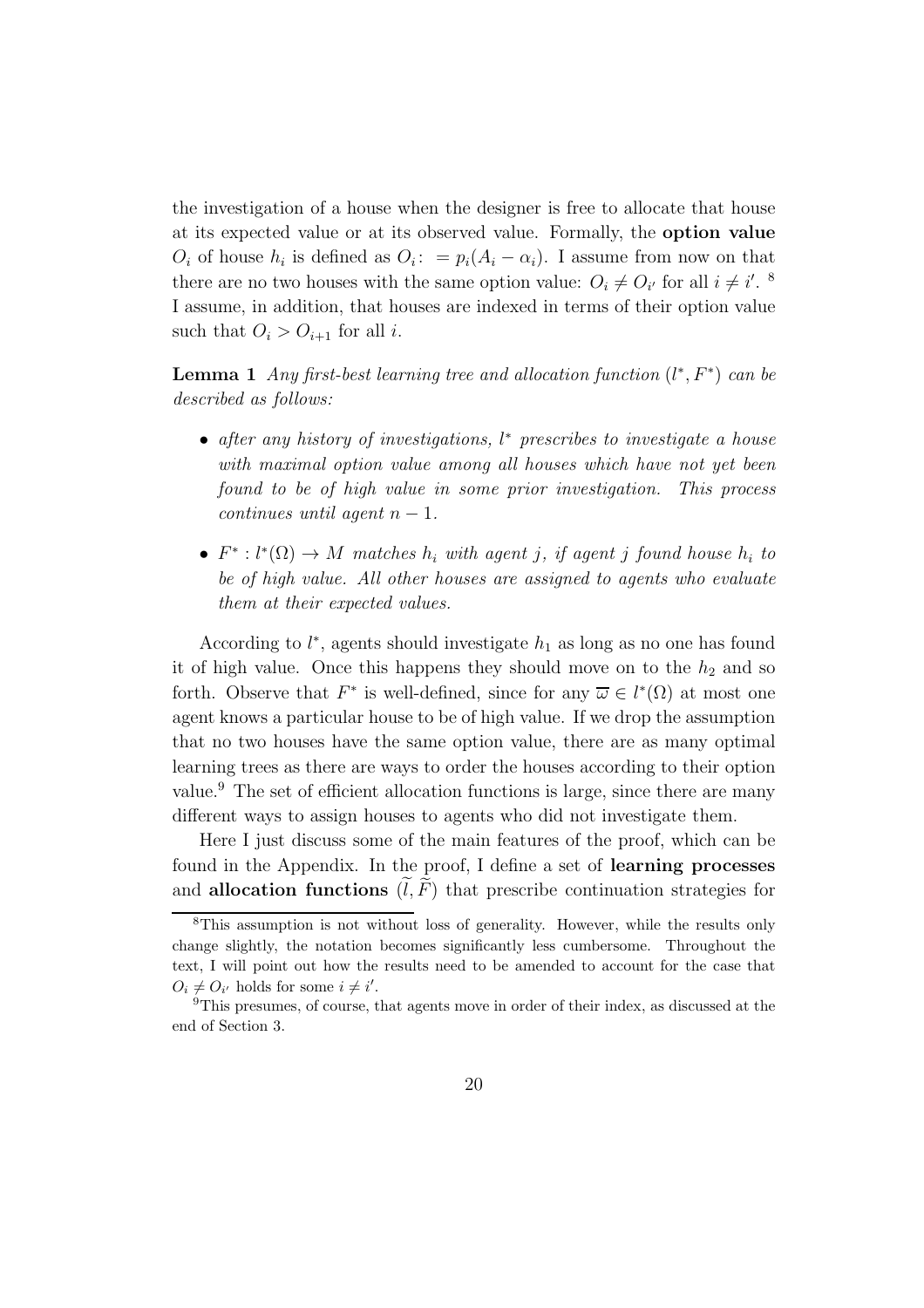*all* histories of investigations. The upshot is that backward induction can be used to characterize the welfare-optimal learning process and allocation function  $(l^*, \tilde{F}^*)$ .

I start by showing that  $\widetilde{F}^*(\overline{\omega}) = \sum_{i \in N} \overline{\omega}_i^{\mu(i)}$  with  $\mu(i) = \widetilde{F}^*(\overline{\omega})(h_i)$  maximizes welfare if each house  $h_i$  is matched to an agent  $\mu(i)$  who assigns value  $\max_j\{\overline{\omega}_i^j$  $\mathbb{Z}_i^j$  to this house - conditioning on  $\overline{\omega}$  being the profile of a posteriori preferences.

To prove the optimality of  $\tilde{l}^*$  by backwards induction, consider the  $n-1$ st learner. Observe that the assumption that the  $n<sup>th</sup>$  agent cannot investigate any house and therefore evaluates all houses at their expected value implies that no matter which house the  $n - 1$ st agent investigates the designer is free to allocate each house either at its expected value or to some agent who investigated it.<sup>10</sup> Therefore, the  $n-1$ st agent should learn the house with the highest option value that has not yet been found to be of high value by any agent. The inductive step follows from similar arguments.

### 5 Sequential Revelation Mechansims

The original version of the revelation principle as formulated by Myerson  $(1982, 1985)$  does not apply to games of endogenous sequential learning.<sup>11</sup> I therefore start this section with the statement of a version of the revelation principle that applies to the present case of sequential learning. To this end, I define a mechanism as a sequential revelation mechanism if each agent has at most one rule node on any path of the corresponding game tree, if each rule node has two edges and if these edges correspond to the messages " $A_i$ " and " $a_i$ ". Formally, we have that  $D(t) = \{A_{i(t)}, a_{i(t)}\}$  for some house  $i(t)$  for any  $t \in T_R$ , where the set  $D(t)$  is to be interpreted as the set of

<sup>&</sup>lt;sup>10</sup>The assumption that only  $n-1$  agents can investigate a house is essential for this argument. This problem renders the extension to the case of  $n$  learners non-trivial. Since the terminology developed in the proof Lemma 1 turns out to be useful in the discussion of the *n*-learner case, this discussion is relegated to the Appendix (Section 10.2).

<sup>&</sup>lt;sup>11</sup>To see this, consider the welfare-optimal mechanism as defined in the introductory example (Section 2.5). There is no normal form game in which agents 1 and 2 simultaneously announce their types to the designer, while at the same time agent 2 conditions his learning about his own type on his knowledge of the type of agent 1.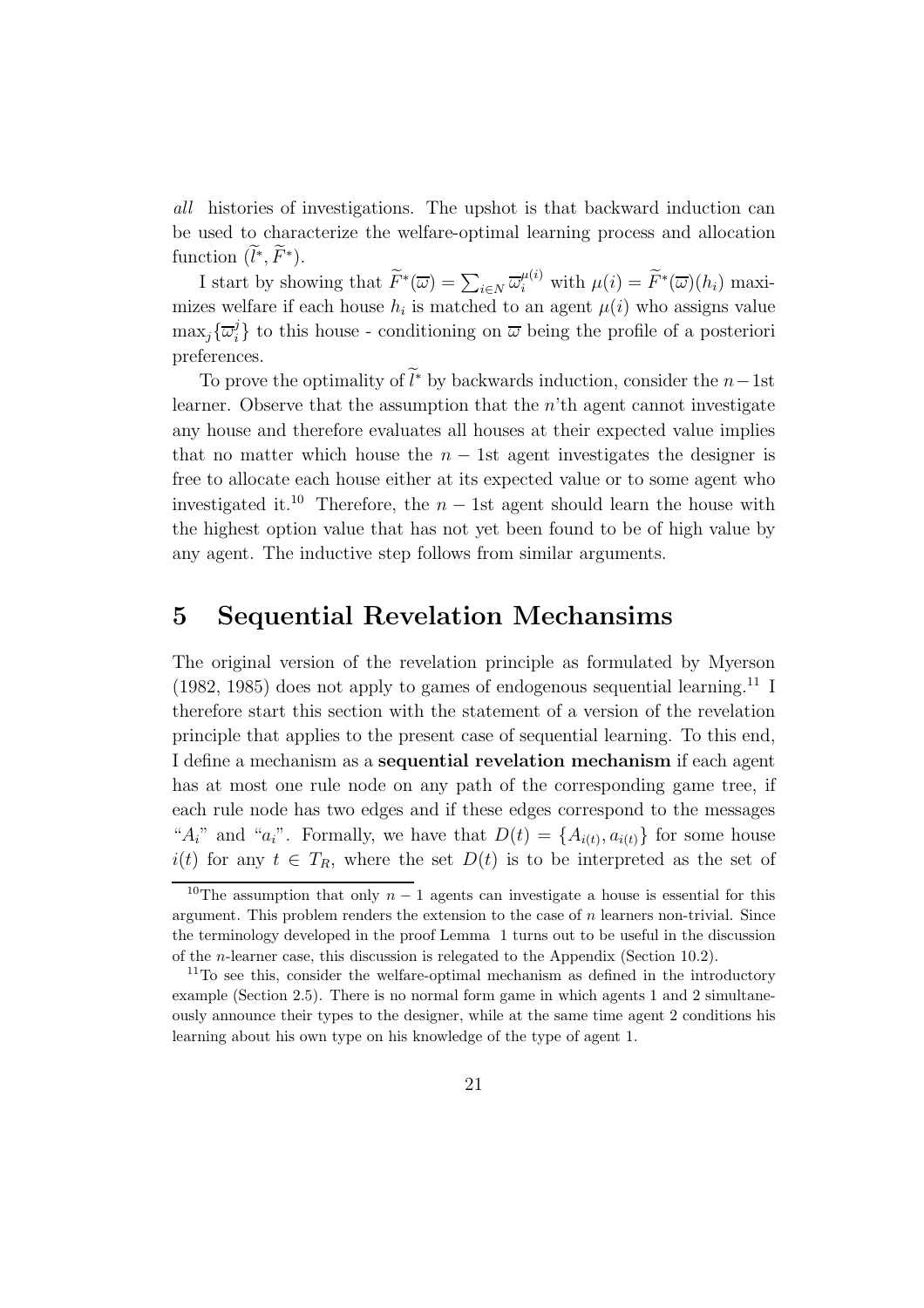possible messages that can be sent to the mechanism designer. A strategy profile in the corresponding game with endogenous information acquisition  $s<sup>t</sup>$  is considered **truthful** if the following two conditions hold: firstly, in any learning node  $t \in T_l$ , agent  $j(t)$  investigates house  $h_i$ , if the choices in the succeeding rule nodes  $t'$  are  $D(t') = \{A_i, a_i\}$ . Secondly, an agent who has investigated the house prescribed by  $s^t$  announces  $A_i$  if and only if he found  $h_i$  to be of high value.

Observe that in the context of endogenous learning truthfulness not only requires that agents report their types. Agents are, in addition, required to obtain the information that they are supposed to report truthfully. If an agent investigates some house  $h_{i'}$  before a rule node t with  $D(t) = \{A_i, a_i\},\$ he cannot possibly report his type truthfully. In that case, he evaluates  $h_i$ at  $\alpha_i \notin \{A_i, a_i\}.^{12}$ 

A sequential revelation mechanism  $\Gamma = (R, g)$  truthfully implements a learning tree and allocation function  $(l, F)$  if the truthful strategy profile  $s<sup>t</sup>$ is an equilibrium in the induced game and if  $g^{l}(\cdot, s^{t}) = l$  and  $g^{F}(\cdot, s^{t}) = F$ .

Example 1 Reconsidering the housing problem defined in Section 2, observe that serial dictatorship is not an sequential revelation mechanism, as the first dictator can choose from three houses. However, the learning tree and allocation function  $(l, F)$  that are implemented by serial dictatorship can be implemented by the following sequential revelation mechanism: first, the mechanism designer asks the first agent whether he values  $h_1$  highly or not. If the first agent has claimed to value  $h_1$  highly, the designer asks the second agent for his valuation of  $h_2$ . Allocations are such that agent 1 is assigned  $h_1$  if he claims to value it highly. In that case, house  $h_2$  is assigned to agent 2, if and only if he claims to value it highly; otherwise he is assigned  $h_3$ . If agent 1 claims  $a_1$ , agents 1,2 and 3 are allocated  $h_2$ ,  $h_1$ , and  $h_3$  in that order. Another example of a sequential revelation mechanism was already discussed

<sup>&</sup>lt;sup>12</sup>Of course, sequential revelation mechanisms could also have been defined using larger sets of announcements  $D(t) = \{A_1, a_1, A_2, a_2, \cdots, A_n, a_n\}$ . In such mechanisms agents can truthfully report their type after any learning decision. The upshot of "tailoring" sequential revelation mechanism for particular learning trees is that smaller strategy sets facilitate implementation: with larger strategy sets, more deviations need to be considered to establish that a particular strategy profile is an equilibrium.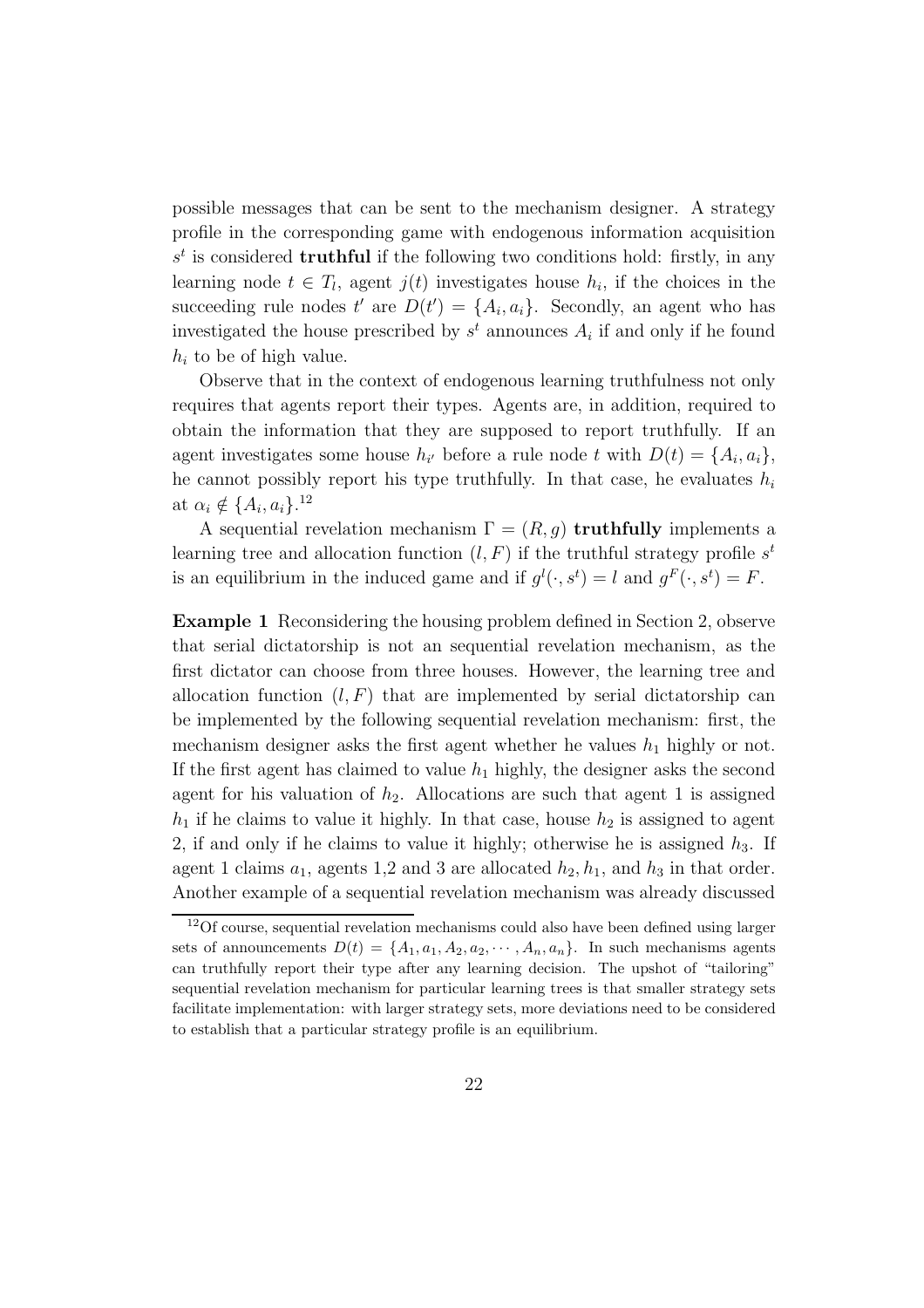#### in Section 2.5.

The example is generalized in the next theorem on sequential revelation mechanisms.

Theorem 1 *A learning tree and allocation function* (l, F) *are implementable by some mechanism* Γ*, if and only if they are truthfully implementable by some sequential revelation mechanism* Γ ′ *.*

**Proof** Let  $(l, F)$  be implemented by  $\Gamma$  via  $s^e$ . Prune the game tree, so that all edges that correspond to actions never chosen according to  $s^e$  are deleted. Next, drop all remaining rule nodes with only one edge and observe that the surviving rule nodes have the feature that the action chosen in these nodes depends on the investigation of a house. Consequently, there is at most one rule node remaining per path and player. All these rule nodes have exactly two branches, since the state variable on which the choice is based is binary and since only pure strategies are considered. The suitably pruned strategy profile  $s_p^e$  is also an equilibrium in the pruned tree and corresponding mechanism  $\Gamma'$  and implements  $(l, F)$ . Now construct a mechanism  $\Gamma''$  that has the same set of nodes T as Γ'. Construct  $\Gamma''$  through a relabeling of the actions in Γ' such that for any rule node  $t \in T_R$  at which  $s_p^e$  prescribes that  $j(t)$  learn  $h_i$  before t let  $D''(t) = \{A_i, a_i\}$  with the interpretation that  $D''(t)$ is the set of possible messages to the designer at node t in mechanism  $\Gamma''$ . The designer reveals information in  $\Gamma''$  according to the information sets in  $Γ'$  and determines outcomes in  $Γ''$  as if the agents had played according to  $s_p^e$  in the game induced by Γ'. Observe that  $(l, F)$  is implemented in Γ'' via the strategy profile that corresponds to  $s_p^e$ . The reverse conclusion is trivial, since sequential revelation mechanisms are mechanisms, too.  $\Box$ 

Theorem 1 can easily be extended to distributions with more than two values: the number of available messages simply needs to be adjusted to the number of relevant states. Furthermore, the assumption that values of all houses are distributed independently and identically across agents did not enter the proof. Similarly, the theorem can be amended to multiple learning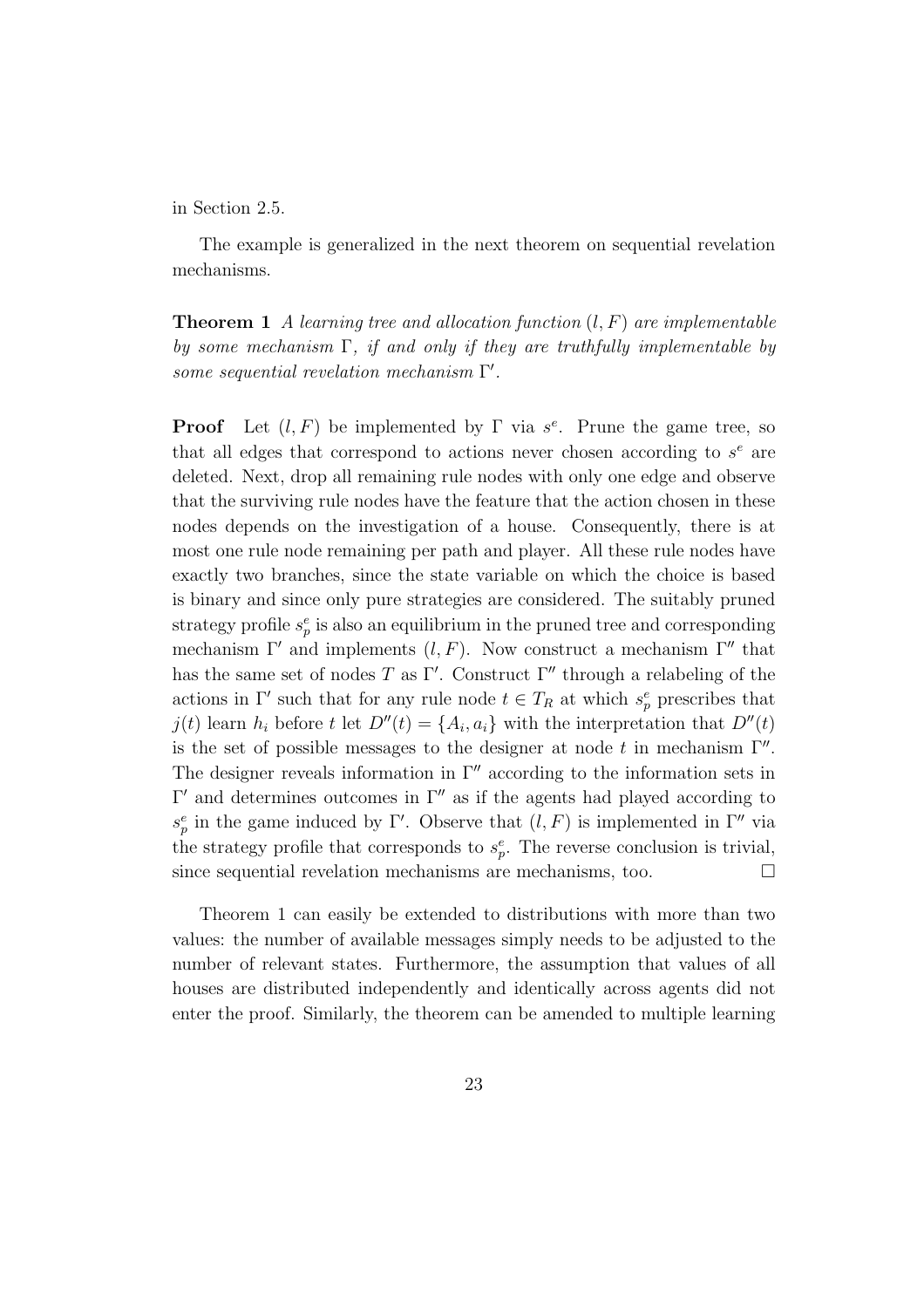decisions. The main difference with respect to the standard revelation principle is that in the present case, it is not possible to elicit the agents' types simultaneously. In the present case, types are endogenous and some agents might condition their learning on the actions of others. Consequently, some agents might have to wait for the revelation of some other agents' types to base their endogenous learning decision on this information. Furthermore, the designer not only has to provide proper incentives to reveal the truth but he also has to provide the incentive to learn according to his desired learning tree.

### 6 Implementation of the First-Best

Lemma 1 and Theorem 1 lead up to Corollary 1 on the set of cases in which the first best is implementable. To understand the problems associated with the implementation of the first-best learning tree and allocation function, consider a sequential revelation mechanism  $\Gamma$  that implements  $(l^*, F^*)$ . The learning tree  $l^*$  prescribes the order in which agents are supposed to learn houses. Since  $\Gamma$  is a sequential revelation mechanism, the choice offered to agent j at a node where he is supposed to investigate house  $h_i$  must be a choice between declaring  $A_i$  or  $a_i$ . Next,  $F^*$  prescribes that the agent obtains  $h_i$  if he (truthfully) declares  $A_i$ . The fall-back option, that is, the lottery over houses that declaring  $a_i$  corresponds to, must satisfy the following (potentially conflicting) three conditions. The probability that the agent obtains  $h_i$  if he announces  $a_i$ , must first of all, be zero; otherwise  $F^*$  would be violated. Secondly, for truth-telling to be equilibrium behavior, agent  $j$ must find it in his best interest to investigate  $h_i$  and to report the true value when given the choice between obtaining  $h_i$  and the fall-back option. Thirdly, the fall-back options must be consistent in the sense that the mechanism terminates with allocations.

From this discussion it can already be gleaned that the designer's ability to design fall-back options is of essence for the implementation of the firstbest. To grasp the requirement better that an agent should find it in his best interest to investigate  $h_i$  when  $l^*$  prescribes for him to investigate  $h_i$ , some more definitions are needed. Lotteries on houses are defined as  $\pi$  :=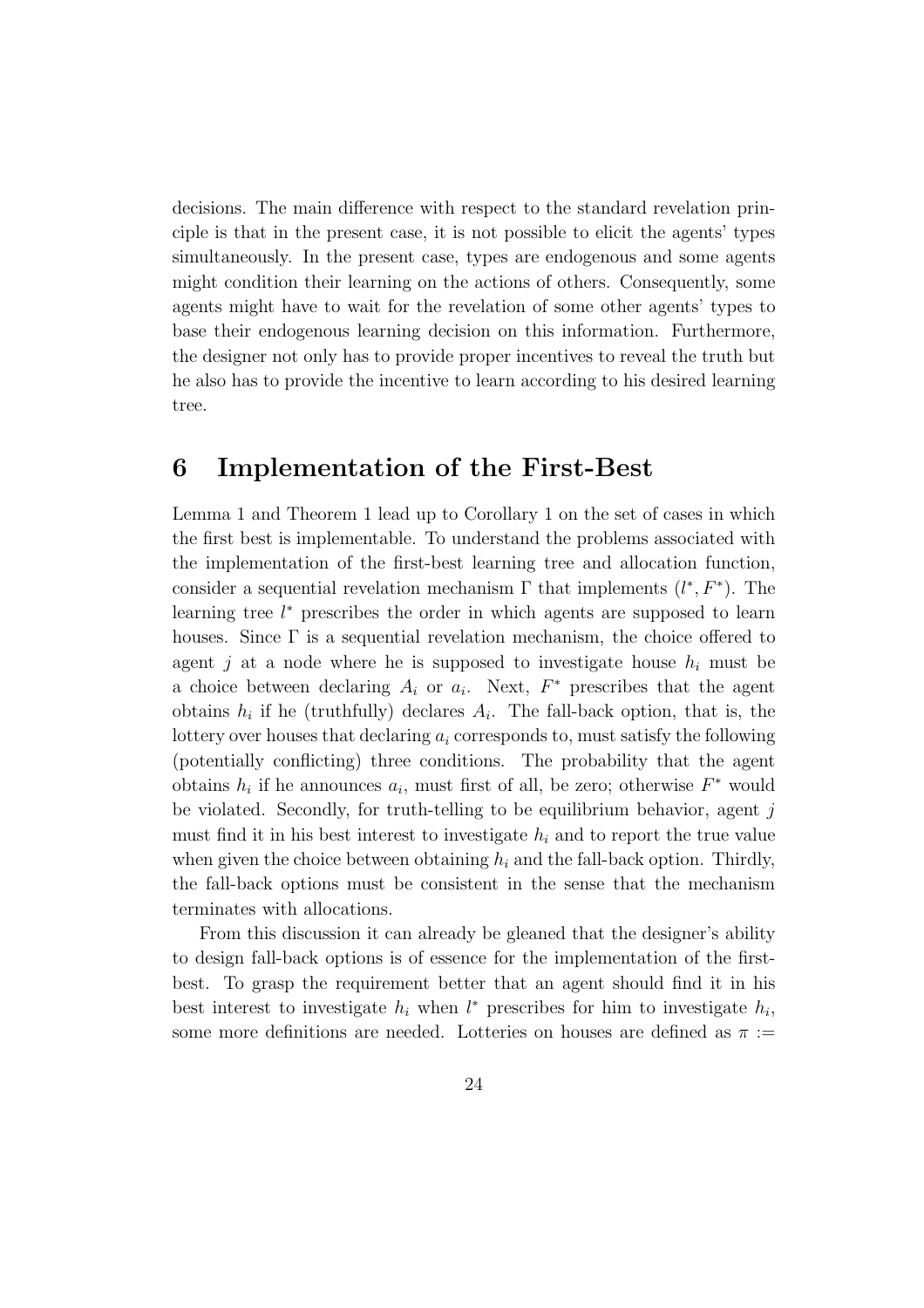$(\pi_1, \ldots, \pi_n)$ , where  $\pi_i$  stands for the probability that the agent obtains  $h_i$ . Degenerate lotteries  $\pi$  with  $\pi_i = 1$  for some i are denoted by  $h_i$ . The expected value of the lottery  $\pi$  is denoted by  $E(\pi)$ .

**Definition 3** *A* lottery  $\pi$  is said to **incentivize** (the learning of)  $h_i$  if given *the choice between*  $h_i$  *and*  $\pi$ *, the investigation of*  $h_i$  *is strictly preferable to no investigation and weakly preferable to the investigation of any other house. If*  $\pi$  *incentivizes*  $h_i$ , *I* write  $h_i \succsim_l \pi$ .<sup>13</sup>

Observe that statements such as  $\pi' \succeq_l h_i$  or  $\pi' \succeq \pi$  are left undefined for non-degenerate lotteries  $\pi'$ . For any  $h_1 = (p_1, A_1, a_1)$  and  $h_2 = (p_2, A_2, a_2)$ the requirement of  $h_1 \succsim_l h_2$  amounts to the following inequalities:

$$
A_1 > \alpha_2 > a_1
$$
  

$$
p_1 A_1 + (1 - p_1)\alpha_2 \ge p_2 A_2 + (1 - p_2)\alpha_1
$$

The first inequality ensures that learning  $h_1$  is strictly preferred to choosing without learning. The second inequality formalizes the requirement that learning  $h_1$  is weakly preferred to learning  $h_2$ . If an agent is given the option to choose a house from a set  $\{h_1, h_2\}$  with  $h_1 \succsim_l h_2$  it is optimal for him to investigate  $h_1$  and to choose it, if and only if it has high value for him.

The relation between the learning order  $\succsim_l$  and the order by option values describes the crux of the present design problem. If the two coincide the problem of the designer is straightforward, and agents are happy to investigate houses in the order prescribed by the first-best learning tree. The problem lies in the fact that these two relations do not generally coincide. It is convenient to introduce further notation for sequential revelation mechanisms. Let  $d_A(t)$ be the number of high value statements in the history leading up to t. Define a function  $i: T_R \to \{1, \cdots, n\}$  such that at node t the designer asks agent  $j(t)$ for the value of house  $h_{i(t)}$ . For any strategy profile s, any rule-node  $t \in T_R$ and the two possible announcements  $X \in \{A_{i(t)}, a_{i(t)}\}$  at t, let  $\pi_i(t, s, X)$  be defined as the probability with which agent  $j(t)$  obtains  $h_i$ , given that he

<sup>&</sup>lt;sup>13</sup>This is equivalent to demanding that the investigation of  $h_i$  be strictly preferable to no investigation and weakly preferable to the investigation of any house in the support of  $\pi$ , as investigating a house not in the support of  $\pi$  corresponds to not investigating any house.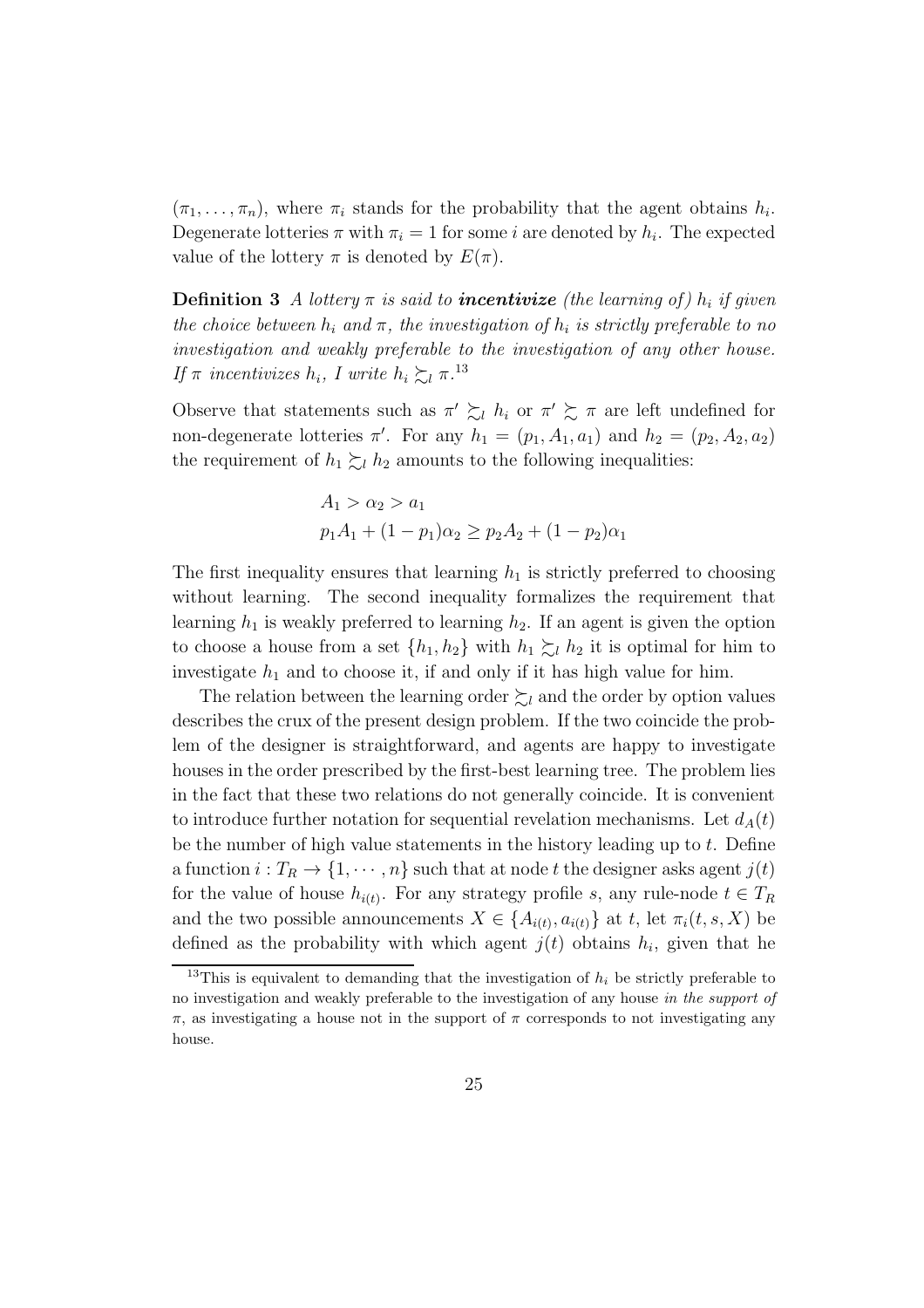makes announcement  $X$  at node  $t$ , and given that all other agents follow the strategy profile s. Let  $\pi_i(t, s, X) = (\pi_1(t, s, X), \cdots, \pi_n(t, s, X))$  stand for the corresponding lottery over houses.

Corollary 1 The first-best  $(l^*, F^*)$  is implementable, if and only if there *exists a sequential revelation mechanism* Γ*, such that the following holds for all rule-nodes*  $t \in T_R$ :

- $i(t) = d_A(t) + 1.$
- $\pi(t, s^t, A_{i(t)}) = h_{i(t)}$  and  $\pi_i(t, s^t, a_{i(t)}) = 0$ .
- $h_{i(t)} \succsim_l \pi(t, s^t, a_{i(t)})$ .<sup>14</sup>

**Proof** By Theorem 1,  $(l^*, F^*)$  can be implemented, if and only if it can be implemented truthfully through a sequential revelation mechanism. Let  $\Gamma = (R, q)$  be the sequential revelation mechanism that truthfully implements  $(l^*, F^*)$ . Observe that  $l^* = g^l(\cdot, s^t)$  holds, if and only if the first requirement above holds. Next, observe that conditional on the first observation,  $F^* =$  $g^F(\cdot, s^t)$  holds, if and only if the second requirement holds. Finally  $s^t$  is a perfect Bayesian equilibrium, if and only if the last requirement holds, since  $\pi(t, s^t, A_{i(t)}) = h_{i(t)}$  holds for all nodes t.  $15$ 

Observe that Corollary 1 can be split into a "mechanical" and an "artful" part. The first two conditions straightforwardly determine some properties of any sequential revelation mechanism that might implement  $(l^*, F^*)$ : the designer has to offer the houses that should be learned according to  $l^*$  in the sequence prescribed by  $l^*$ . The art of mechanism design stands out when considering the third requirement, which demands that there is a way to use the houses that are not found to be of high value as fall-back options to incentivize learning according to  $l^*$ . The following example defines a housing problem in which the first best cannot be implemented.

<sup>&</sup>lt;sup>14</sup>If some houses have the same option value, the statement has to hold for some indexation of the set of houses with  $O_i > O_{i+1}$  for all i.

<sup>&</sup>lt;sup>15</sup>Note that all nodes are reached with positive probability; therefore, we need not be concerned with out of equilibrium beliefs. If I had defined sequential revelation mechanisms with message spaces large enough to allow for the announcement of any possible a posteriori type, as suggested in footnote 12, this would not hold.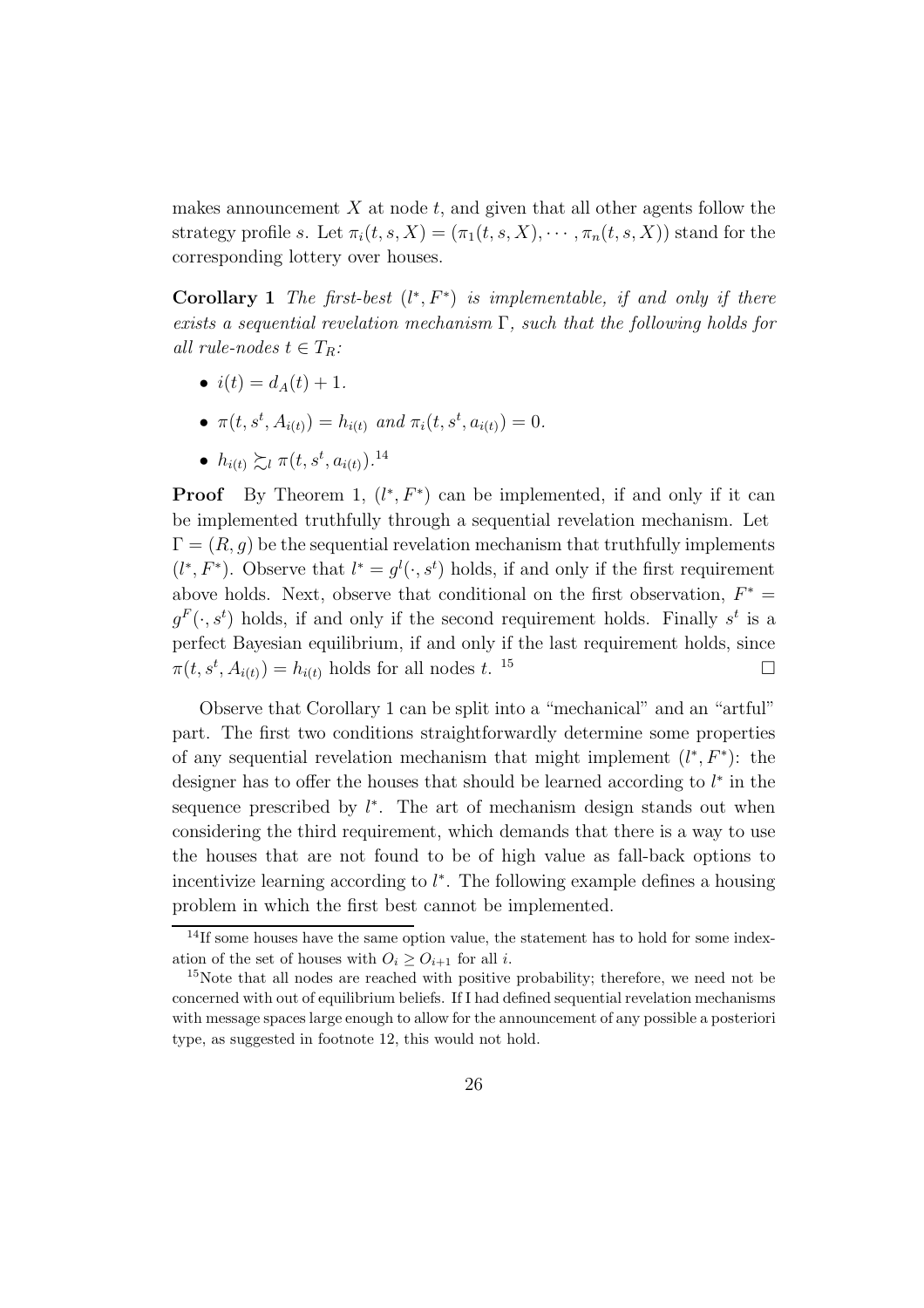Example 2 Define a housing problem with three agents through  $h_1 = (p_1, A_1, a_1) = (\frac{1}{2}, 70, -10), h_2 = (p_2, A_2, a_2) = (\frac{3}{4}, 100, 0), \text{ and } h_3 =$  $\alpha_3 = -2$ . Observe that  $\alpha_1 = 30$ ,  $\alpha_2 = 75$ ,  $O_1 = 20$ , and  $O_2 = \frac{75}{4}$  $\frac{75}{4}$ , which implies that houses are indexed by their option values. To see that the firstbest is not implementable, suppose it was. Let  $\Gamma = (R, g)$  be the sequential revelation mechanism that implements it according to Theorem 1. Since  $h_1$ has the highest option value, the first agent needs to be given the choice to announce either  $A_1$  or  $a_1$ . Let us have a look at the node after a declaration of  $A_1$  by the first agent. We must have that  $\pi(A_1, s^t, A_2) = h_2$ , since agent 2 has to be allowed to keep  $h_2$ , if he would like to do so. On the other hand, we must have  $\pi(A_1, s^t, a_2) = h_3$ , as  $h_3$  is the only other remaining house. However, agent 2 is not willing to investigate  $h_2$  in this node, as  $h_2 \succsim_l h_3$ does not hold (since  $a_2 > \alpha_3$ ).

What is important to note is that the inefficiency of the example is not one of asymmetric information. To see this fix any knowledge structure consistent with the example, meaning assume that agents 1 and 2 each privately know the value of one house. For each of these 3 cases (either both know the value of  $h_1$ , or both know the value for  $h_2$ , or each knows the value of a different house) one can design mechanisms that implements a welfare maximal allocation. With endogenous learning, though, it is not possible to design a mechanism that achieves the first best ex ante welfare. The difference between the ex ante optimal welfare and the welfare due to random assignment is  $p_1O_1$  +  $p_1(1-p_1)O_1 + (1-p_1)O_2$ , I show in Section 8 that the difference between the highest implementable ex ante welfare and the welfare associated with random assignments is just  $p_1O_1 + p_2O_2$ .

### 7 Trading Mechanisms

Can all welfare optima of housing problems with endogenous information acquisition be reached via markets? The second welfare theorem tells us that in an environment with divisible goods, convex and non-satiated preferences (and without endogenous information acquisition), any Pareto optimum can be sustained as a market equilibrium with transfers. Similarly, for the case of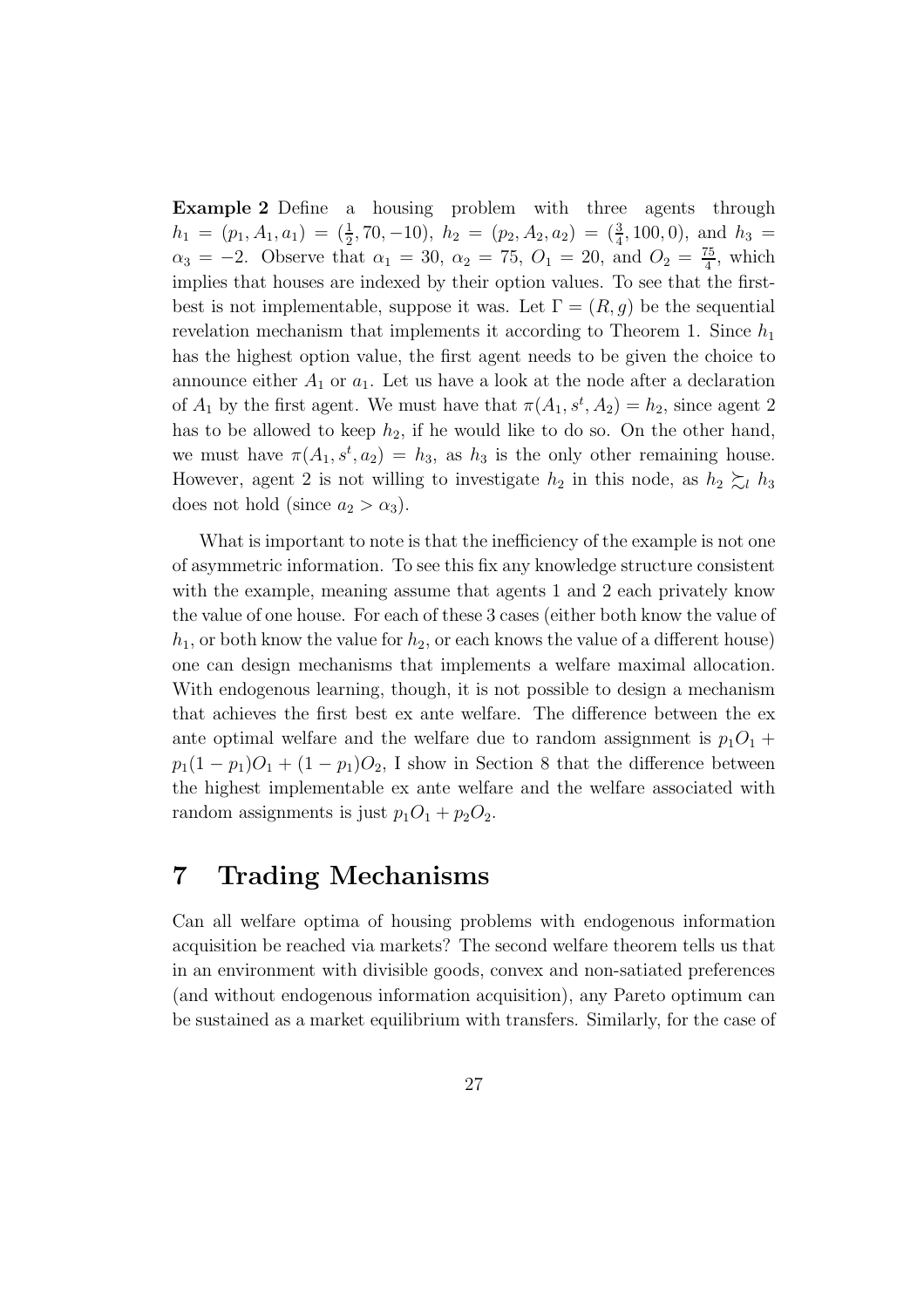housing problems (without endogenous information acquisition), any Pareto optimum can be reached via the choice of some appropriate initial allocation and free trade among agents (see, for instance, Abdulkadiroglu and Sonmez (1998)). Here I will show that endogenous information acquisition breaks this result. In fact, I show that not even the second best learning tree and allocation function needs  $(l^{\circ}, F^{\circ})$  to be implementable through free trade.<sup>16</sup>

In this section, I identify "free trade" for the given environment with Gale's top trading cycles mechanism as defined by Shapley and Scarf (1974). In this mechanism, each agent initially owns one house. In a first round, all agents are invited to point to the owners of their most preferred houses. Since there are only finitely many agents, at least one cycle forms. All agents in these cycles are assigned the houses that they are pointing to. The same procedure is repeated until all agents have been assigned a house. This mechanism can be considered a "free-trade"mechanism, since property rights for all houses are assigned to agents and since all exchanges are voluntary (agents may always point to their own house and form a cycle of length one).

### **Theorem 2** *The second-best learning tree and allocation function*  $(l^{\circ}, F^{\circ})$ *might not be implementable through Gale's top trading cycles mechanism.*

Proof Reconsider the introductory example. I already showed in Section 2.5 that there exists a mechanism that does implement the first-best  $(l^*, F^*)$ . Next, I show that this is the unique sequential revelation mechanism that implements  $(l^*, F^*)$ . To see this, consider a sequential revelation mechanism that does implement  $(l^*, F^*)$  and observe that the designer has very little leeway in designing  $F^*$ . For the any a posteriori preferences profile  $\overline{\omega}$  with  $\overline{\omega}_1^1 = A_1$ , agent 1 must be assigned  $h_1$ . The welfare-optimal allocations are then uniquely determined by the outcome of agent 2's investigation of  $h_2$ . If he finds  $h_2$  of high value, then  $h_2$  and agent 2 must be matched; if not,  $h_3$  must be allocated to agent 2. On the other hand, following agent 1's observation that he values house  $h_1$  at  $a_1$ , agent 2 must investigate  $h_1$  to follow  $l^*$ . To have an incentive to do so and to be in line with a welfare-

<sup>&</sup>lt;sup>16</sup>Example 2 entails that we do not even need to bother with the implementation of the first best through trade, as it was shown that no mechanisms whatsoever implements the first best in that example.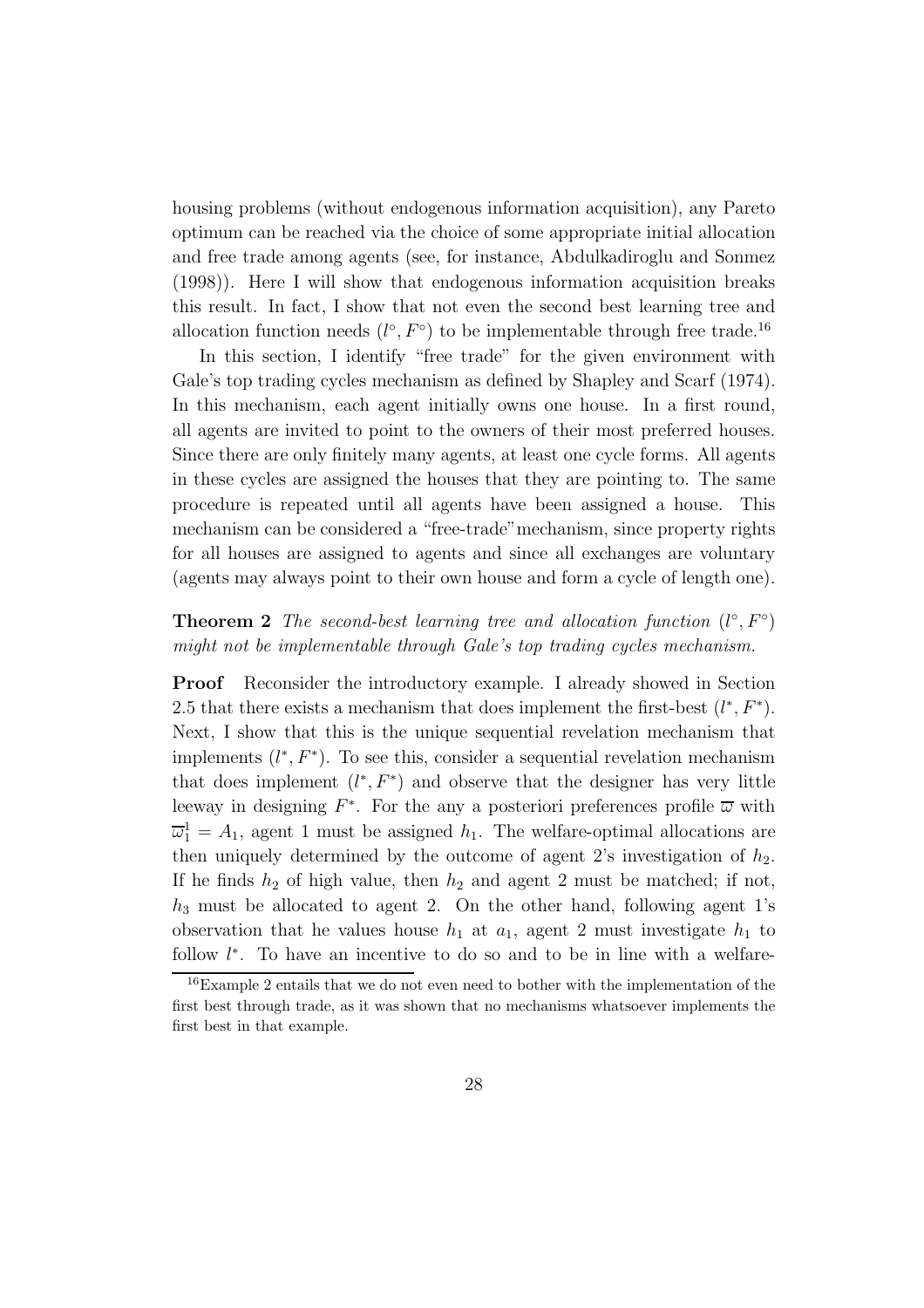optimal allocation, agent 2 must be given a choice between  $h_1$  and  $h_2$ . This implies that the allocation must be such that agent 1 obtains  $h_3$  and agent 2 obtains  $h_2$  after both agent 1 and 2 found  $h_1$  to be of low value. Finally, to give agent 1 an incentive to investigate  $h_1$ , the fall-back option  $\pi$  he receives when announcing  $a_1$  must be such that  $h_1 \succeq_l \pi$ . This implies that the allocation for the a posteriori preference profile, according to which agent 1 found  $h_1$  to be of low value, while agent 2 found the same house of high value, must be such that agent 1 obtains  $h_2$  and agent 2 obtains  $h_1$ . This completes the proof that the mechanism described in Section 2.5 is the unique sequential revelation mechanism that implements  $(l^*, F^*)$ .

Now suppose that there was an initial assignment of houses such that Gale's top trading cycles mechanism implemented  $(l^*, F^*)$ . By the above arguments, the equivalent sequential revelation mechanism must be the one described in Section 2.5. But we know that each agent has a positive chance to be assigned  $h_3$  according this mechanism. But this stands in conflict with the observation that there are no a posteriori preferences, under which the initial owner of  $h_1$  would be willing to trade that house for  $h_3$ . We can conclude that in the introductory housing problem the second-best  $(l^{\circ}, F^{\circ})$ (which is equal to the first-best  $(l^*, F^*)$ ) cannot be implemented through Gale's top trading cycles mechanism.

One might criticize Gale's top trading cycles mechanism as too limited a notion of "free trade". Gale's mechanism does, for example, rule out that some agents start out by owning multiple houses. The class of hierarchical exchange mechanism as defined by Papai (2000) is not vulnerable to this criticism. It turns out that Theorem 2 also holds true for this much larger class of mechanisms. Since the definition of hierarchical exchange mechanism is cumbersome I restrict myself to a rather informal discussion of this result here. A mechanism is a hierarchical exchange mechanism if all houses are initially owned by some agents and if the final allocation is determined through inheritance rules and voluntary trading. Initially some agents might own more than one house; others might not own any houses. Most importantly, though, each house starts out being owned by someone. The mechanism requires that each agent points to some house and houses point to their owners. Due to the finiteness of the problem, there is at least one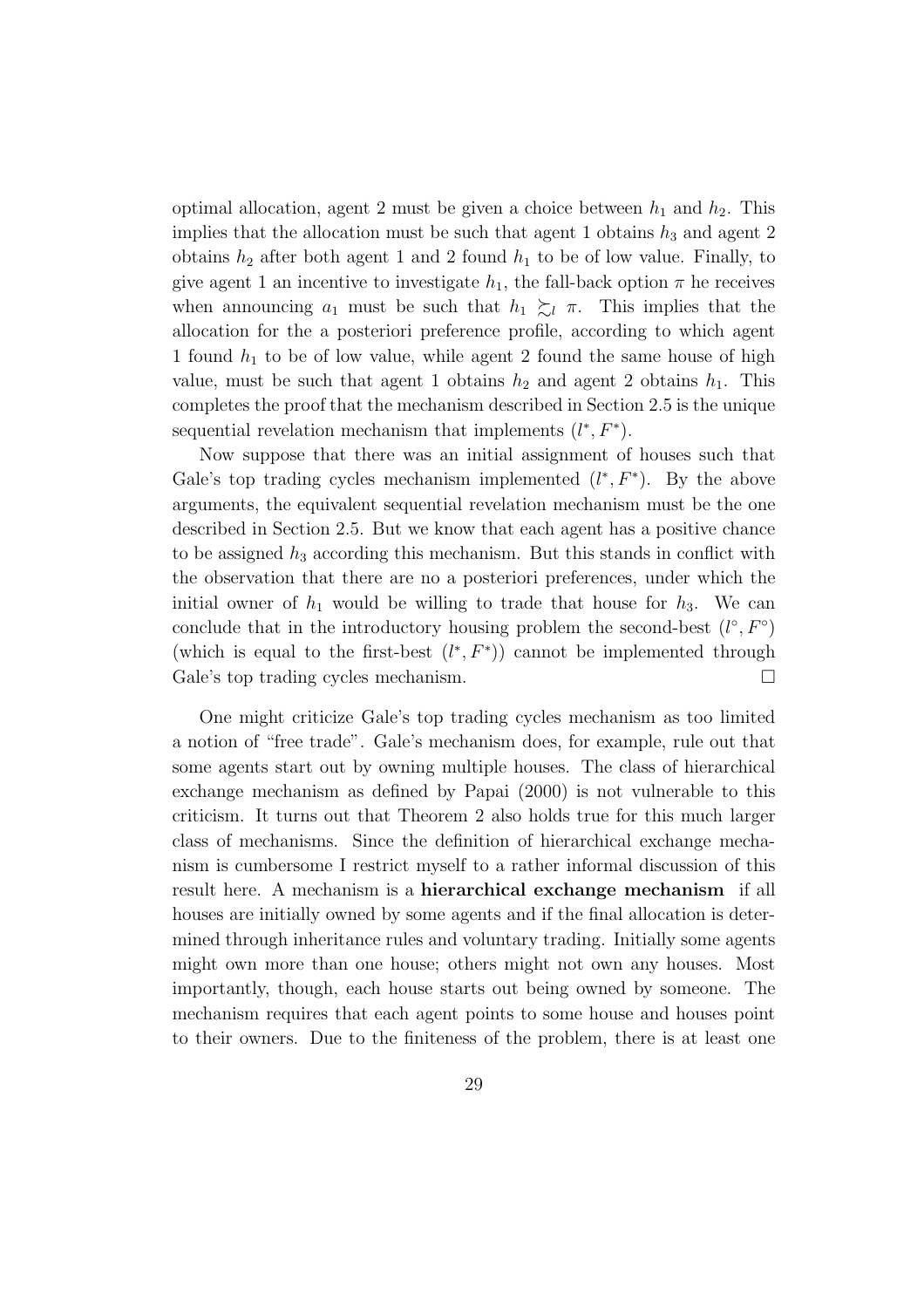group of agents and equally many houses that form a cycle. All agents and houses in that cycle are assigned the house that they point to. If an owner of several houses takes part in such an exchange ring, one of his houses will be assigned through the cycle. All other houses are passed on to agents who have not yet been assigned a house according to some fixed inheritance rule. Then the procedure restarts with the remaining agents pointing to the remaining houses. The finiteness of the problem implies that all houses will be assigned through this procedure.

Serial dictatorship and Gale's top trading cycles are both examples of hierarchical exchange mechanisms. According to serial dictatorship, all houses are initially owned by the first dictator. The inheritance rule prescribes that all houses that he does not choose (by forming a cycle of length one, by pointing to one of his houses) are inherited by the second dictator and so forth. In Gale's top trading cycles, each agent initially owns one house, inheritance rules are consequently irrelevant.

Now to see that Theorem 2 cannot be fixed using the larger class of hierarchical exchange mechanisms, meaning that also the much stronger statement that the second-best learning tree and allocation function  $(l^{\circ}, F^{\circ})$  might not be implementable through any hierarchical exchange mechanism, reconsider the proof of Theorem 2. Observe that this proof revolved around the observation that the following three ingredients are incompatible: 1. according to the unique first best learning tree and allocation function, any agent has a positive chance to obtain  $h_3$  as his assignment. 2. Some agent owns  $h_1$  in the initial period of the mechanism. 3. There are no ex-post preferences according to which the owner of  $h_1$  would voluntarily accept being assigned  $h_3$ . The same incompatibility applies to *any* hierarchical exchange mechanism.

This extension of Theorem 2 makes it hard to think of a version of the second welfare theorem that would hold for housing problems with endogenous information acquisition. In the case of known types, all Pareto optima can be reached through market mechanisms given suitable endowments: in this case, control of the designer can at most be a hindrance to achieving Pareto optima. Conversely, in the case of endogenous information acquisition, there are reasons to limit trading: such limits might be instrumental in the provision of the proper incentives for learning.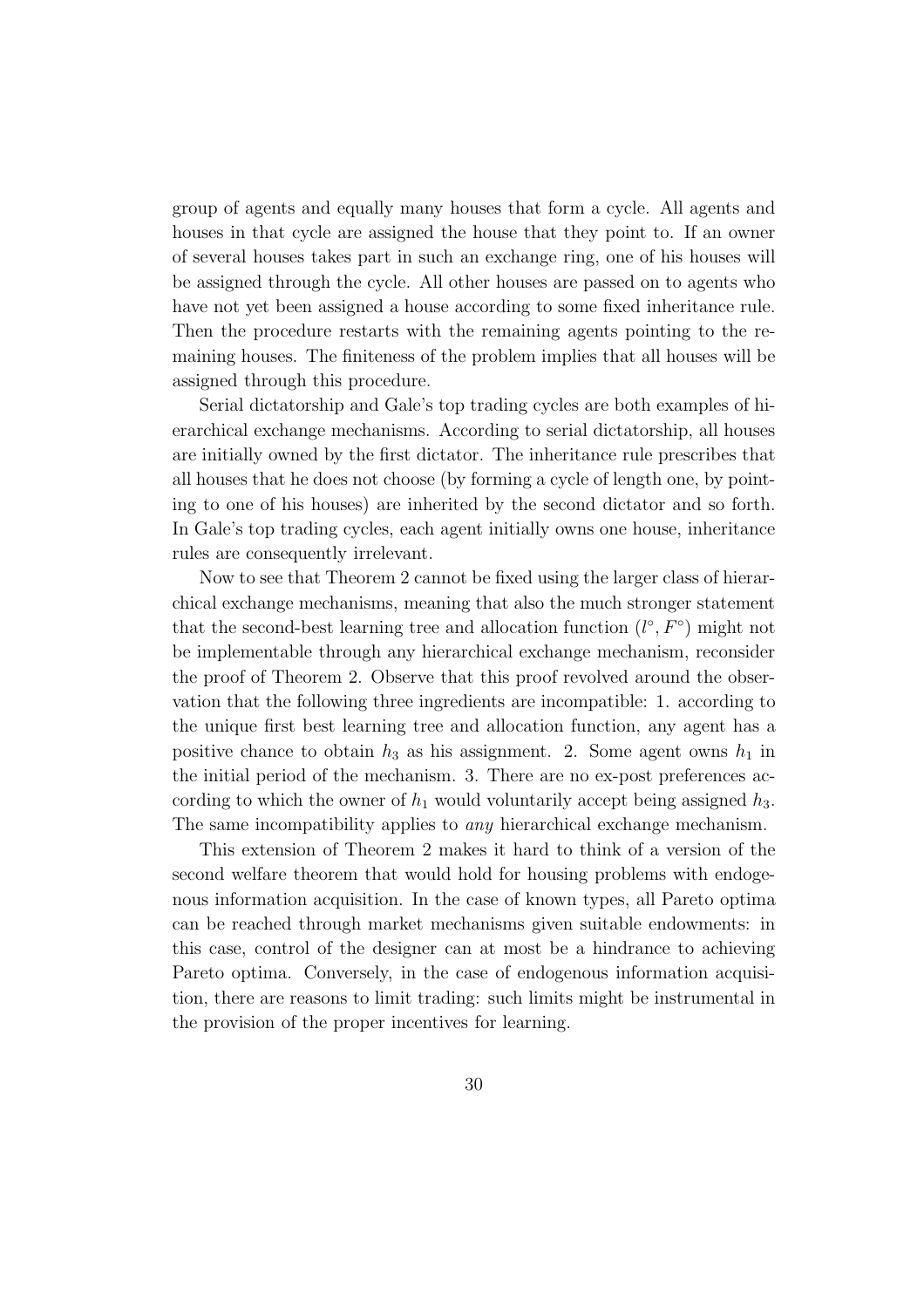## 8 Trade-Offs: Simultaneous versus Sequential Learning; Efficient Learning versus Efficient Allocations

In this section, I show that the second-best learning tree and allocation function  $(l^{\circ}, F^{\circ})$  might only be implementable through a mechanism in which agents acquire information simultaneously. Up to now, one might get the impression that sequential learning is always a boon for the designer: as long as all option values of the houses are different, the first-best learning tree prescribes that the choice of the house to be investigated next should *always* be conditioned on the outcomes of prior investigations. But this is just a feature of the *first-best* learning tree. I get back to Example 2 to show that for some housing problems it is strictly preferable to use a mechanism in which agents cannot condition their choice to learn a house on the outcomes of other investigations. Such simultaneity might be optimal, since it provides the mechanism designer with a source of randomness, which is, in turn, an important instrument to get agents to learn.

The same example can be used to illustrate the trade-off between efficient learning and efficient allocations, if the first-best  $(l^*, F^*)$  is not implementable. The search for the second-best  $(l^{\circ}, F^{\circ})$  can be structured as, first, the calculation of a frontier in which more efficient learning trees are implemented together with less efficient allocation functions. Then welfare for all  $(l, F)$  on the frontier can be calculated to determine the second-best  $(l^{\circ}, F^{\circ})$ .

Example 3 Reconsider Example 2. Define a sequential revelation mechanism  $\Gamma' = (R', g')$  through the rule-tree given in Figure 5. I show that the mechanism  $\Gamma'$  implements the first-best learning tree  $l^*$  and achieves the highest welfare among all mechanisms that do so, formally, Γ′ implements  $(l^*, F')$  such that  $W(l^*, F') \geq W(l^*, F'')$  for all implementable  $(l^*, F'')$ .

Consider the truthful strategy profile  $s^t$  and observe that  $g^l(\cdot, s^t) = l^*$ . To see that  $s^t$  is an equilibrium in  $\Gamma'$ , observe that, after the history  $A_1$ , agent 2 can choose between  $h_2$  and  $h_1$ . Since  $h_2 \succeq_l h_1$ , it is in agent 2's best interest to learn the value of  $h_2$  and to reveal it truthfully. On the other hand, after history  $a_1$  agent 2 faces a choice between  $h_1$  and  $h_3$ . Since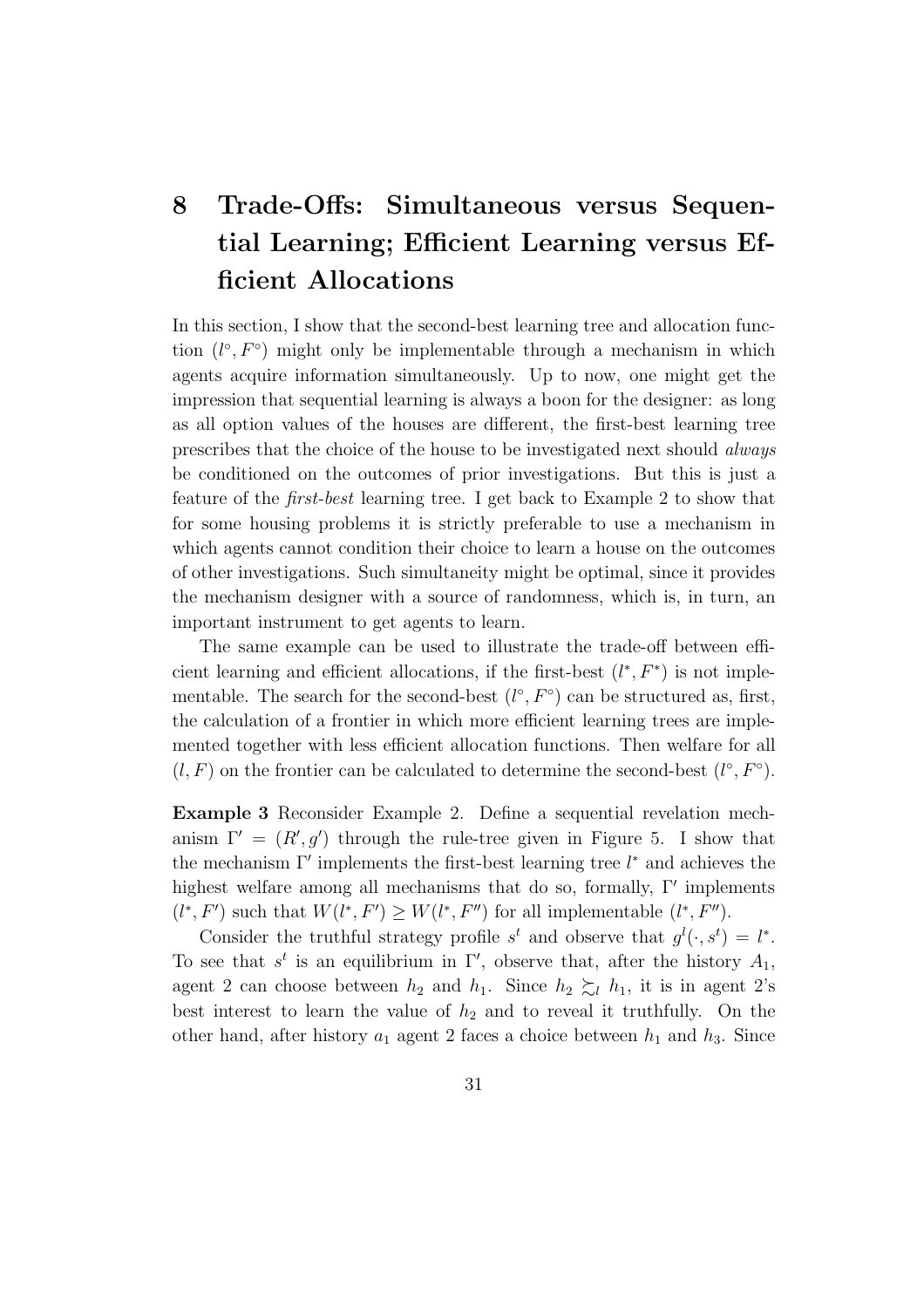

Figure 5: Rule-Tree for Γ′

 $h_1 \gtrsim_l h_3$ , the truthful strategy profile prescribes a best reply at this node. To analyze agent 1's decision, observe that the announcements of  $A_1$  and  $a_1$ correspond to the following lotteries over houses:  $\pi(\emptyset, s^t, A_1) = (\frac{3}{4}, \frac{1}{4})$  $\frac{1}{4}$ , 0) and  $\pi(\emptyset, s^t, a_1) = (0, \frac{1}{2})$  $\frac{1}{2}, \frac{1}{2}$  $\frac{1}{2}$ ). The difference between the utility of investigating  $h_1$ and  $h_2$  can be expressed as follows:

$$
\frac{1}{2}\left(\frac{3}{4}70 + \frac{1}{4}(-2)\right) + \frac{1}{2}\left(\frac{1}{2}75 + \frac{1}{2}(-2)\right) -
$$
  

$$
-\frac{3}{4}\left(\frac{1}{2}100 + \frac{1}{2}(-2)\right) + \frac{1}{4}\left(\frac{3}{4}30 + \frac{1}{4}(-2)\right) > 0.
$$

This implies, in turn, that learning  $h_1$  and truthfully revealing its value is a best reply for agent 1.

It only remains to be shown that there exists no other mechanism  $\Gamma''$ that implements some  $(l^*, F'')$  such that  $W(l^*, F'') > W(l^*, F')$ . To see this, observe that to get agent 2 to investigate  $h_2$  he has to be offered a choice between  $h_1$  and  $h_2$  (his choice has to be over deterministic outcomes, since he is the last one to investigate any houses). This implies that agent 1 can receive  $h_1$  at most with a probability of  $\frac{3}{4}$  if he finds it of high value. Next, observe that the necessary inefficiency just described is the *only* inefficiency in F'. Therefore  $W(l^*, F') \geq W(l^*, F'')$  holds for any implementable  $(l^*, F'')$ .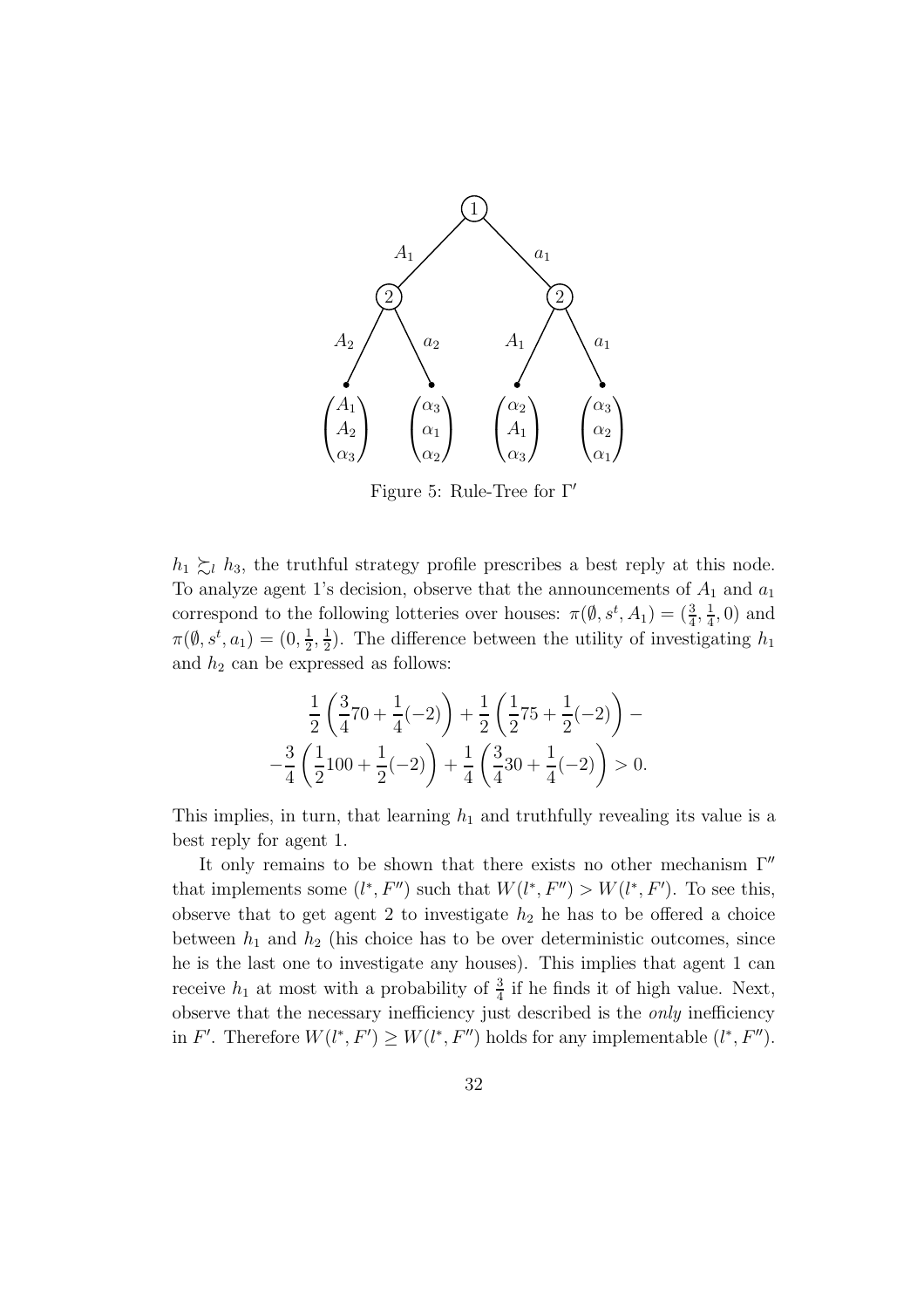Now, of course, the second-best  $(l^{\circ}, F^{\circ})$  need not have the feature that  $l^{\circ} = l^{*}$ . The next mechanism  $\overline{\Gamma} = (\overline{R}, \overline{g})$  implements a less efficient learning tree together with an efficient allocation function. Let  $\overline{R}^j = \{h_j, \text{ no thanks}\}\$ for  $j = 1, 2$  and let allocations be determined by the following matrix. The

|  | no thanks                                            |
|--|------------------------------------------------------|
|  | $h_1 \mid (h_1, h_2, h_3) \mid (h_1, h_3, h_2) \mid$ |
|  | no thanks $ (h_3, h_2, h_1)  (h_3, h_1, h_2) $       |

action " $h_j$ " can be interpreted as a choice of  $h_j$ , whereas the strategy "no thanks" can be interpreted as declining  $h_j$ . The mechanism has an equilibrium  $s^e$  which is such that agent j investigates  $h_j$  and keeps it, if and only if he found it of high value. To see that  $s^e$  is an equilibrium, observe that agent 1's choice amounts to a choice among  $h_1$  and  $h_3$ . For agent 1's fixed strategy  $s_1^e$ , agent 2 chooses from  $\{h_2, \left(\frac{1}{2}\right)$  $\frac{1}{2}, 0, \frac{1}{2}$  $\frac{1}{2}$ }, where  $h_2 \succsim_l (\frac{1}{2})$  $\frac{1}{2}, 0, \frac{1}{2}$  $(\frac{1}{2})$  holds as  $\alpha_2 > \frac{1}{2}$  $\frac{1}{2}$ 70 +  $\frac{1}{2}$ (-2) and  $A_2 > E$  ( $\frac{1}{2}$ )  $\frac{1}{2}, 0, \frac{1}{2}$  $\frac{1}{2}$ ) >  $a_2$ <sup>17</sup>

The learning tree  $\bar{l} = \bar{g}^l(\cdot, s^e)$  is such that agent j unconditionally investigates house  $h_j$  for  $j = 1, 2$ , and therefore  $\overline{\omega} \in l(\Omega)$ , if and only if  $\overline{\omega}_i^i \neq \alpha_i$ for  $i = 1, 2$ . The allocation function  $\overline{g}^F(\cdot, s^e) = \overline{F}$  implemented by  $\overline{\Gamma}$  is such that any house that was found to be of high value by some agent is assigned at high value and all other houses are assigned at their expected values. Therefore,  $\overline{F}$  is an efficient allocation function.

To find the second-best  $(l^{\circ}, F^{\circ})$  we do not need to look any further: we already found that  $F'$  is the allocation function that maximizes  $W(l^*, F)$ subject to  $(l^*, F)$  being implementable. Next, observe that  $\overline{l}$  differs from  $l^*$ only insofar as that  $l^*$  prescribes that  $h_1$  is investigated after  $h_1$  was found of low value, whereas  $\bar{l}$  prescribes that  $h_2$  is investigated in that same case. This is smallest possible deviation from  $l^*$ . Given that this learning tree  $\overline{l}$  is implementable together with an efficient allocation function  $\overline{F}$ , there cannot possibly be another implementable pair  $(\widehat{l}, \widehat{F})$  such that  $W(\widehat{l}, \widehat{F})$  >  $max(W(l^*, F'), W(\overline{l}, \overline{F})).$ 

<sup>&</sup>lt;sup>17</sup>Observe that this is the only strategy profile that survives the iterated elimination of dominated strategies.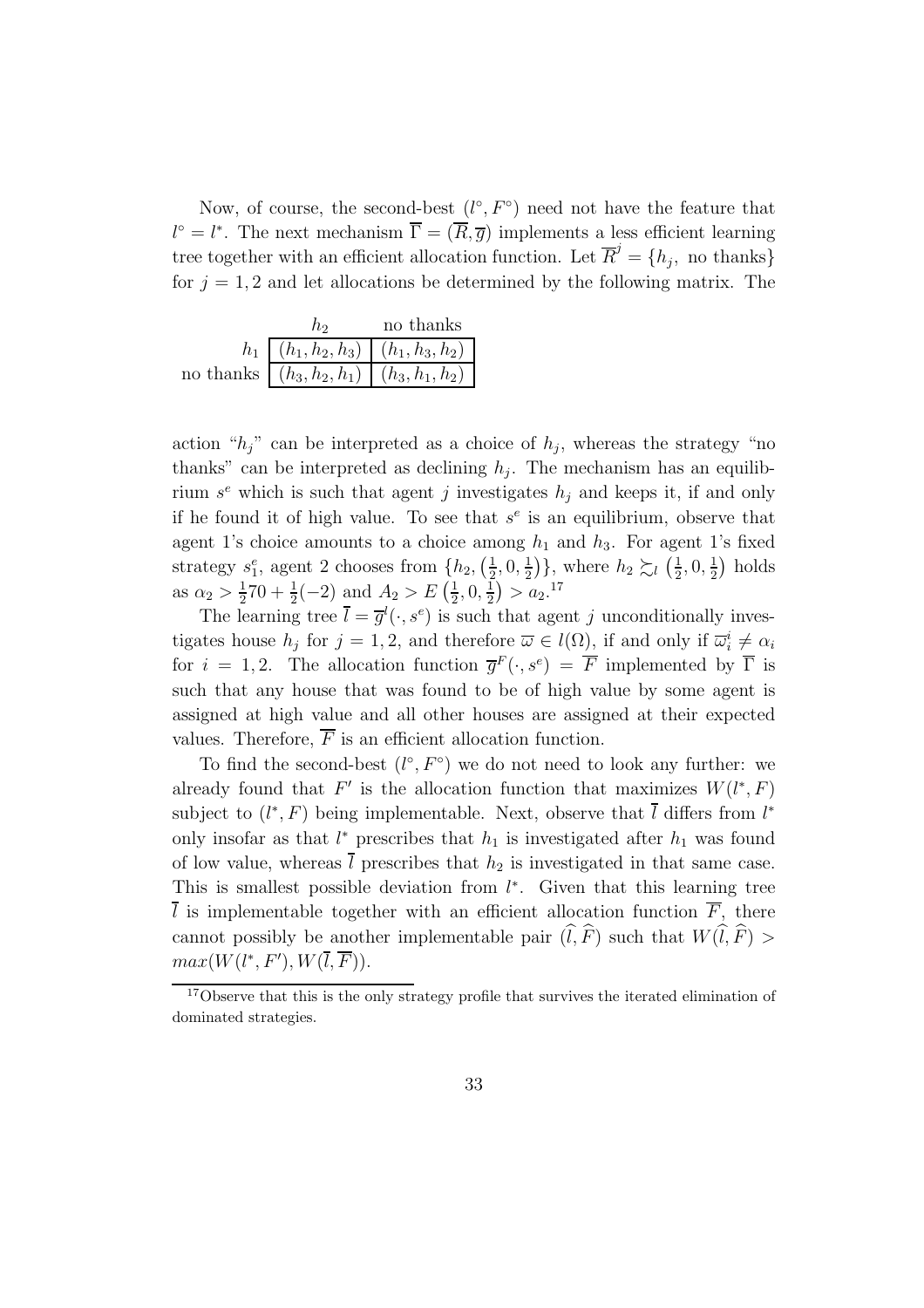So we are facing a trade-off between efficient allocations and efficient learning here. We can either implement the efficient learning tree together with a less than efficient allocation function, or we can implement a less than efficient learning tree together with an efficient allocation function. In this particular case, the latter is preferable: the difference between  $W(l^*, F')$  and  $W(\overline{l}, \overline{F})$  can be expressed as the difference between  $p_1p_2(A_1 - \alpha_1) + p_1p_2(A_2 - \alpha_2) + (1 - p_1)p_1(A_1 - \alpha_1) + (\alpha_1 + \alpha_2 + \alpha_3)$ and  $p_1(A_1 - \alpha_1) + p_2(A_2 - \alpha_2) + (\alpha_1 + \alpha_2 + \alpha_3)$  which comes down to  $O_1(p_2 - p_1) - O_2(1 - p_1) = 20(\frac{3}{4} - \frac{1}{2})$  $\frac{1}{2})-\frac{75}{4}$  $\frac{75}{4}(1-\frac{1}{2})$  $(\frac{1}{2}) < 0.$ 

An important observation to carry away is that  $h_1$  and  $h_2$  are being investigated simultaneously according to the second-best  $(l^{\circ}, F^{\circ})$ . So while the first-best always requires that agents learn sequentially, such sequentiality might not be desirable to implement the second-best. In the present case,  $h_3$  is unattractive in any which way: its expected value is so low as to make it hard to use it to incentivize learning; moreover, its option value is zero. Therefore, to incentivize learning of both  $h_1$  or  $h_2$ , agents need to believe that the probability that they will end up with  $h_3$  is low. When learning is sequential, such belief cannot be generated.

In general there are two reasons why such randomness facilitates incentivization. First of all, the attractiveness to investigate a house increases with the probability that the agent would obtain this house if he found it if high value. Consider an environment in which each house attains its high value with probability  $\frac{1}{2}$  and in which house  $h_1$ 's high and low value are 100 and 0 whereas house  $h_2$  and  $h_3$ 's high and low value are 110 and −10 each. Observe that it is optimal to learn the value of  $h_2$  for an agent who has the choice between  $h_1$  and  $h_2$ . Conversely, for an agent who can choose between  $h_1$  and an equal lottery on  $h_2$  and  $h_3$  it is optimal to learn the value of  $h_1$ . To understand the second reason, observe that a necessary condition for  $h_i \succsim h_{i'}$  to hold is that  $A_i > \alpha_{i'} > a_i$ . So if we have three houses  $h_1, h_2$ and  $h_3$  with  $\alpha_2 < a_1$  and  $\alpha_3 > A_1$  neither  $h_2$  nor  $h_3$  incentivize the learning of  $h_1$ . However,  $h_1 \succsim_l \pi$  can hold for a lottery  $\pi$  over  $h_2$  and  $h_3$  such that  $a_1 < E(\pi) < A_1$ . These two effects of randomization are summarized in the more general statement that the relation  $\succsim_l$  is convex, in the sense that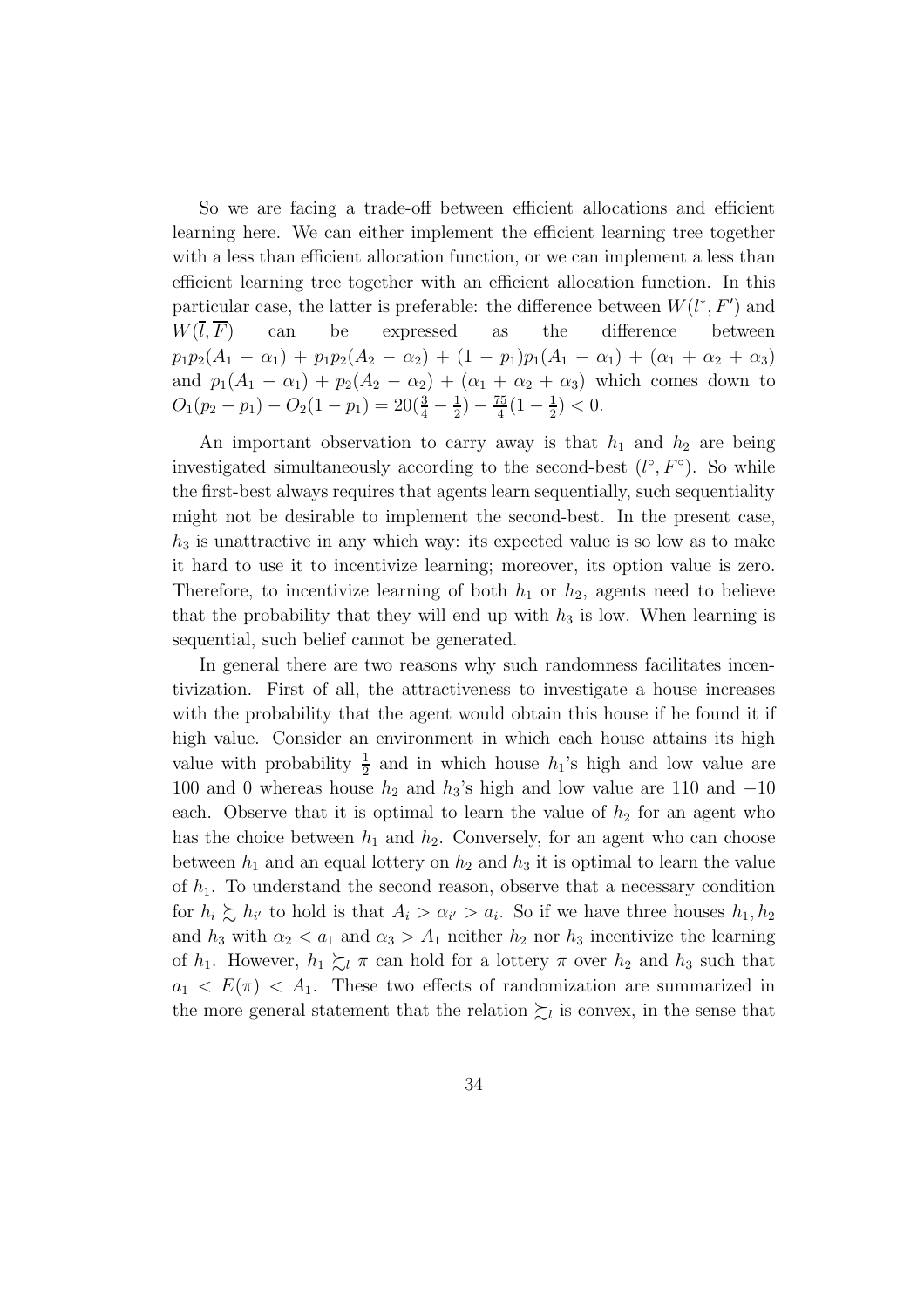$h \succsim_l \pi$  together with  $h \succsim_l \pi'$  implies that  $h \succsim_l \rho \pi + (1 - \rho) \pi'$ .<sup>18</sup>

Also note that the calculation of the second-best  $(l^{\circ}, F^{\circ})$  was broken down into the following two steps: I first calculated a frontier of learning trees and allocation functions that combined more efficient learning trees with less efficient allocation functions. I then compared the welfare achieved by the different pairs  $(l, F)$  on that frontier. Note that an application of this procedure to other problems requires a definition of the degree of efficiency of a learning tree. In the present case, this was not necessary as the learning tree  $\overline{l}$  is "obviously" the second-most efficient learning tree in the given example and as this second-most efficient learning tree is already implementable together with an efficient allocation function. In general, the notion of a more efficient learning tree could be operationalized as  $l$  is more efficient than  $l'$  if  $W(l, F) > W(l', F')$  for F and F' efficient allocation functions.

### 9 Conclusion

The present paper points out some major differences between mechanism design for housing problems with and without endogenous information acquisition. In the standard case, in which agents know their types, any desired Pareto optimum in a housing problem can be achieved through a trading

<sup>18</sup>To see this, consider a house  $h = (p, A, a)$  and two lotteries  $\pi, \pi'$  with  $h \gtrsim_l \pi$ and  $h \gtrsim_l \pi'$ . Since  $A > EU(\pi) > a$  as well as  $A > EU(\pi') > a$ , it follows that  $A > EU(\rho \pi + (1 - \rho)\pi') > a$  for all  $\rho \in (0, 1)$ . Moreover,

$$
pA + (1 - p)EU(\pi) \ge p_{i_0}(\pi_{i_0} A_{i_0} + \sum_{i \neq i_0} \pi_i \alpha_i) + (1 - p_{i_0})\alpha \text{ and}
$$
  

$$
pA + (1 - p)EU(\pi') \ge p'_{i_0}(\pi'_{i_0} A_{i_0} + \sum_{i \neq i_0} \pi'_i \alpha_i) + (1 - p'_{i_0})\alpha
$$
  

$$
\forall i_0 \in \{1, ..., n\}
$$

Hence, for any convex combination  $\tilde{\pi} = \rho \pi + (1 - \rho) \pi', \rho \in (0, 1)$  the following holds:

$$
pA + (1 - p)EU(\tilde{\pi}) \ge \tilde{p}_{i_0}(\tilde{\pi}_{i_0} A_{i_0} + \sum_{i \ne i_0} \tilde{p}_i \alpha_i) + (1 - \tilde{\pi}_{i_0}) \alpha
$$
  

$$
\forall i_0 \in \{1, ..., n\}.
$$

Which shows that  $\sum_l$  is convex.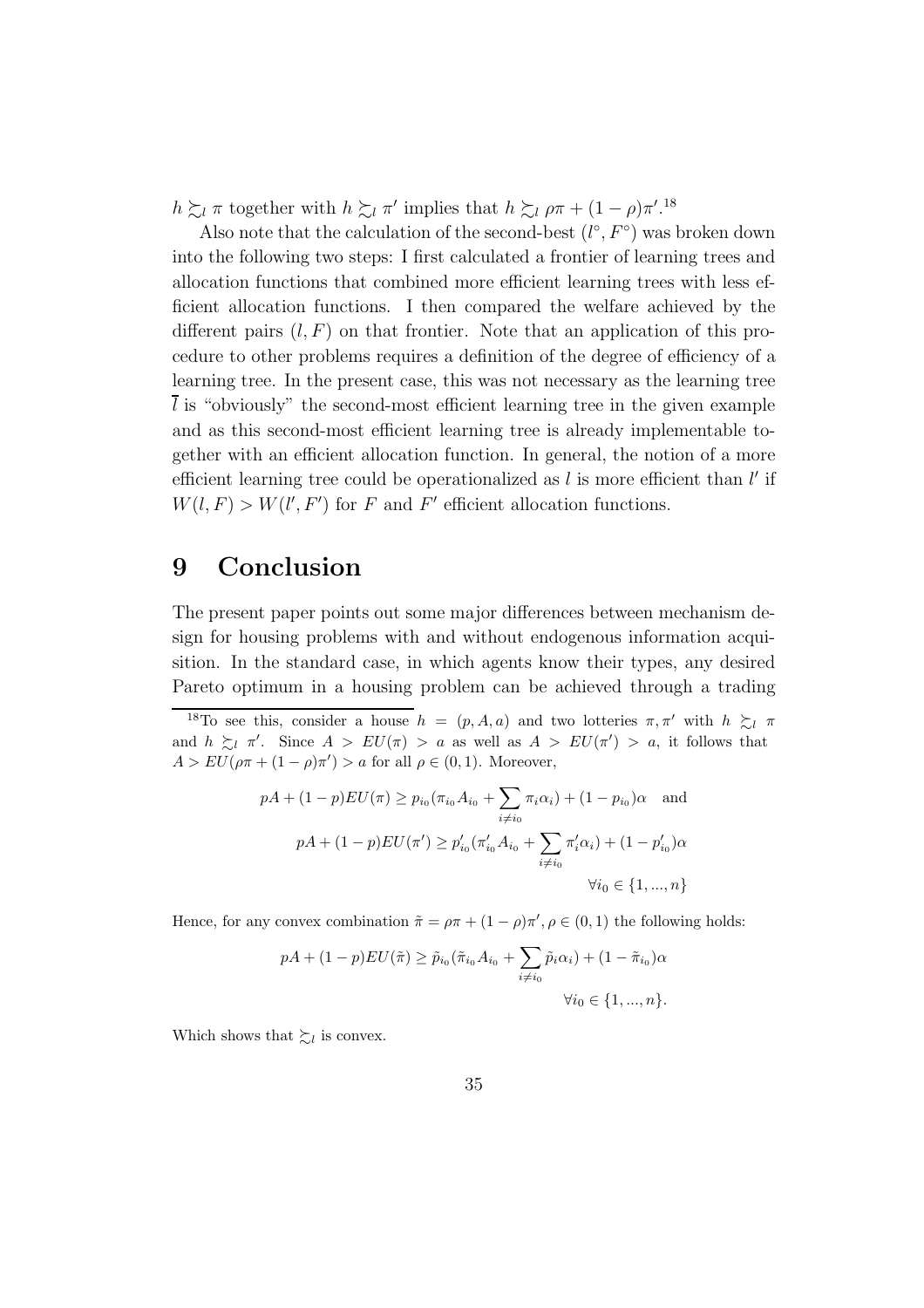mechanism. In contrast, I showed that in the case in which agents need to acquire information on their types, not such trading mechanisms need not even implement the second best learning tree and allocation function. In the case of endogenous information acquisition, a strong-handed mechanism designer might be best. Free trade might simply not pose the correct incentives for information acquisition.

I showed that first-best learning tree is such that agents investigate houses in sequence of their option values (Lemma 1). I complemented this result on the optimality of sequential learning with an example in which the secondbest can only be achieved through simultaneous learning (Section 8). Such examples can exist, since simultaneous learning increases the scope of randomness, which is, in turn, a powerful instrument to incentivize learning, as I argued in Section 7.

To derive a characterization of all housing problems in which the first-best is implementable I developed a dynamic version of the revelation principle: I showed that some learning tree and allocation function are implementable if and only if they are truthfully implementable by a mechanism in which the designer asks agents for their types in the sequences mandated by the learning tree to be implemented (Section 5).

It is hoped that further development of the theory would come up with mechanisms that are robust to changes in the designer's and the agent's beliefs about the distribution of values and the learning technology. Of course, starting with the results developed in the present paper, we already know that there are no mechanisms that are ex ante welfare-optimal for any such specification. We might, however, be able to characterize a set of mechanisms that yield ex ante Pareto optima for some large set of assumptions on the distribution of values and the learning technology.

### 10 Appendix

### 10.1 Proof of Lemma 1

Lemma 1 in Section 4 characterizes the first-best learning tree and allocation function  $(l^*, F^*)$ . The present subsection gives a detailed proof via backwards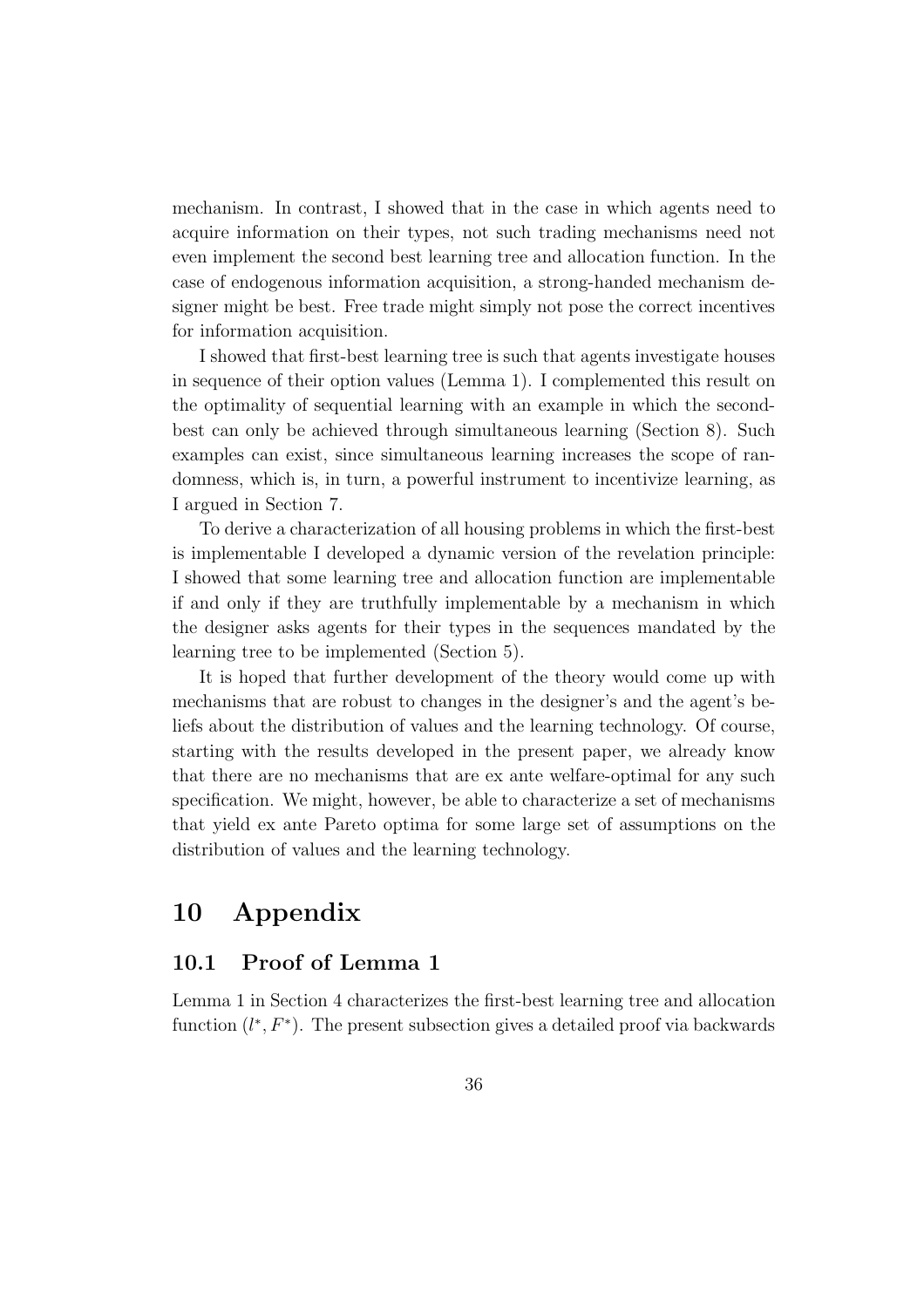induction. To be fully general I drop the assumption that no two houses share the same option value, which implies that there might be multiple indexations by option value.

Some more notation is needed to define an object to which backwards induction can be applied. A sequence of values  $\widetilde{\omega} = (\omega_{i_1}^1, \omega_{i_2}^2, \cdots, \omega_{i_k}^k)$  for  $1 \leq k \leq n$  is called a **learning history**, with the additional assumption that  $\emptyset$  denotes the initial history before any investigations.<sup>19</sup> Observe that the set of all learning histories  $\Omega$  is naturally embedded in the set of all a posteriori preference profiles  $\overline{\Omega}$ , by identifying the learning history  $\tilde{\omega} =$  $(\omega_{i_1}^1, \omega_{i_2}^2, \cdots, \omega_{i_k}^k)$  with the profile of a posteriori preferences  $\overline{\omega}$  according to which  $\overline{\omega}_{i_l}^l = \omega_{i_l}^l$  holds for all  $1 \leq l \leq k$ , additionally the learning history  $\emptyset$  is identified with the a priori profile of preference. The index k is called the **length of learning history**  $\widetilde{\omega} = (\omega_{i_1}^1, \omega_{i_2}^2, \cdots, \omega_{i_k}^k)$ . A learning history  $\widetilde{\omega}'$  is called a **continuation** of some learning history  $\widetilde{\omega}$  of length k if  $\widetilde{\omega}' =$  $(\widetilde{\omega}, \omega_{i_{k+1}}^{k+1}, \cdots, \omega_{i_l}^l)$  for some  $k < l < n$ .

A learning subtree  $l_s$  is a subtree of a learning tree l. The set of all learning subtrees which, of course, contains the set of learning trees, is denoted by  $L$ . A learning process is a function that maps learning histories to (feasible and consistent) continuations of learning. Formally, we have that  $\tilde{l}$  is a function  $\tilde{l}$  :  $\tilde{\Omega} \to L$  with the following two properties. The function is feasible meaning that  $\tilde{l}(\tilde{\omega}) = l_s$  implies the existence of a learning tree l, in which the learning history  $\tilde{\omega}$  is followed by the subtree  $l_s$ . The function is consistent in the following sense: for any continuation  $\tilde{\omega}'$  of a learning history  $\widetilde{\omega}$ , the learning subtree  $\widetilde{l}(\widetilde{\omega}')$  is determined as the appropriate subtree of  $\widetilde{l}(\widetilde{\omega})$ . This latter requirement implies that a learning process cannot demand that the first two agents should investigate  $h_1$  and  $h_2$ , while at the same time requiring that agent 2 should investigate  $h_3$  after agent 1 observed that  $h_1$ was of value.

The difference between learning trees and processes lies in the fact that learning processes prescribe learning decisions for every possible learning history, whereas a learning tree only prescribes learning decisions for the learning histories that are reachable via the tree. As an example, consider a learning

<sup>19</sup>In Section 4, I restricted attention to learning histories in which agents move in order of their index. For this reason, I only consider such learning histories in the proof.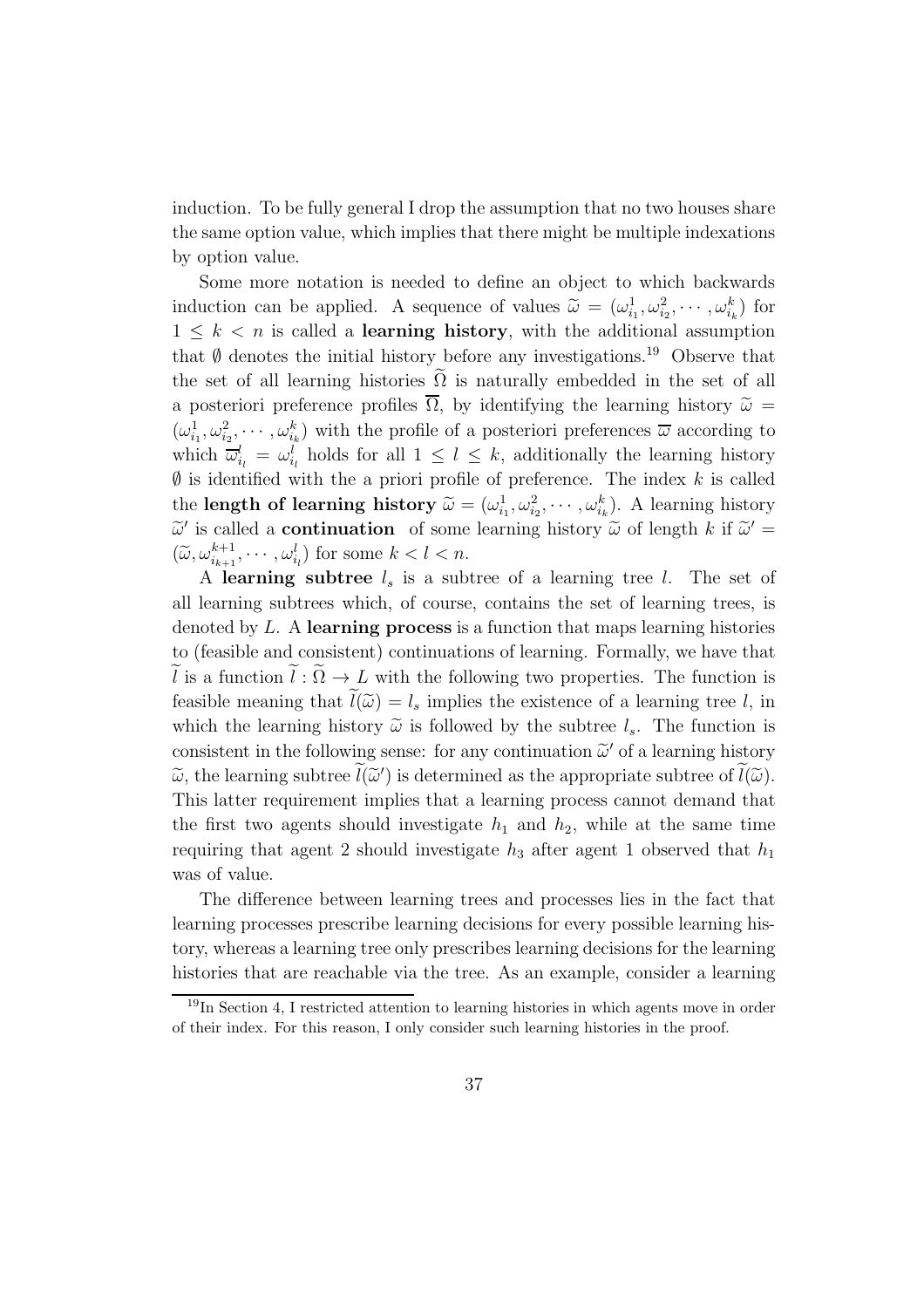process  $\tilde{l}$  that prescribes  $h_1$  to be the first house to be investigated. According to this learning process, only two learning histories of length 1 might occur; the first agent might find the house of high or low value. Still  $l$  also prescribes how learning is continued after the learning history, according to which the first agent found  $h_3$  to be of high value. A learning process l is said to result in a learning tree  $l$  if this learning tree arises when all agents follow the learning process, formally,  $\widetilde{l}(\emptyset) = l$ . Finally,  $\widetilde{F}: \overline{\Omega} \to M$  denotes an allocation function which is defined on the entire set of a posteriori preference profiles  $\overline{\Omega}$ . The welfare  $\widetilde{W}$  of a learning processes  $\widetilde{l}$  and allocation functions  $\widetilde{F}$  is defined as follows:

$$
\widetilde{W}(\widetilde{l},\widetilde{F})\colon=W(\widetilde{l}(\emptyset),\widetilde{F}|_{\widetilde{l}(\emptyset)(\Omega)}).
$$

The strategy to prove that  $(l^*, F^*)$  maximizes  $W(l, F)$  is to construct a learning process and an allocation function  $(\tilde{l}^*, \tilde{F}^*)$  that satisfy the following two properties:

(A) 
$$
\widetilde{l}^*(\emptyset) = l^*
$$
 as well as  $\widetilde{F}^*|_{l^*(\emptyset)(\Omega)} = F^*$   
\n(B)  $\widetilde{W}(\widetilde{l}^*, \widetilde{F}^*) \ge \widetilde{W}(\widetilde{l}, \widetilde{F})$  for all  $(\widetilde{l}, \widetilde{F})$ 

The two claims together imply  $W(l^*, F^*) \geq W(l, F)$  for all  $(l, F)$ , as one can find a  $(\tilde{l}, \tilde{F})$  for any  $(l, F)$ , such that  $\tilde{l}(\emptyset) = l$  as well as  $\tilde{F}|_{l(\emptyset)(\Omega)} = F$ . The upshot of proving this more far reaching hypothesis is that backward induction can be used to show the optimality of  $(l^*, \tilde{F}^*)$ . But to start,  $(l^*, \tilde{F}^*)$ first needs to be defined.

The learning process  $\ell^*$  is defined such that the first house to be investigated according to learning subtree  $\ell^*(\tilde{\omega})$  has the minimal index among the houses that have not yet been found to be of high value. The allocation function  $\overline{F}^*$ :  $\overline{\Omega} \to M$  is defined as follows: for every house  $h_i$ , let  $N_i(\overline{\omega})$  be the set of all j that investigated  $h_i$  and found it to be of value  $A_i$ ; formally,  $N_i := \{j : \overline{\omega}_i^j = A_i\}$ . For all i with  $N_i(\overline{\omega}) \neq \emptyset$ , let  $\widetilde{F}^*(\overline{\omega})(h_i) = \min\{j \in N_i(\overline{\omega})\}.$  Note that these are feasible assignments, since the condition that each agent can investigate at most one house implies that the sets  $N_i(\overline{\omega}) \cap N_{i'}(\overline{\omega})$  for  $i \neq i'$ . Now take the agent with the lowest index who has not yet received a house in the first step and assign him any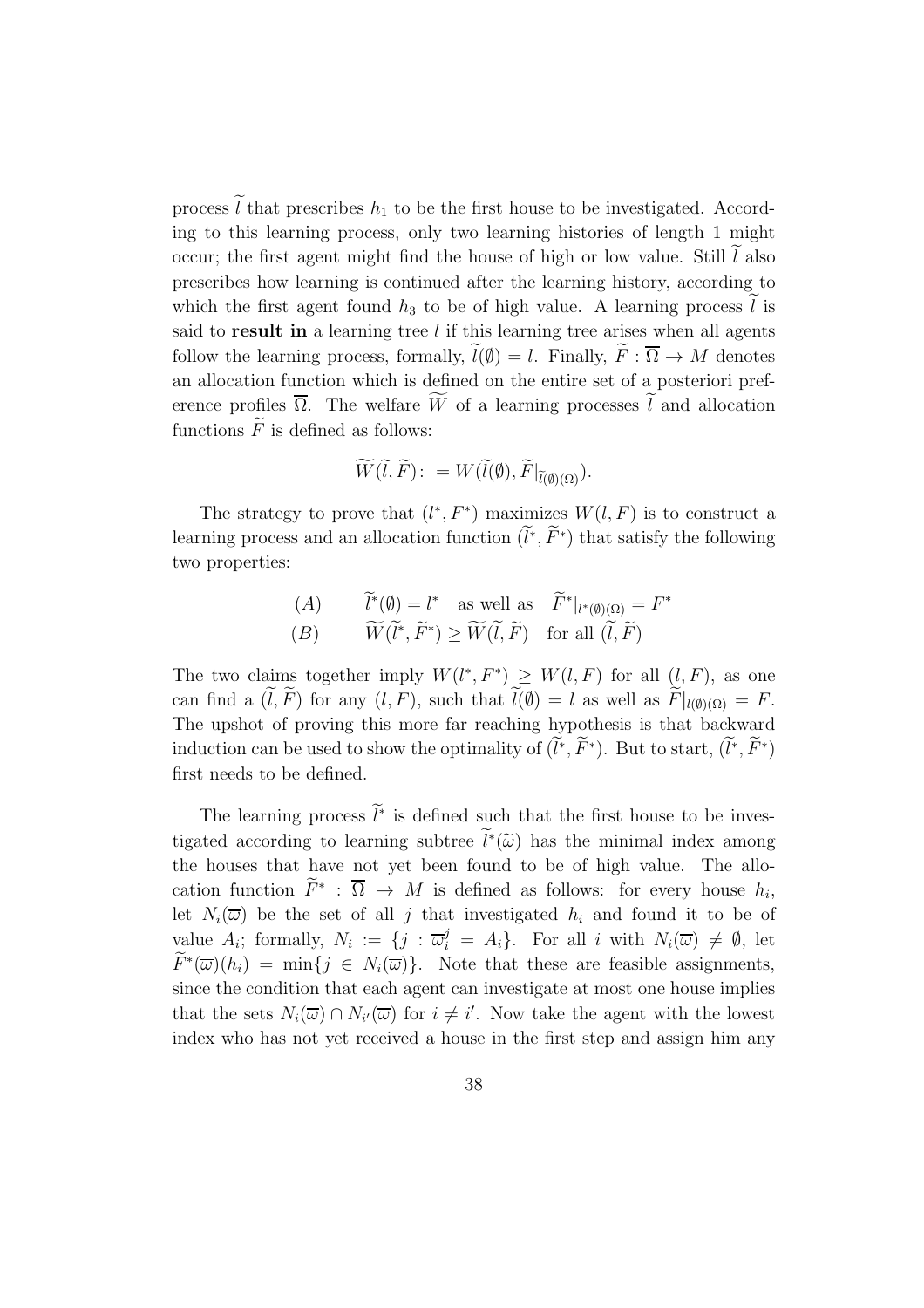house he did not investigate. Repeat this step with the reminder until no houses and agents remain. Observe that such an assignment is always possible, since, on the one hand, no agent can investigate more than one house and, on the other hand, the agent  $n$  cannot investigate any house.

The definitions of  $l^*, F^*, l^*,$  and  $\tilde{F}^*$  directly imply Claim (A). The proof of Claim (B) needs some work.

To see the optimality of  $\overline{F}^*$ , observe that for any a posteriori preference profile  $\overline{\omega}$  and allocation  $\mu$  the welfare  $\sum_{i=1,\dots,n} \overline{\omega}_i^{\mu(i)}$  $\mu^{(i)}$  can not be higher than  $\sum_{i=1,\dots,n} \max_{j=1,\dots,n} \overline{\omega}_i^j$  $i<sub>i</sub>$ , the sum of values of houses in which each house enters at the maximal value it has for some agent according to  $\overline{\omega}$ . According to  $\overline{F}^*$ , each house *does* enter this sum at its maximal value: a house  $h_i$  with  $\overline{\omega}_i^j = A_i$ for some j enters the sum at the highest possible value it can achieve  $(A_i)$ . For all other houses, it holds that  $\max_{j=1,\dots,n} \overline{\omega}_i^j = \alpha_i$ . The allocation function  $\widetilde{F}^*$  assigns each of these houses to an agent who does not know its value.

To prove the claim that  $(\tilde{l}^*, \tilde{F}^*)$  maximizes the expected welfare for every learning history, yet more notation is needed. The expected welfare of all agents following the initial history  $\widetilde{\omega} \in \widetilde{\Omega}$  and then  $\widetilde{l}$ , where allocations are determined using  $\tilde{F}^*$ , is defined as  $W(\tilde{\omega}, l, \tilde{F}^*)$ . Note that in this definition we do not consider different allocation functions, since we already established above that there is no other allocation function that improves upon  $\tilde{F}^*$ . Always denote the house with the lowest index that has not yet been found to be of high value at  $\tilde{\omega}$  as  $h_{i^*}$ . The sets of agents and houses still awaiting an assignment at the learning history  $\lambda$ , given that the allocation function is  $\widetilde{F}^*$  are denoted by  $N(\widetilde{\omega})$  and  $H(\widetilde{\omega})$ , respectively. So,  $h_i \notin H(\widetilde{\omega})$  if one component of  $\widetilde{\omega}$  is  $A_i$ . Let  $W_{N(\widetilde{\omega})}(\widetilde{\omega}, l, F^*)$  be the expected welfare for the agents in  $N(\tilde{\omega})$  given the learning history  $\tilde{\omega}$  the learning process  $\tilde{l}$  and the allocation function  $\tilde{F}^*$ . So we have that

$$
W(\widetilde{\omega}, \widetilde{l}, \widetilde{F}^*) = \left[\sum_{i:h_i \notin H(\widetilde{\omega})} A_i\right] + W_{N(\widetilde{\omega})}(\widetilde{\omega}, \widetilde{l}, \widetilde{F}^*)
$$

We use induction over the number of remaining learners to show that

$$
W(\widetilde{\omega}, \widetilde{l}^*, \widetilde{F}^*) \ge W(\widetilde{\omega}, \widetilde{l}, \widetilde{F}^*)
$$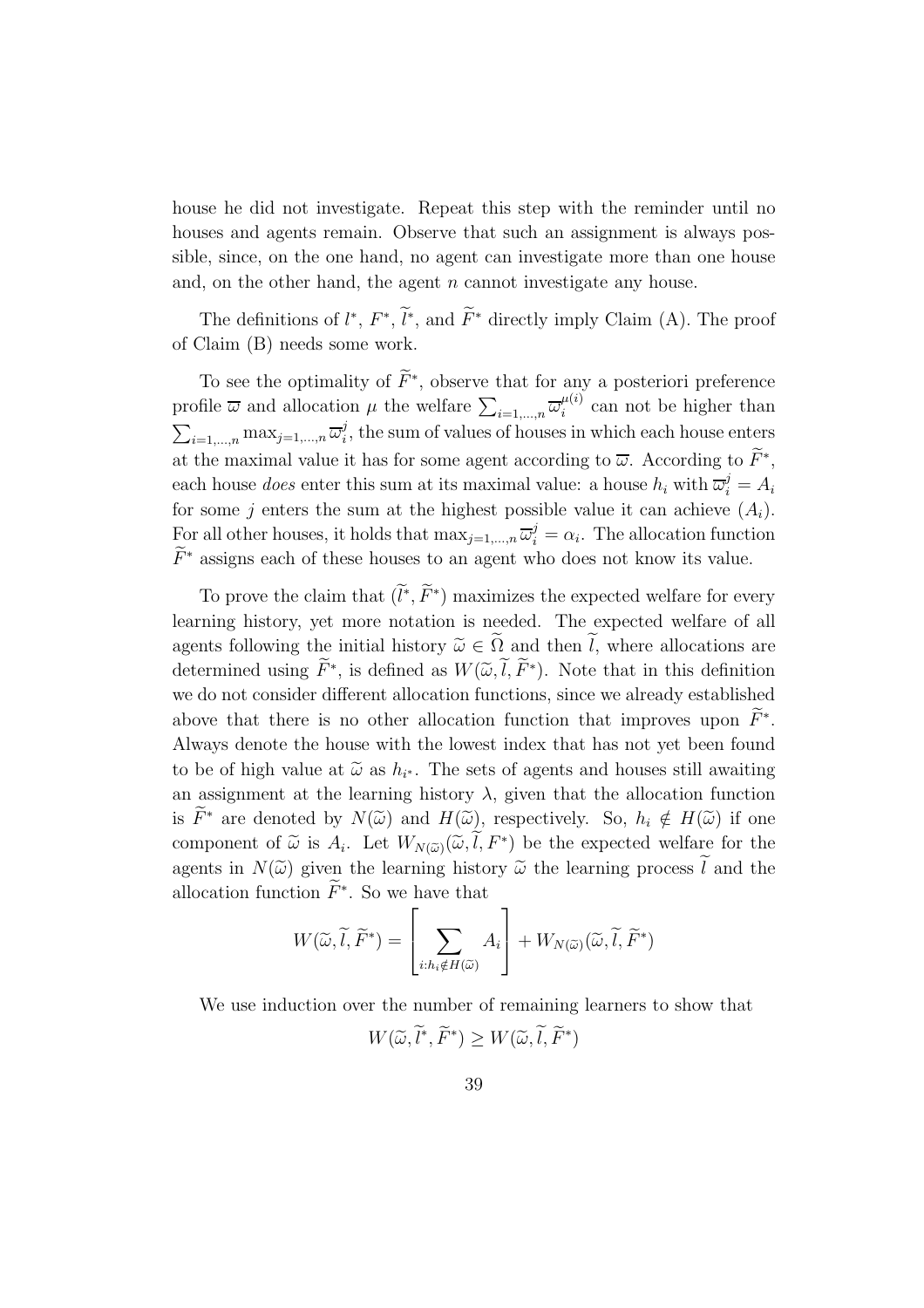holds for all learning processes  $\tilde{l}$  and all learning histories  $\tilde{\omega}$ . The inductive proof only considers learning processes  $\tilde{l}$  that prescribe to learn houses in  $H(\tilde{\omega})$  at  $\tilde{\omega}$ , since learning a house not in  $H(\tilde{\omega})$  does not increase expected welfare (such a house already enters the welfare sum at its highest possible value).

#### *Start of Induction:*

Let there be one learner remaining; i.e., let the length of  $\tilde{\omega}$  be  $n-2$ . The welfare of a learning process l that prescribes learning  $h_{i'} \in H(\overline{\omega})$  at  $\overline{\omega}$  can be calculated as:

$$
W(\widetilde{\omega}, \widetilde{l}, \widetilde{F}^*) = \left[\sum_{i:h_i \notin H(\widetilde{\omega})} A_i\right] + W_{N(\widetilde{\omega})}(\widetilde{\omega}, \widetilde{l}, \widetilde{F}^*)
$$
  
\n
$$
= \left[\sum_{i:h_i \notin H(\widetilde{\omega})} A_i\right] + \sum_{i \in H(\widetilde{\omega}), i \neq i'} \alpha_i + p_{i'} A_{i'} + (1 - p_{i'}) \alpha_{i'}
$$
  
\n
$$
= \left[\sum_{i:h_i \notin H(\widetilde{\omega})} A_i\right] + \sum_{i \in H(\widetilde{\omega})} \alpha_i + p_{i'} (A_{i'} - \alpha_{i'})
$$
  
\n
$$
\leq \left[\sum_{i:h_i \notin H(\widetilde{\omega})} A_i\right] + \sum_{i \in H(\widetilde{\omega})} \alpha_i + p_{i^*} (A_{i^*} - \alpha_{i^*}) = W(\widetilde{\omega}, \widetilde{l}^*, \widetilde{F}^*)
$$

since  $h_{i^*}$  is the house with maximal option value in  $H(\widetilde{\omega})$ .

#### *Induction Step*

Assume that the hypothesis holds for all learning histories of length  $\geq k$ . Take a learning history  $\tilde{\omega}$  of length  $k-1$  and assume that the welfare-optimal learning process  $\ell'$  differs from  $\ell^*$ . Since we know already from the induction hypothesis that  $\tilde{l}^*$  is optimal for learning histories that have at least length k, it must be that  $l'$  differs from  $l^*$  in the house that is investigated directly after  $\tilde{\omega}$ , i.e., in stage k. Assume that  $l'$  prescribes that  $h_{i'} \neq h_{i^*}$  is being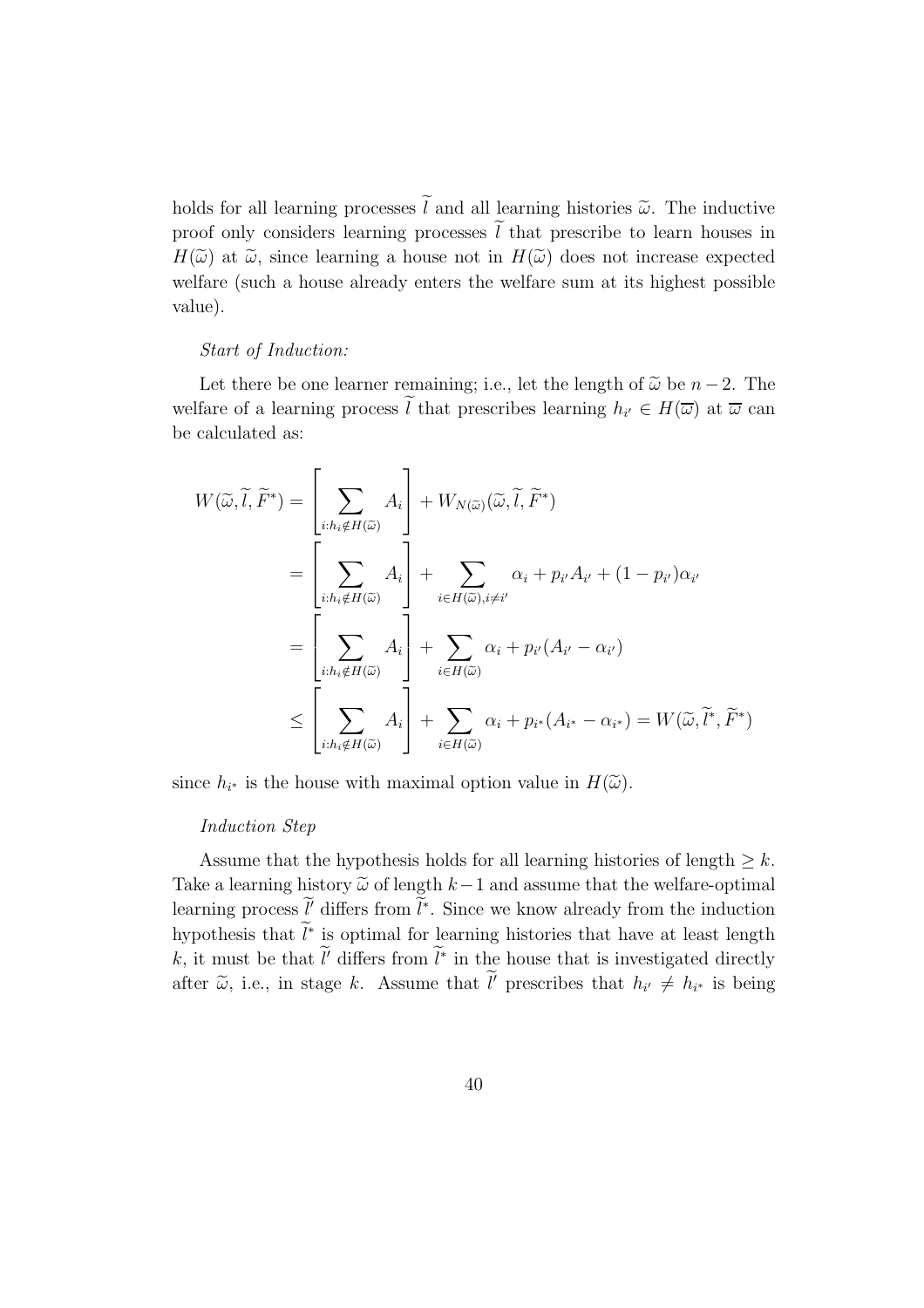learned after  $\overline{\omega}$ . An upper bound on  $W_{N(\widetilde{\omega})}(\widetilde{\omega}, \widetilde{l'}, \widetilde{F}^*)$  is calculated as follows:

$$
W_{N(\widetilde{\omega})}(\widetilde{\omega}, \widetilde{l}', \widetilde{F}^{*})
$$
\n
$$
= p_{i'} A_{i'} + p_{i'} W_{N((\widetilde{\omega}, A_{i'}))}((\widetilde{\omega}, A_{i'}), \widetilde{l}^{*}, \widetilde{F}^{*}) + (1 - p_{i'}) W_{N((\widetilde{\omega}, a_{i'}))}((\widetilde{\omega}, a_{i'}), \widetilde{l}^{*}, \widetilde{F}^{*})
$$
\n
$$
= p_{i'} A_{i'} + p_{i'} (p_{i*} A_{i*} + p_{i*} W_{N((\widetilde{\omega}, A_{i'}, A_{i*}))}((\widetilde{\omega}, A_{i'}, A_{i*}), \widetilde{l}^{*}, \widetilde{F}^{*})
$$
\n
$$
+ (1 - p_{i*}) W_{N((\widetilde{\omega}, A_{i'}, a_{i*}))}((\widetilde{\omega}, A_{i'}, a_{i*}), \widetilde{l}^{*}, \widetilde{F}^{*})
$$
\n
$$
+ (1 - p_{i'}) (p_{i*} A_{i*} + p_{i*} W_{N((\widetilde{\omega}, a_{i'}, A_{i*}))}((\widetilde{\omega}, a_{i'}, A_{i*}), \widetilde{l}^{*}, \widetilde{F}^{*})
$$
\n
$$
+ (1 - p_{i*}) W_{N((\widetilde{\omega}, a_{i'}, a_{i*}))}((\widetilde{\omega}, a_{i'}, a_{i*}), \widetilde{l}^{*}, \widetilde{F}^{*})
$$
\n
$$
= p_{i*} A_{i*} + p_{i*} (p_{i'} A_{i'} + p_{i'} W_{N((\widetilde{\omega}, A_{i*}, A_{i'}))}((\widetilde{\omega}, A_{i*}, A_{i'}), \widetilde{l}^{*}, \widetilde{F}^{*})
$$
\n
$$
+ (1 - p_{i'}) W_{N((\widetilde{\omega}, A_{i*}, a_{i'}))}((\widetilde{\omega}, A_{i*}, a_{i'}), \widetilde{l}^{*}, \widetilde{F}^{*})
$$
\n
$$
+ (1 - p_{i'}) W_{N((\widetilde{\omega}, a_{i*}, a_{i'}))}((\widetilde{\omega}, a_{i*}, A_{i'}), \widetilde{l}^{*}, \widetilde{F}^{*
$$

The first equality follows from the learning process  $\tilde{l}'$  mandating that  $h_{i'}$ be learned after  $\tilde{\omega}$  and the observation that for any learning history of length k, which includes  $(\tilde{\omega}, A_{i'})$  as well as  $(\tilde{\omega}, a_{i'})$ , we have by induction hypothesis that  $l^*$  is the optimal learning process. The second equality follows from  $l^*$ mandating that  $h_{i^*}$  is being learned next, since it is the house with lowest index in  $H((\tilde{\omega}, A_{i'}))$  as well as in  $H((\tilde{\omega}, a_{i'}))$ . The third equality is owed to a rearrangement of terms together with the observation that an exchange of the order in which houses  $h_{i'}$  and  $h_{i'}$  are being learned in the preceding history does not change the expected welfare in any of the four relevant cases. The inequality follows from the assumption that the hypothesis of the induction holds for learning histories of length  $k$ . Finally, the last equality follows from the definition of  $i^*$  and  $\tilde{l}^*$ .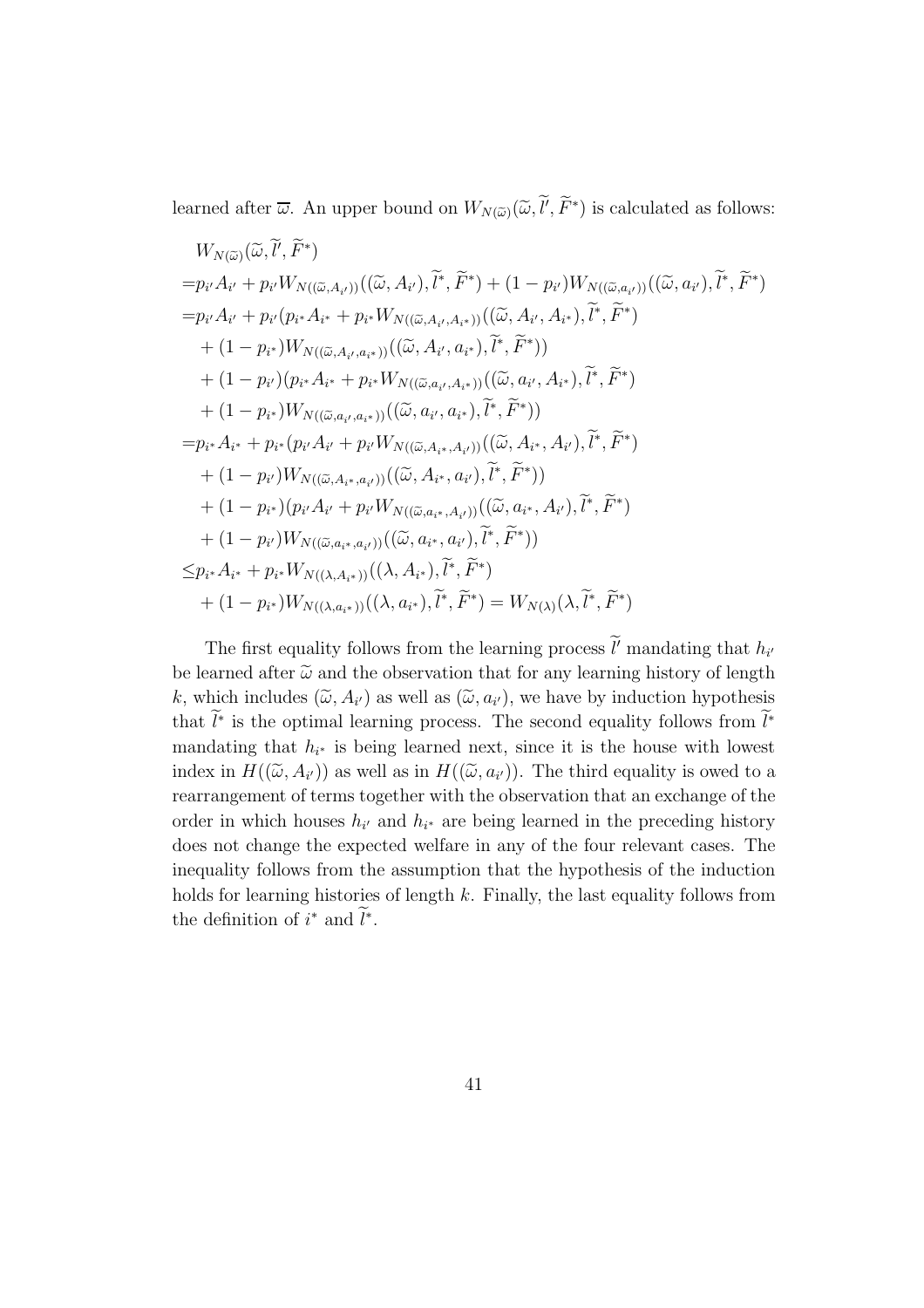This implies that

$$
W_{N(\widetilde{\omega})}(\widetilde{l}^*(\widetilde{\omega}), F^*) = \left[\sum_{i:h_i \notin H(\widetilde{\omega})} A_i\right] + W_{N(\widetilde{\omega})}(\widetilde{\omega}, \widetilde{l}^*, \widetilde{F}^*)
$$
  
\n
$$
\geq \left[\sum_{i:h_i \notin H(\widetilde{\omega})} A_i\right] + W_{N(\widetilde{\omega})}(\widetilde{\omega}, \widetilde{l}, \widetilde{F}^*)
$$
  
\n
$$
= W_{N(\widetilde{\omega})}(\widetilde{l}(\widetilde{\omega}), F^*)
$$

holds for learning histories of length  $k - 1$ , which concludes the inductive proof of the optimality of the learning process and allocation function  $\tilde{l}^*, \tilde{F}^*$ .

#### *Remarks on Uniqueness*

Any allocation function such that  $\omega_i^{\mu(i)} = \max_{j=1,\dots,n} \overline{\omega}_i^j$  $i<sub>i</sub>$  is optimal. The optimal learning process  $\tilde{l}^*$  is unique up to the indexation of houses according to their option value. Said differently: there are as many optimal learning processes as there are indexations of H that have the feature of  $i \leq i'$  implying that  $O_i \leq O_{i'}$ . Since the indexation in the proof was arbitrary, we know already that all of the resulting learning processes are welfare-optimal. Observe that the crucial inequalities in the start of the induction as well as the inductive step are strict if there is exactly one house in  $H(\tilde{\omega})$  with maximal option value. At the start of the induction, we then have that  $p_{i^*}(A_{i^*}-\alpha_{i^*}) > p_{i'}(A_{i'}-\alpha_{i'})$  for all  $i' \neq i^*$  with  $h_{i'} \in H(\widetilde{\omega})$ . Similarly, at the step of the induction we have

$$
p_{i'}A_{i'} + p_{i'}W_{N((\tilde{\omega}, a_{i^*}, A_{i'}))}((\tilde{\omega}, a_{i^*}, A_{i'}), \tilde{l}^*, \tilde{F}^*)
$$
  
+
$$
(1 - p_{i'})W_{N((\tilde{\omega}, a_{i^*}, a_{i'}))}((\tilde{\omega}, a_{i^*}, a_{i'}), \tilde{l}^*, \tilde{F}^*) < W_{N((\tilde{\omega}, a_{i^*}))}((\tilde{\omega}, a_{i^*}), \tilde{l}^*, \tilde{F}^*)
$$

for all  $i' \neq i^*$  with  $h_{i'} \in H(\widetilde{\omega})$ . So we can conclude that any learning process that prescribes for houses to be learned in an order that is not consistent with their option value order is suboptimal. This implies, in particular, that there is a unique optimal learning process, and thereby an optimal learning tree if all houses have different option values.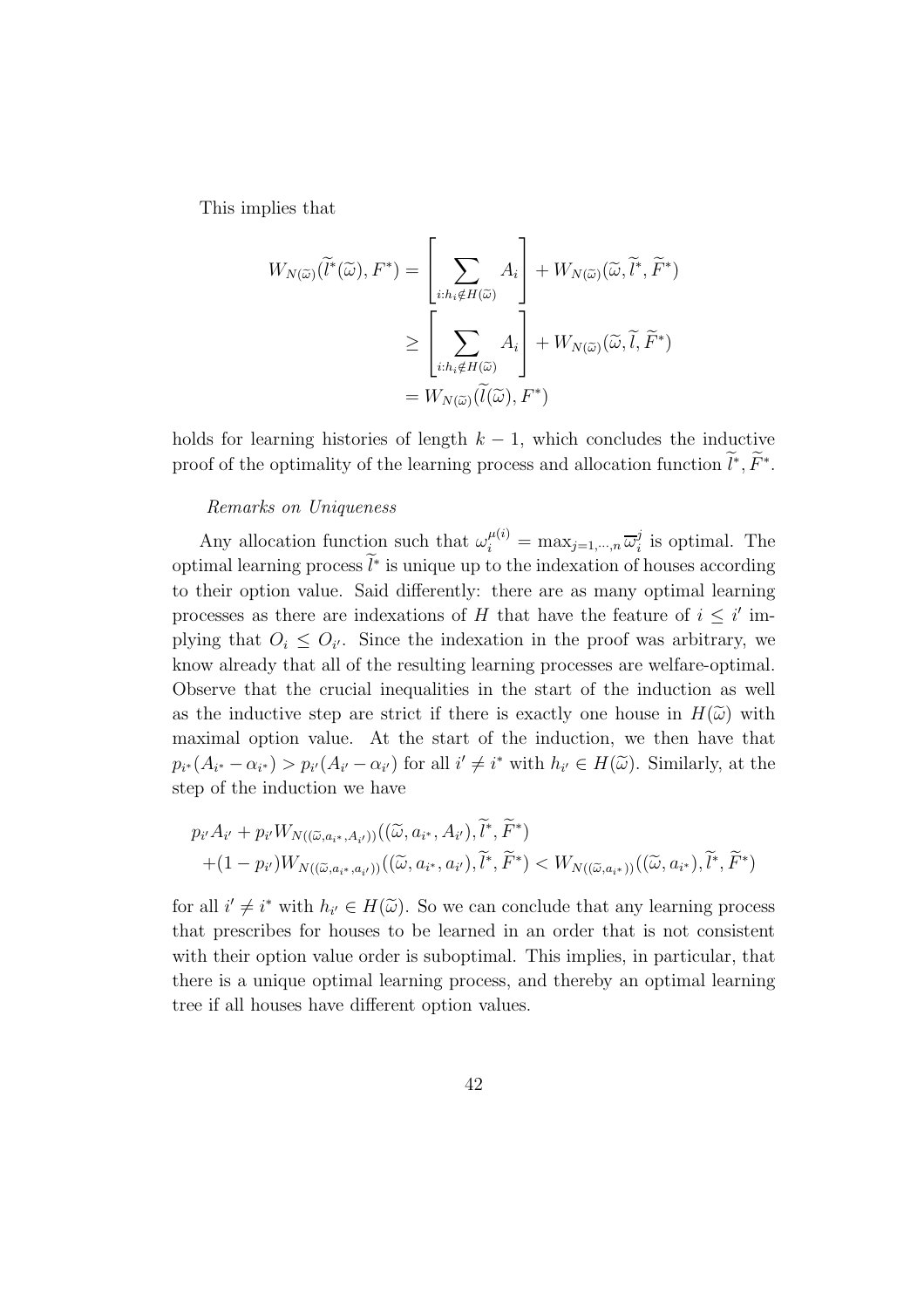### 10.2 The Problem with  $n$  learners

Observe that the above proof makes use of the assumption that only  $n-1$ agents can investigate houses in the definition of  $\tilde{F}^*$ , the optimal allocation function. That function assigns every house that was found to be of high value to some agent who did find it of high value; and no house that was found to be of low value to an agent who did find this house of low value. If  $n$ agents can investigate houses, such allocations might not be feasible. To see this, consider a housing problem with three houses and assume that the first two agents did find houses  $h_1$  and  $h_2$  of high value and agent 3 found  $h_3$  to be of low value. Clearly, assigning every house that was found to be of high value to agents who did find these houses of high value (houses  $h_1$  to agent 1 and  $h_2$  to agent 2) conflicts with avoiding to assign any house at low value (not assigning  $h_3$  to agent 3). For such cases, the welfare-maximal allocation depends on the specific parameters  $A_i$  and  $a_i$ . To show that this observation not only impacts the calculation of the first-best allocation function, but also the first-best learning tree, I provide the following example.

**Example 4** Let there be three houses  $(p_1, A_1, a_1) = (\frac{1}{2}, 400, 0)$  and  $(p_2, A_2, a_2) =$  $\left(\frac{1}{4}\right)$  $\frac{1}{4}$ , 399, -129),  $(p_3, A_3, a_3) = \left(\frac{1}{1000}, 98000, 0\right)$ . Observe that  $O_1 = 100, O_2 =$ 99,  $O_3 \approx 98$ ,  $\alpha_1 = 3$ ,  $\alpha_2 = \frac{77}{4}$  $\frac{17}{4}$ , and  $\alpha_3 = 98$ 

I use backwards induction to show that the first-best learning tree for the present example differs from the first-best learning tree  $l^*$  as it was described in Lemma 1. Let  $(l^?, F^?)$  be the first-best learning process and allocation function in the given problem. To calculate  $\tilde{F}^?$ , observe that as long as it feasible to follow the prescription of  $\tilde{F}^*$ , as defined in the proof above, it is optimal to do so. If, however, the first two agents found  $h_1$  to be of low value, and agent 3 found  $h_3$  to be of high value,  $\widetilde{F}^*$  does not determine the welfaremaximal allocation. In this case, we have the choice between allocating all houses at their expected values, yielding an expected welfare of  $3 + \frac{77}{4} + 98$ , or allocating  $h_1$  to one of the agents who do not like it and  $h_3$  to agent 3, yielding  $0 + \frac{77}{4} + 98000$ , which is higher. I show next that for the learning history  $\widetilde{\omega} = (a_1, a_1)$ , the first-best  $(l^?, \overline{F}^? )$  prescribe that agent 3 should investigate  $h_3$ and that  $h_3$  should be assigned to 3 if he finds it of high value. The expected welfare difference between this prescription and the prescription of assigning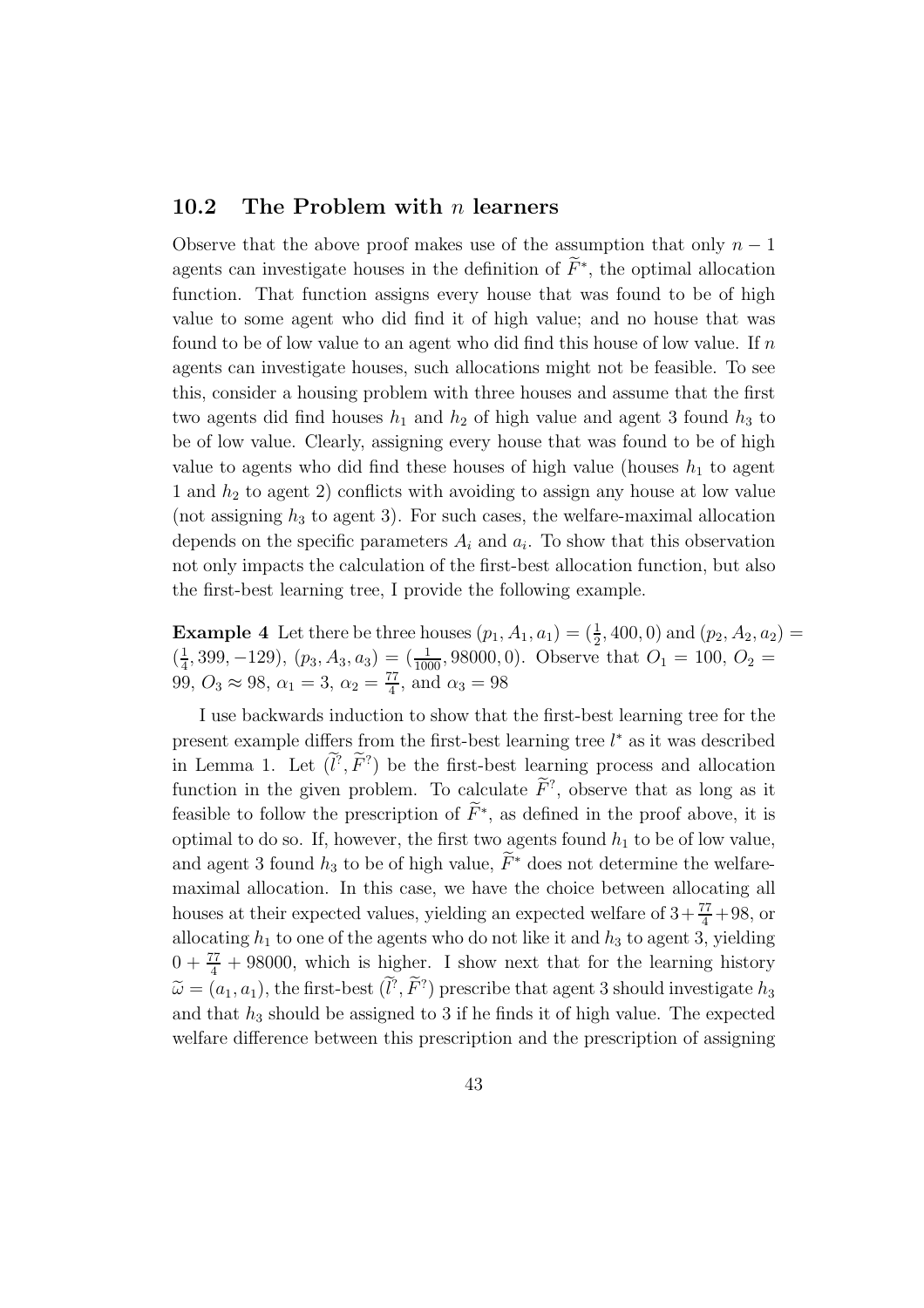all houses at their expected value is  $p_3(A_3 + a_1 - \alpha_3 - \alpha_1) > 0$ . Conversely, the expected welfare difference between a prescription, according to which houses  $h_3$  and  $h_2$  exchange roles, and assigning all houses at expected value is  $p_2(A_2 + a_1 - \alpha_2 - \alpha_1)$ . The difference between these two expressions is positive, so learning  $h_3$  implies a larger gain in expected welfare, and we have that  $l^2(\tilde{\omega})$  prescribes for agent 3 to investigate  $h_3$ . So, which house should be investigated at  $\tilde{\omega}' = (a_1)$ ? The difference between the welfare associated with the second agent learning  $h_1$  or  $h_2$  can be calculated as follows.

$$
p_1(A_1 - \alpha_1) + p_1 p_2(A_2 - \alpha_2) + (1 - p_1) p_3(A_3 + a_1 - \alpha_1 - \alpha_3) -
$$
  
\n
$$
p_2(A_2 - \alpha_2) + p_2 p_3(A_3 + a_1 - \alpha_1 - \alpha_3) + (1 - p_2) p_1(A_1 - \alpha_1) =
$$
  
\n
$$
p_2 p_1(A_1 - \alpha_1) - (1 - p_1) p_2(A_2 - \alpha_2) + (1 - p_1 - p_2) p_3(A_3 + a_1 - \alpha_1 - \alpha_3) =
$$
  
\n
$$
\frac{1}{4} 100 - \frac{1}{2} 99 + \frac{1}{4} \frac{1}{1000} (98000 + 0 - 200 - 98) = -\frac{298}{4000} < 0
$$

Therefore  $\hat{l}^2(\tilde{\omega}')$  does not prescribe for agent 2 to investigate  $h_1$ . This yields the conclusion that the first-best learning tree for the given example is not  $l^*$ . To see this, observe that the first-best learning tree is  $l^?(\emptyset)$ . If  $l^?(\emptyset)$ prescribes for agent 1 to initiate learning with an investigation of  $h_1$ , then  $\ell^2(\emptyset)$  does not prescribe for agent 2 to investigate  $h_1$  again if agent 1 found it to be of high value, which is a difference from  $l^*$ , which would prescribe exactly that. If, on the other hand,  $\hat{l}^2(\emptyset)$  prescribes for agent 1 to initiate learning with an investigation of a different house, we also established that  $l^2(\emptyset) \neq l^*$ , as the latter requires for agent 1 to investigate  $h_1$ .

The reason why the characterization of the first-best learning tree and allocation function given in Lemma 1 fails in the case with  $n$  learners is that the definition of the option value no longer applies to this case. The option value was defined to capture the expected welfare increase from learning a house. In the case with  $n-1$  learners, the option value of house  $h_i$  turned out to be  $p_i(A_i - \alpha_i)$ , reflecting the fact that with probability  $p_i$  the house would be found of high value and in this case the mechanism designer would be able to allocate this house at a utility value of  $A_i - \alpha_i$  above the case when no one would find this house to be of high value.

To see that this reasoning does not apply to the case with  $n$  learners, consider the learning decision for the second agent after the first found  $h_1$  to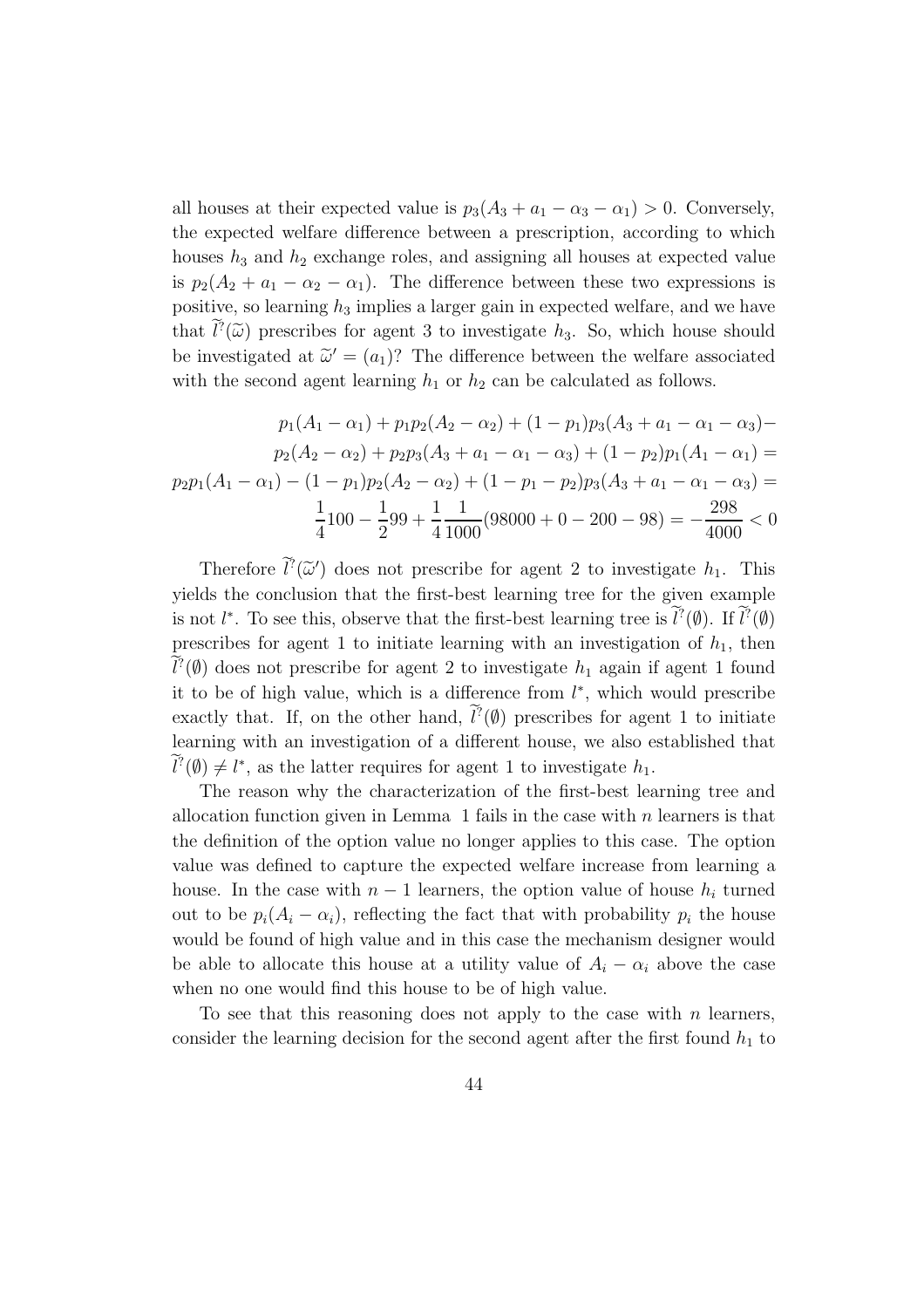be of low value. The relevant option value of learning  $h_1$  is not  $p_1(A_1 - \alpha_1)$ , as in the case of some agent finding  $h_1$  to be of low value, the house  $h_1$  might end up being assigned to an agent who evaluates it at low value. This will happen if the third agent finds  $h_3$  of high value. Therefore, in the case with n learners, option values cannot be determined independently of the housing problems that they belong to.

### References

- Atila Abdulkadiroglu and Tayfun Sonmez. Random Serial Dictatorship and the Core from Random Endowments in House Allocation Problems. *Econometrica*, 66(3):689–701, May 1998.
- A. Bergemann and J. Valimaki. Information in Mechanism Design. In Whitney Newey Richard Blundell and Torsten Persson, editors, *Proceedings of the 9th World Congress of the Econometric Societ*, pages 186–221. Cambridge University Press, 2007.
- O. Compte and P. Jehiel. Information acquisition in Auctions: Sealed-bid or Dynamic Formats? *Rand Journal of Economics*, 38-2:355–372, 2007.
- T.V. Dang. Information Acquisition, Noise Trading, and Speculation in Double Auction Markets. *Discussion Paper, Yale University*, 2008.
- Dino Gerardi and Leeat Yariv. Information Acquisition in Committees. *Games and Economic Behavior*, 62:436–459, 2008.
- A. Gershkov and B. Szentes. Optimal voting schemes with costly information aquisition. *Journal of Economic Theory*, 144, Issue 1:36–68, 2009.
- S. J. Grossman and J.E. Stiglitz. On the Impossibility of Informationally Efficient Markets. *American Economic Review*, 70, Issue 70:393–408, 1980.
- Roger Myerson. Optimal coordination mechanisms in generalized principalagent problems. *Journal of Mathematical Economics*, 10:67–81, 1982.